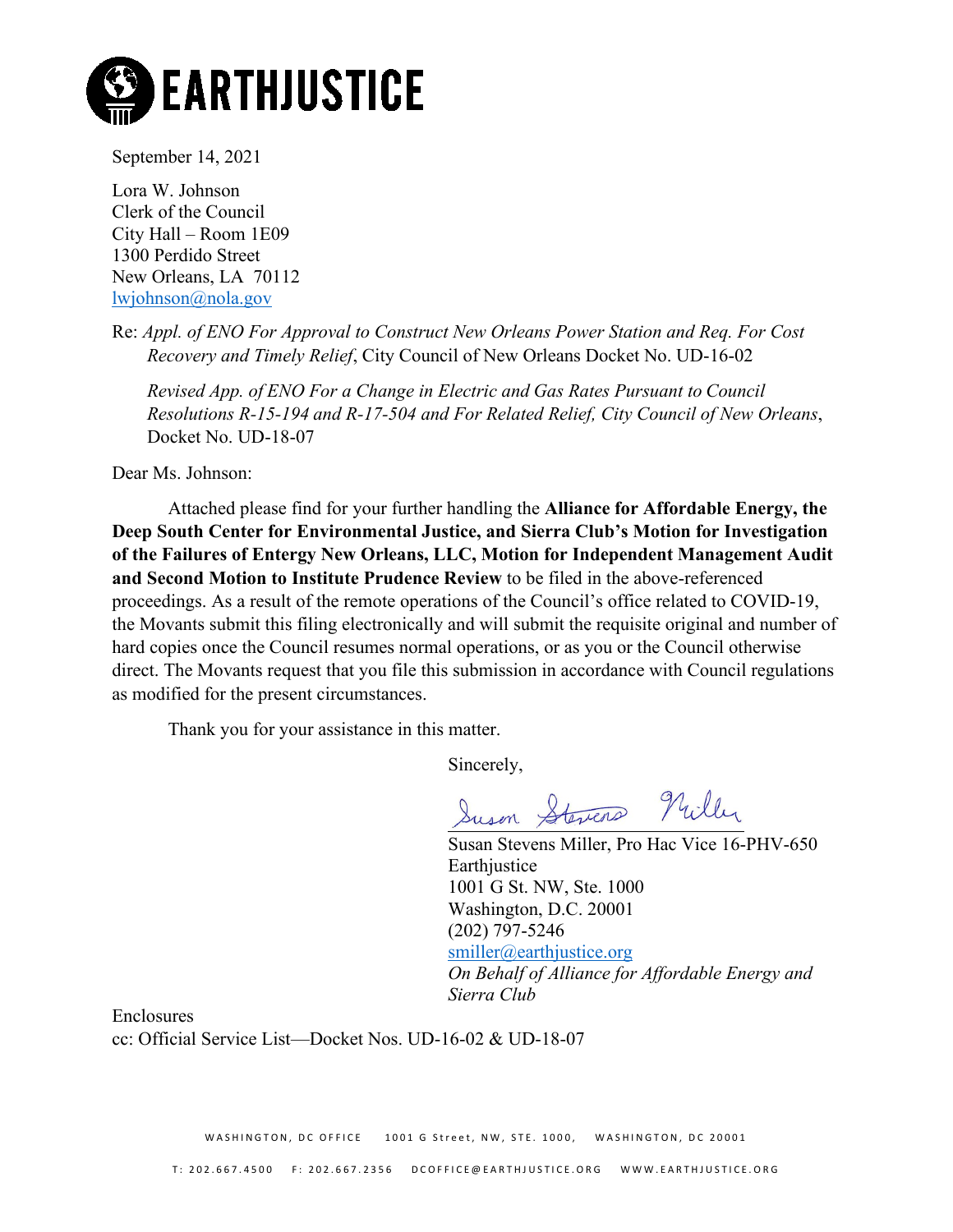### BEFORE THE COUNCIL OF THE CITY OF NEW ORLEANS

| DOCKET NO. UD-16-02 |
|---------------------|
|                     |
|                     |
|                     |
|                     |
|                     |
|                     |
| DOCKET NO. UD-18-07 |
|                     |
|                     |
|                     |
|                     |

# **MOTION FOR INVESTIGATION OF THE FAILURES OF ENTERGY NEW ORLEANS, LLC, MOTION FOR INDEPENDENT MANAGEMENT AUDIT AND SECOND MOTION TO INSTITUTE PRUDENCE REVIEW**

Entergy New Orleans, LLC ("ENO" or the "Company") has greatly failed the people of

New Orleans who, without electric service, suffered in the sweltering heat that took the lives of

[1](#page-1-0)2 residents<sup>1</sup>, were displaced from their homes and lost wages and revenues due to closed

businesses. The Alliance for Affordable Energy, Deep South Center for Environmental Justice,

and Sierra Club ("Movants") urge the Council of the City of New Orleans ("City Council") to

hold Entergy accountable.

Recent events in the aftermath of Hurricane Ida demonstrate that ENO misled the

Council of the City of New Orleans ("City Council") regarding the black start capabilities of the

New Orleans Power Station ("NOPS") in a reckless attempt to ensure that the gas plant it

<span id="page-1-0"></span><sup>&</sup>lt;sup>1</sup> The Louisiana Department of Health ("LDH") reported that the cause of death for New Orleans residents 12 was "excessive heat during power outage." *See* LDH, *Hurricane Ida Storm-Related Death Toll Rises to 26*, (Sept. 8, 2021), [https://ldh.la.gov/index.cfm/newsroom/detail/6308.](https://ldh.la.gov/index.cfm/newsroom/detail/6308)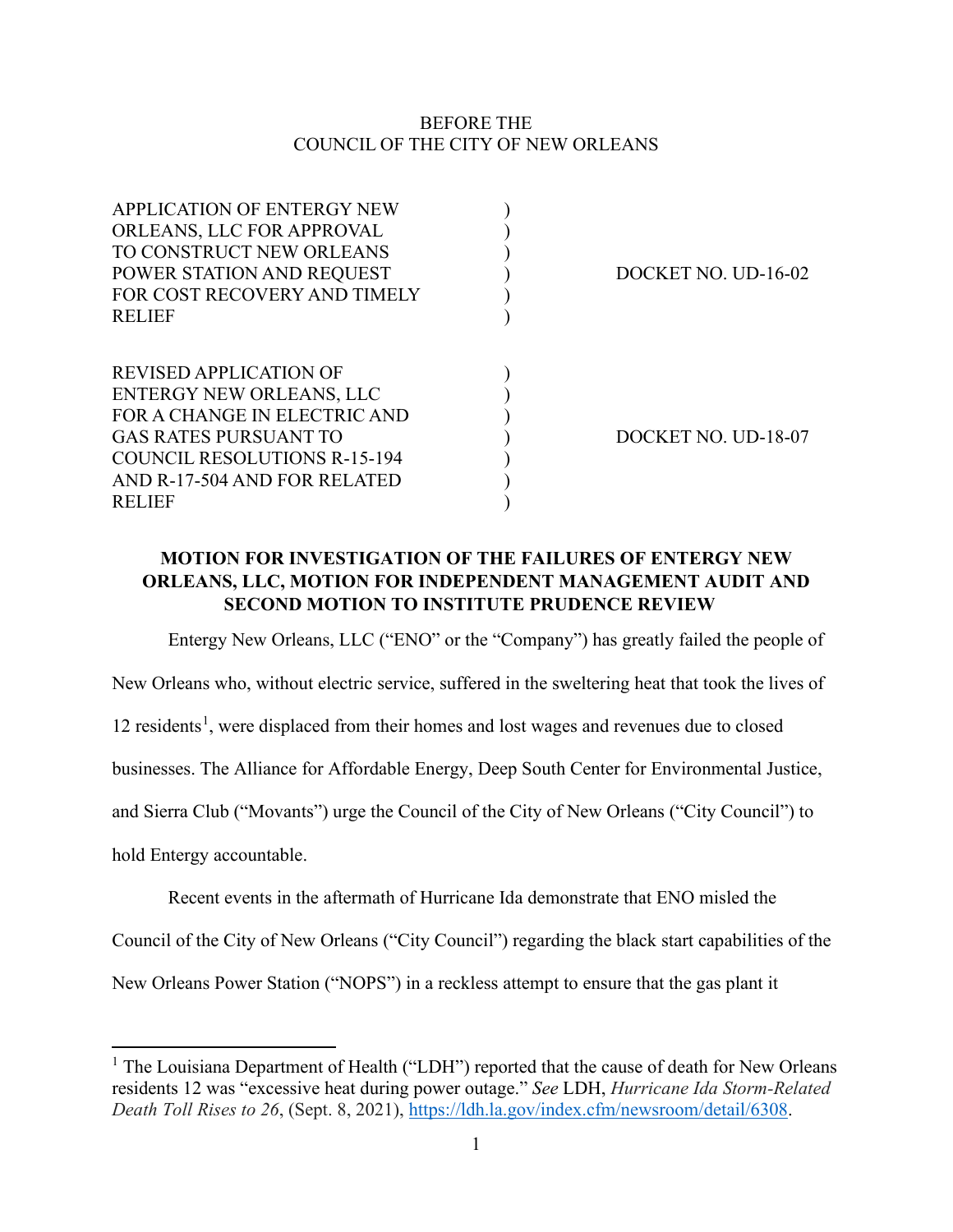coveted was approved by this regulatory body. ENO's lack of veracity was publicly exposed due to another failure on the part of Entergy Louisiana, LLC ("ELL"), ENO, Entergy Services Inc. and Entergy Corporation (jointly "Entergy Companies"). The failure to harden transmission lines in an appropriate manner, despite starting this process after Hurricane Betsy<sup>[2](#page-2-0)</sup> and millions of ratepayer dollars being expended on this fruitless endeavor,<sup>[3](#page-2-1)</sup> resulted in the failure of eight transmission lines leaving New Orleans "islanded". This catastrophic occurrence is the very event ENO used to justify the request for approval of NOPS. However, NOPS could not be used until the Slidell transmission line and some distribution lines were repaired.

As the City Council is well aware, ENO has proffered shifting rationales for why NOPS could not be black started.<sup>[4](#page-2-2)</sup> None of the Entergy Companies have offered any explanation for the catastrophic failure of eight transmission lines that were purportedly upgraded to withstand hurricane strength winds of 140 mph.<sup>[5](#page-2-3)</sup> It is unacceptable that electric services in and to New Orleans were disrupted after the Entergy Companies spent billions of dollars and for reasons that are not completely known more than a week after the outage. Without a thorough investigation by the City Council, the reasons for this catastrophic failure will never be known.

<span id="page-2-0"></span><sup>2</sup> *See,* Entergy, *Entergy's Resilience Plan*, at 5 (Dec. 2016) ("Entergy Resilience Plan"), [https://cd–n.entergy.com/userfiles/content/environment/docs/Resilience\\_Plan.pdf.](https://cd%E2%80%93n.entergy.com/userfiles/content/environment/docs/Resilience_Plan.pdf) (claiming that "Entergy's hardening strategy actually began 40 years earlier when Hurricane Betsy pummeled the region").

<span id="page-2-1"></span><sup>3</sup> Between 2005 and 2016, Entergy spent \$1.7 billion in hardening investments. *Id*.

<span id="page-2-2"></span><sup>4</sup> David Hammer, *Entergy's shifting explanation on why new power plant didn't generate power*, WWL-TV News (Sept. 2, 2021), [https://www.wwltv.com/article/news/investigations/david](https://www.wwltv.com/article/news/investigations/david-hammer/entergys-shifting-explanation-why-new-plant-didnt-generate-power/289-efa8b98f-80cc-4fbb-806d-74caa2163ec5)hammer/entergys-shifting-explanation-why-new-plant-didnt-generate-power/289-efa8b98f-80cc-<br>4fbb-806d-74caa2163ec5.

<span id="page-2-3"></span><sup>&</sup>lt;sup>5</sup> David Hammer, *Regulators question Entergy's transmission upgrades after 'catastrophic' failure,* WWL-TV News (Sept. 7, 2021), [https://www.wwltv.com/article/news/investigations/](https://www.wwltv.com/article/news/investigations/%E2%80%8Cdavid-hammer/regulators-question-entergys-transmission-upgrades-after-catastrophic-failure/289-757c5b6d-fa64-4c65-9015-bdce5cbc1fd0) [david-hammer/regulators-question-entergys-transmission-upgrades-after-catastrophic](https://www.wwltv.com/article/news/investigations/%E2%80%8Cdavid-hammer/regulators-question-entergys-transmission-upgrades-after-catastrophic-failure/289-757c5b6d-fa64-4c65-9015-bdce5cbc1fd0)[failure/289-757c5b6d-fa64-4c65-9015-bdce5cbc1fd0.](https://www.wwltv.com/article/news/investigations/%E2%80%8Cdavid-hammer/regulators-question-entergys-transmission-upgrades-after-catastrophic-failure/289-757c5b6d-fa64-4c65-9015-bdce5cbc1fd0)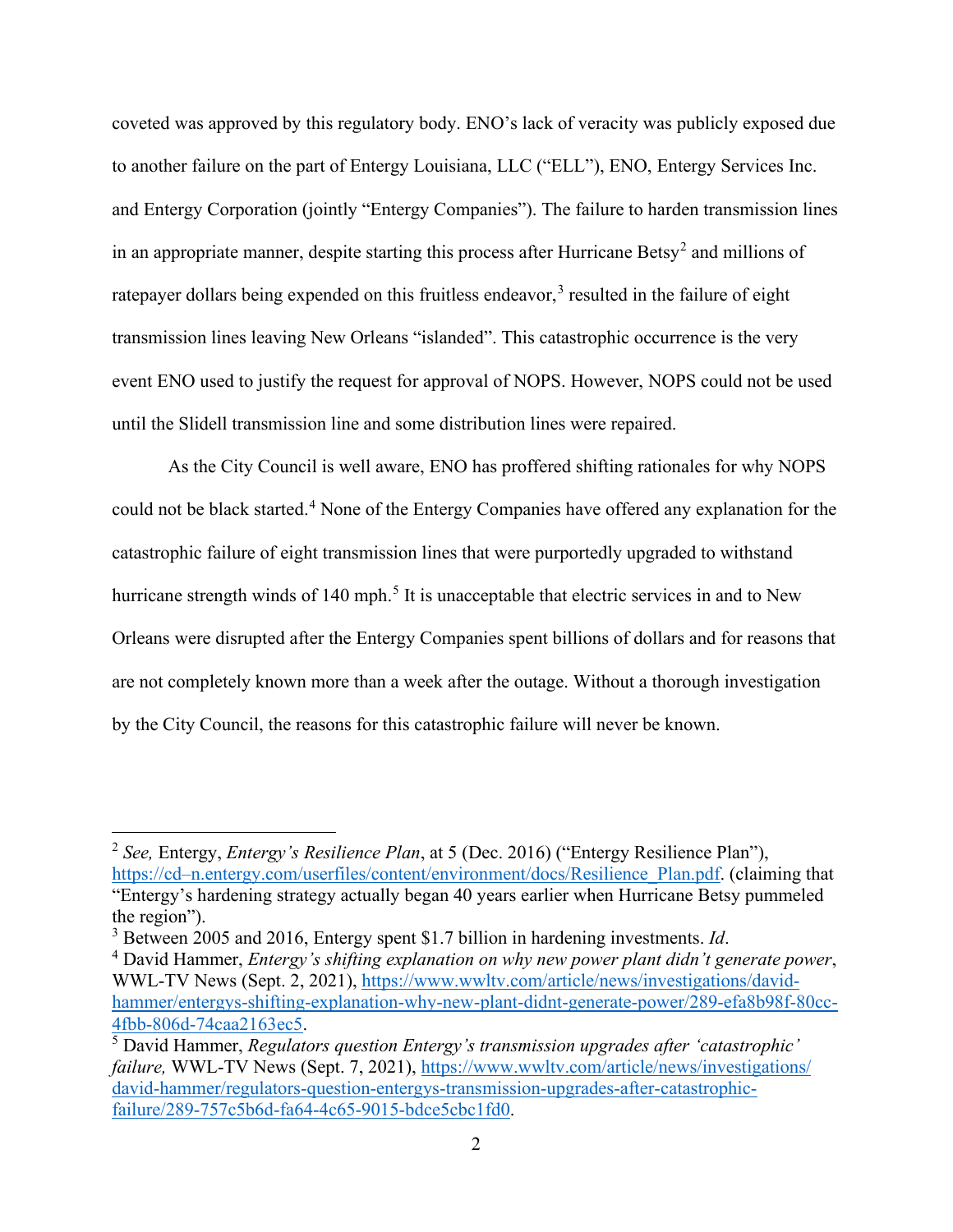The city-wide power failure is the latest in a long line of Entergy Companies'

management failures that New Orleans residents have been subjected to during the past several months. On March 15, 2021, Energy Future New Orleans submitted a letter to the City Council<sup>[6](#page-3-0)</sup> setting forth a litany of failures including unannounced power outages on Mardi Gras Day in excess of four times the required load shed in below-freezing temperatures that also shut off electric service to the city's essential water services; intentional safety violations at the Grand Gulf nuclear plant with exorbitant costs passed onto customers; and an apparent data breach that gave criminals access to customers' personal data. Now, in addition to the issues set forth in the letter, Entergy Companies can add to their parade of mismanagement lying to the City Council about the capabilities of NOPS and failing to harden transmission lines to withstand hurricanes they knew would come. These critical issues must be vigorously examined in an independent management audit to determine why ENO's actions were not sound and why their programs are not well implemented. This audit is a necessary step to ensure that the Entergy Companies are held accountable for their bad decisions and negligence that impair reliable and climate resilient utility service in New Orleans and put the health and safety of residents at risk. Through this motion, Movants formally reiterate the request for an independent management audit to identify corrective action to improve electric service that meets the needs of New Orleans residents and is responsive to the climate crisis.

Finally, the Movants reiterate the previous motion requesting that the City Council institute a prudence review.<sup>[7](#page-3-1)</sup> While the City Council issued a resolution requesting comment on

<span id="page-3-0"></span><sup>6</sup> Energy Future New Orleans, *Letter from Energy Future New Orleans to City Council Requesting Management Audit of ENO* (Mar. 15, 2021) (attached as App. A).

<span id="page-3-1"></span> $<sup>7</sup>$  Alliance for Affordable Energy and Sierra Club, Mot. to Institute Prudence Review, Docket</sup> No. UD-18-07 (Dec. 11, 2020) ("Motion to Institute Prudence Review").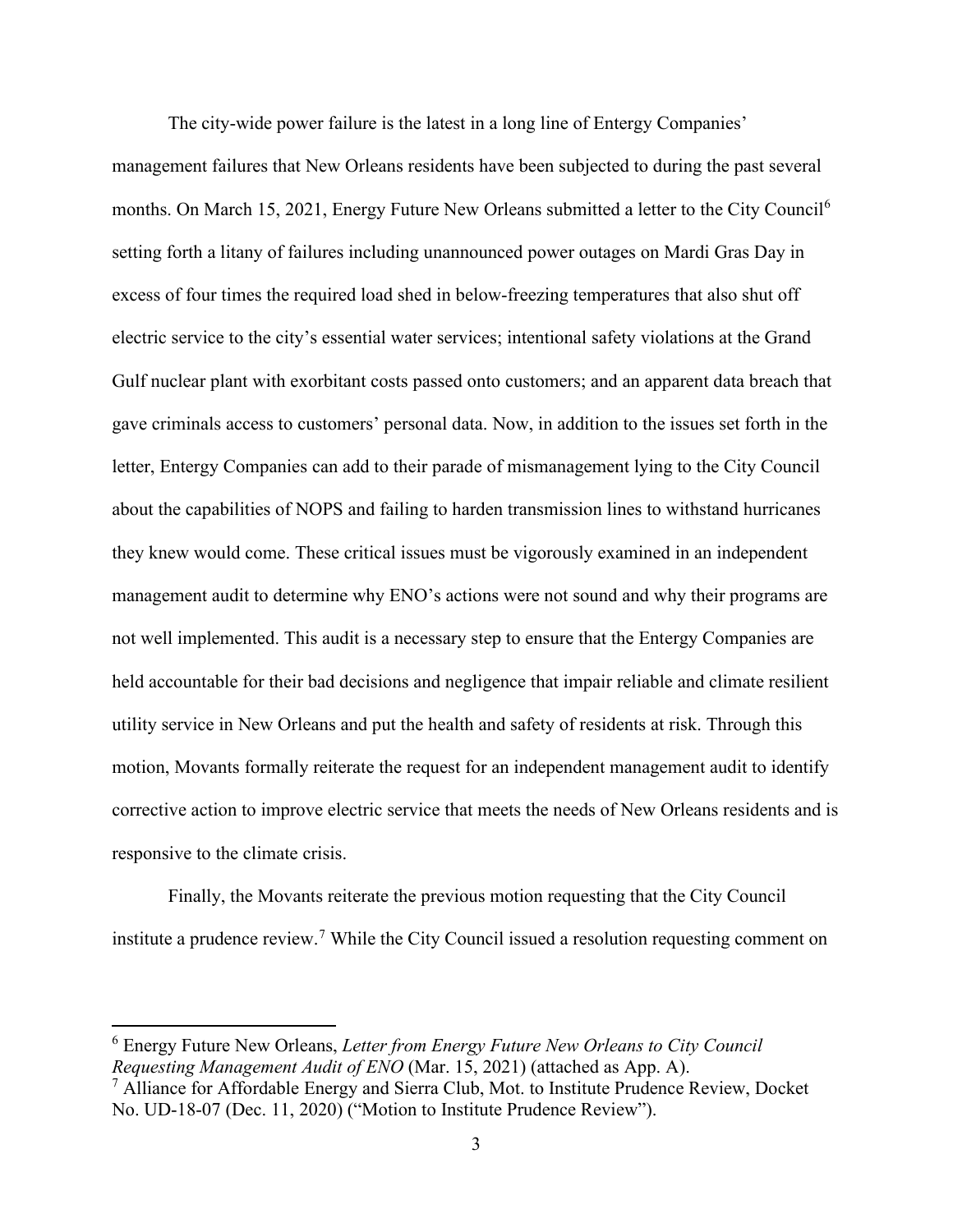the motion,<sup>[8](#page-4-0)</sup> the City Council never took any further action. In this initial request, Movants noted that New Orleans ratepayers pay handsomely for their electricity and for the new gas plant. ENO's recent Formula Rate Plan filing demonstrates the truth of this statement. New Orleans residents pay \$11 a month for NOPS,  $9$  a gas plant that is not even giving the residents what was promised when the project was approved. To date, New Orleans residents have paid more than \$30 million on the gas plant that is an installment on the total cost of \$650 million to be paid over the next 29 years. In addition to the expenditures listed in the first motion, which are set forth again below, the City Council must review the prudency of NOPS in light of the misleading testimony provided by  $ENO<sup>10</sup>$  $ENO<sup>10</sup>$  $ENO<sup>10</sup>$ . The City Council has an abiding responsibility to ensure that ratepayers are not burdened with inappropriate costs. The City Council should protect the ratepayers of New Orleans to the fullest extent possible by initiating an open and transparent prudence review of ENO's actions and claimed expenses, including contracting with an independent entity to audit ENO's expenditures, as well as any planning or investments the Entergy Companies actually performed to enable New Orleans to island using only the gas plant, and provide a full report to the City Council.

<span id="page-4-0"></span><sup>8</sup> Resolution No. R-21-37, Resolution and Order to Initiate a Comment Period in Resp. to the All. for Affordable Energy and Sierra Club's Mot. to Institute Prudence Review to Examine the Costs Associated with the Design and Construction of the New Orleans Power Station (January 28, 2021) ("Resolution No. R-21-37").

<span id="page-4-1"></span><sup>9</sup> David Hammer, *Entergy's shifting explanation on why new power plant didn't generate power*, WWL-TV News (Sept. 2, 2021), [https://www.wwltv.com/article/news/investigations/david](https://www.wwltv.com/article/news/investigations/david-hammer/entergys-shifting-explanation-why-new-plant-didnt-generate-power/289-efa8b98f-80cc-4fbb-806d-74caa2163ec5)[hammer/entergys-shifting-explanation-why-new-plant-didnt-generate-power/289-efa8b98f-80cc-](https://www.wwltv.com/article/news/investigations/david-hammer/entergys-shifting-explanation-why-new-plant-didnt-generate-power/289-efa8b98f-80cc-4fbb-806d-74caa2163ec5)[4fbb-806d-74caa2163ec5.](https://www.wwltv.com/article/news/investigations/david-hammer/entergys-shifting-explanation-why-new-plant-didnt-generate-power/289-efa8b98f-80cc-4fbb-806d-74caa2163ec5) 10 *See, e.g.,* Suppl. and Amending Direct Test. of Charles L. Rice, Jr on Behalf of ENO, at 13

<span id="page-4-2"></span><sup>(</sup>July 6, 2017) ("Rice Direct"); Suppl. and Amending Direct Test. of Jonathan E. Long on Behalf of ENO, at 13:10–11 (July 6, 2017) ("J. Long Direct"); and Suppl. and Amending Direct Test. of Charles W. Long on Behalf of ENO, at 29:5–11 (July 6, 2017).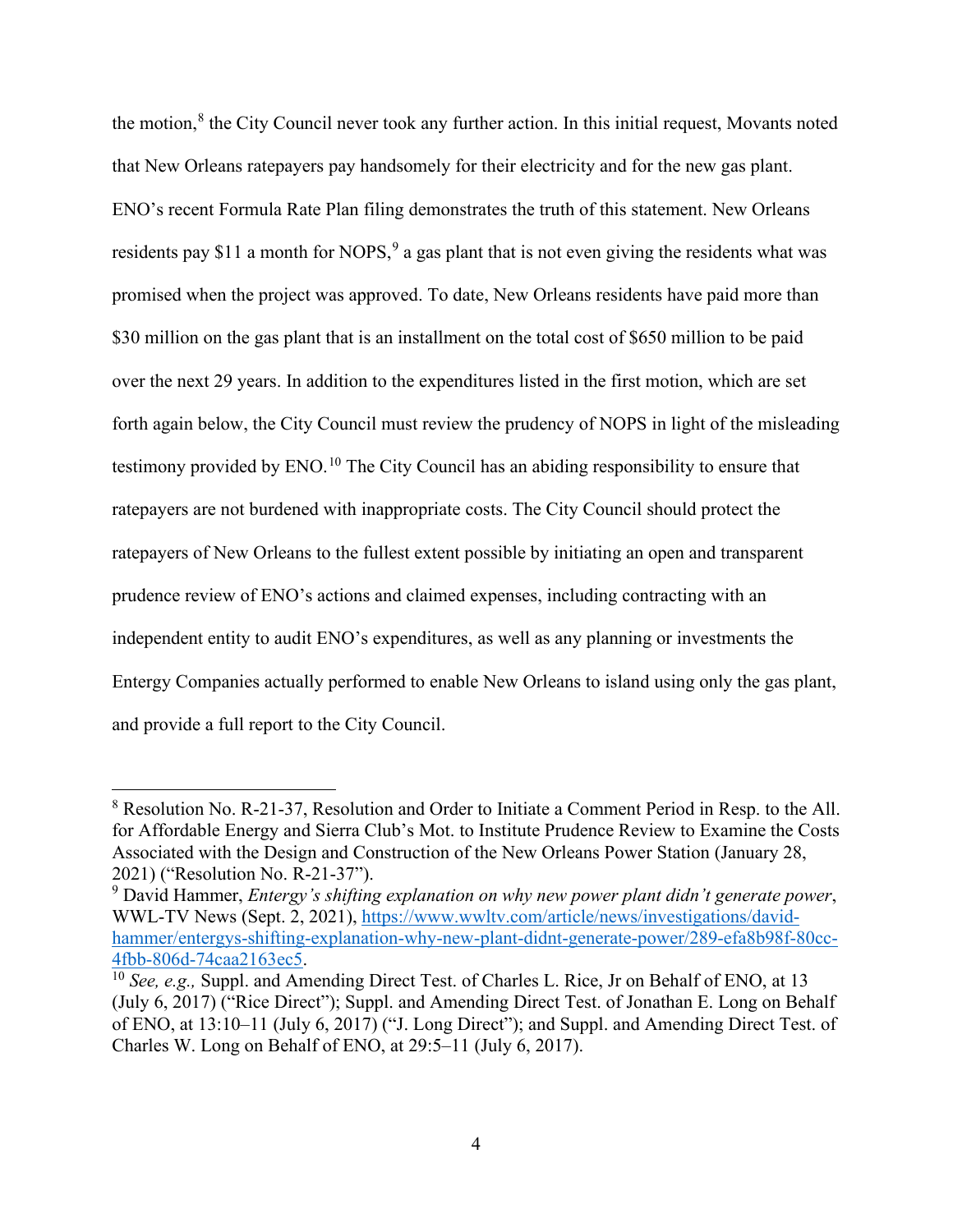The Movants respectfully move that the City Council institute an investigation into whether ENO misled the City Council regarding the black start capabilities of NOPS and the failed transmission hardening practices of the Entergy Companies. In light of the repeated failures of ENO and the Entergy Companies, and to further the requested investigations, the Movants request an independent management audit to evaluate the management policies and practices of the Entergy Companies that impact services in and to New Orleans. Finally, Movants request a prudence review to investigate all aspects of the design and construction of NOPS.

In support of this Motion, the Movants state as follows:

### **I. BACKGROUND**

- 1. Pursuant to the Constitution of the State of Louisiana and the Home Rule Charter of the City of New Orleans, the City Council is the governmental body with the power of supervision, regulation, and control over public utilities providing service within the city of New Orleans.
- 2. Pursuant to the City Council's powers of supervision, regulation and control over public utilities, the City Council is responsible for fixing and changing rates and charges of public utilities and making all necessary rules and regulations to govern applications for the fixing and changing of rates and charges of public utilities.
- 3. ENO is a public utility providing electric and natural gas service to all of New Orleans.

5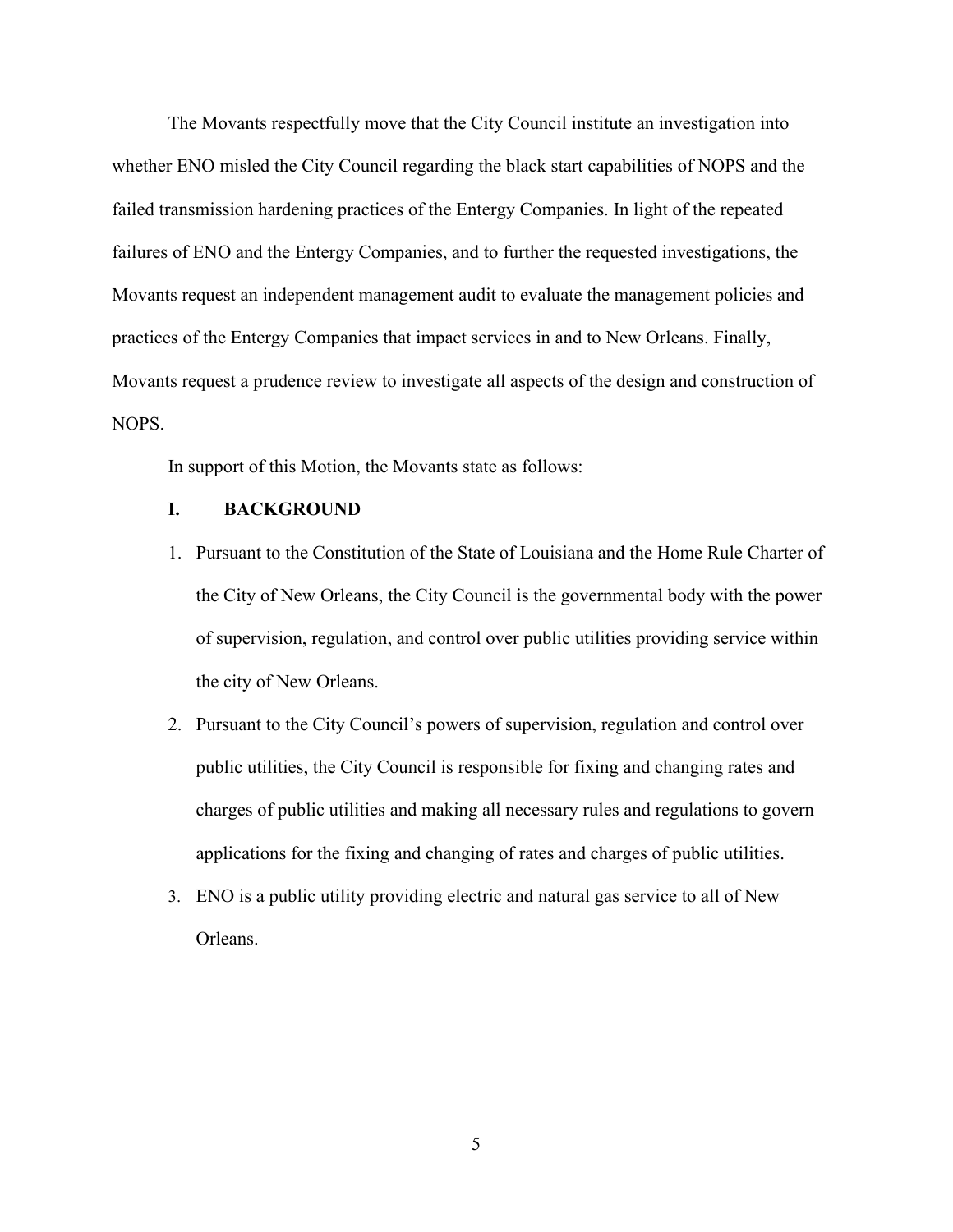#### **A.** *ENO's Application to Construct NOPS*

- 4. ENO filed its original proposal to construct NOPS in June 2016.<sup>[11](#page-6-0)</sup> The Initial Application outlined ENO's proposal to construct a 226 megawatt ("MW") advanced combustion turbine ("CT") generation facility on the Michaud site in New Orleans East. In addition to seeking approval to construct NOPS, ENO sought approval of a contemporaneous exact cost recovery rider on customer bills for all non-fuel costs to begin with the commercial operation of the plant. ENO also indicated it was contemplating a long-term service agreement ("LTSA") with the original equipment manufacturer for major maintenance. According to ENO, if such an LTSA is executed, ENO seeks authorization to recover those costs through a fuel adjustment clause ("FAC") mechanism. ENO estimated that the cost of the NOPS project would be \$216 million.
- 5. On July 6, 2017, ENO filed an amended application.<sup>[12](#page-6-1)</sup> In this new filing, ENO still advocated construction of the 226 MW CT Alternative, but also submitted an alternative proposal to construct a smaller 128 MW "Alternative Peaker" at the Michoud site. The alternative proposal entailed construction of seven Wartsila 18V50SG Reciprocating Internal Combustion Engine ("RICE") Generator sets ("RICE Alternative") with black start capability. The anticipated cost of the RICE Alternative is \$210 million.

<span id="page-6-0"></span><sup>&</sup>lt;sup>11</sup> Appl. of ENO for Approval to Construct NOPS and Req. for Cost Recovery and Timely Relief (June 20, 2016).

<span id="page-6-1"></span><sup>&</sup>lt;sup>12</sup> Suppl. and Amending Appl. of ENO for Approval to Construct NOPS and Req. for Cost Recovery and Timely Relief (July 6, 2017).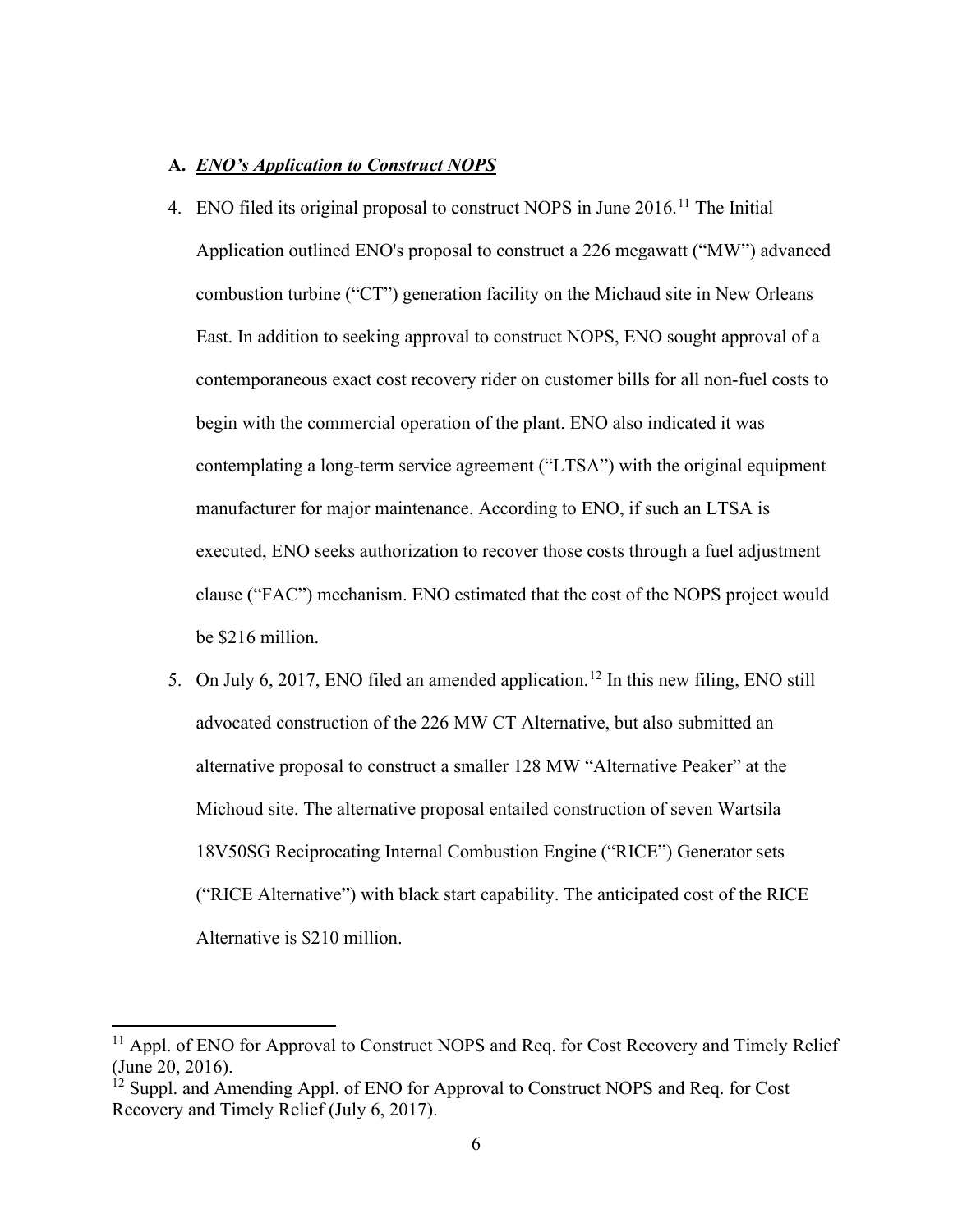6. During the years-long campaign for approval, ENO continually stressed in public testimony and other statements the importance of a local power plant in preventing the City from having the power shut off if its transmission lines went down. Throughout ENO's written testimony, the Company highlighted the Alternative Peaker's black start capability. For example, Charles Rice testified that the Alternative Peaker:

will also include black-start capability, which will enable the Company to start the unit even when there is no power on the electric grid. This will give the Company the ability to restore electric service, should a complete loss of service occur. This could be a tremendous benefit if New Orleans is electrically "islanded" from the rest of the interconnected transmission grid, as it was after Hurricane Gustav.<sup>[13](#page-7-0)</sup>

7. Other ENO witnesses similarly touted the black start capability of the Alternate Peaker. Mr. Jonathan E. Long stated that "the Alternative Peaker will have the ability to supply its own power to start-up and be able to supply power to the grid when needed."[14](#page-7-1) Similarly, Mr. Charles Long also testified that "the ability to black-start the Alternative Peaker enables the Company to restore power to loads from this resource… Thus, the Alternative Peaker's ability to black start will greatly enhance the Company's ability to restore electric service, should a complete loss of service on the electric system occur."<sup>[15](#page-7-2)</sup> The Advisors to the City Council of New Orleans ("Advisors") witnesses also highlighted the black start capability. Advisors witness Mr. Rogers stated that he believed that "the ability to black start the RICE Alternative

<span id="page-7-0"></span><sup>&</sup>lt;sup>13</sup> Suppl. and Amending Direct Test. of Charles L. Rice, Jr on Behalf of ENO, at 13 (July 6, 2017) ("Rice Direct").

<span id="page-7-1"></span><sup>&</sup>lt;sup>14</sup> Suppl. and Amending Direct Test. of Jonathan E. Long on Behalf of ENO, at 13:10–11 (July 6, 2017) ("J. Long Direct").

<span id="page-7-2"></span><sup>&</sup>lt;sup>15</sup> Suppl. and Amending Direct Test. of Charles W. Long on Behalf of ENO, at 29:5–11 (July 6, 2017).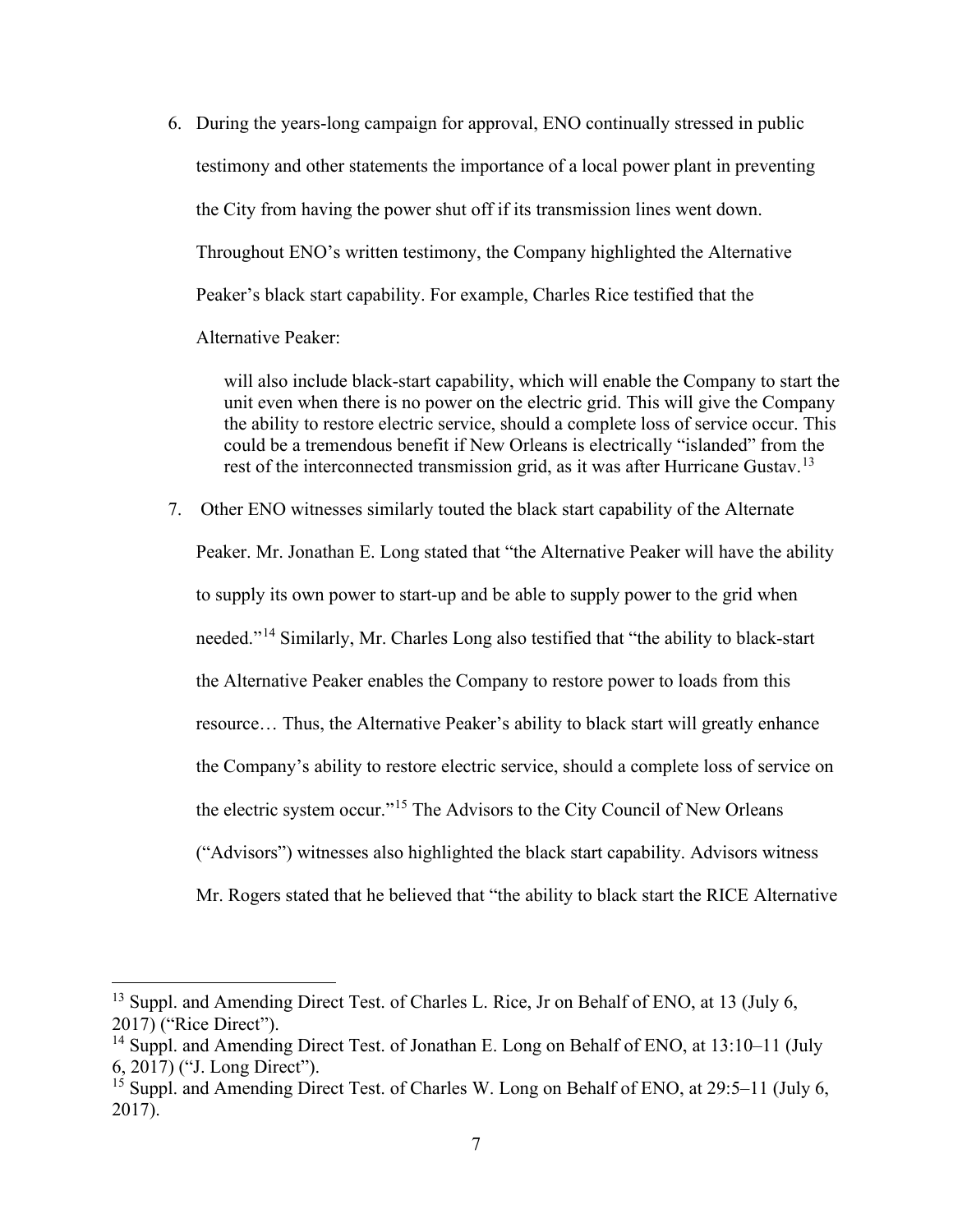in the event that New Orleans becomes disconnected from the regional transmission grid is an advantage that is *invaluable* and cannot be overlooked."[16](#page-8-0)

8. On brief, both ENO and the Advisors reiterated the availability and importance of the black start capability. ENO stated that the Alternative Peaker's black start capability will "allow the plant to start up under its own power after a hurricane or major outage without a backfeed of power from the electric grid."<sup>[17](#page-8-1)</sup> ENO further argued that "blackstart capability could be an important and vital benefit that would greatly enhance the Company's ability to restore electric service should a complete loss of service on the electric system occur."<sup>[18](#page-8-2)</sup> And as described by Company witness Mr. Jonathan E. Long, the RICE units will be equipped with blackstart capability."<sup>[19](#page-8-3)</sup> ENO argued that the Alternative Peaker's ability to black start was "invaluable".<sup>[20](#page-8-4)</sup> The Advisors stated that they agreed with ENO that a local resource with black start capability "would greatly enhance ENO's ability to restore electric service, should a complete loss of service on the electric system occur, such as in the event of a major storm." Advisors also asserted that "having local generation in the City that provides a dependable source of black-starting power and avoids the risks of transmission failure is especially important given that ENO's system exists in an extreme weather event region."<sup>[21](#page-8-5)</sup>

<span id="page-8-0"></span><sup>&</sup>lt;sup>16</sup> Direct Test. of Joseph W. Rogers, P.E. on Behalf of Advisors at 51:15–17 (Nov. 20, 2017) (emphasis added) ("Rogers Direct").

<span id="page-8-1"></span> $17$  Post-Hr'g Br. of ENO at 5 (Jan. 19, 2018) ("ENO Brief").

<span id="page-8-2"></span><sup>18</sup> *Id.*

<span id="page-8-3"></span><sup>19</sup> *Id.* at 59 (citing J. Long Direct at 13).

<span id="page-8-4"></span><sup>&</sup>lt;sup>20</sup> ENO Brief at 90–91 (citing J. Long Direct at 13, Movish-1 at 4–5, and Rogers Direct at 51).

<span id="page-8-5"></span><sup>&</sup>lt;sup>21</sup> Post-Hr'g Br. of the Advisors to the Council of New Orleans, at 60 (Jan. 19, 2018) (citations omitted) ("Advisors' Post-Hearing Brief").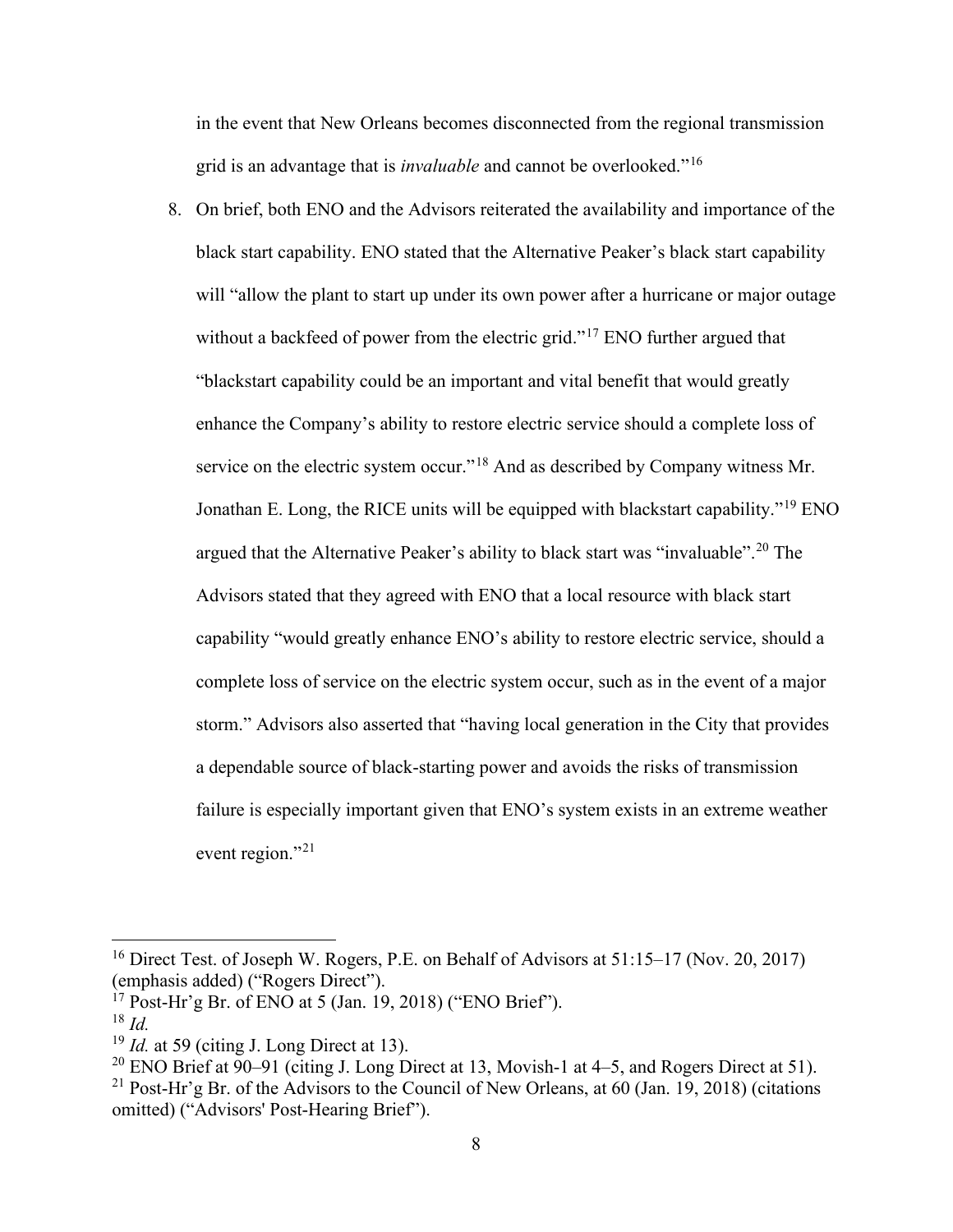- 9. In approving the Alternate Peaker, the City Council expressly relied on the availability of the black start capability, finding that the value of local, on-site black start generation to support the City's critical facilities and speed up storm restoration "*cannot be understated*."[22](#page-9-0) The City Council found that construction of the Alternative Peaker was in the public interest, determining that "*importantly*, it has onsite black start capability, which will support ENO's critical loads in the event of an outage and will aid in restoration efforts after a storm, *a very valuable feature* given the City's susceptibility to extreme weather".<sup>[23](#page-9-1)</sup>
- 10. Also as a part of its Supplemental Application, ENO requested approval of a contemporaneous exact cost recovery rider, to begin on the date that NOPS begins commercial operation to recover non-fuel and capacity costs. The Advisors and all Intervenors urged the Council to reject ENO's proposed exact cost recovery rider as inconsistent with principles of cost causation, constituting single-issue ratemaking,  $24$ and unnecessary.<sup>[25](#page-9-3)</sup> Both ENO and the Advisors agreed that ENO should have a full and fair opportunity to recover prudently incurred costs that are approved by the Council; but reasonable opportunity to recover investment and a fair return is not a guarantee of dollar-for-dollar cost recovery.[26](#page-9-4)

<span id="page-9-0"></span><sup>&</sup>lt;sup>22</sup> Resolution No. R-18-65, Resolution and Order Regarding the Appl. of ENO for Approval to Construct New Orleans Power Station and Req. for Cost Recovery and Timely Relief, at 92 (Mar. 8, 2018) ("Resolution No. R-18-65") (emphasis added).

<sup>23</sup> *Id.* at 109–110 (emphasis added).

<span id="page-9-2"></span><span id="page-9-1"></span><sup>&</sup>lt;sup>24</sup> Advisors' Post-Hearing Brief at 129; Br. in Supp. of Conclusions and Recommendations on Behalf of Air Products and Chemicals, Inc., at 3–4, 16–18 (Jan. 19, 2018); Post-Hr'g Br. by the Alliance for Affordable Energy, Deep South Center for Env't Justice, Inc., 350 – New Orleans, and Sierra Club, at 104 (Jan. 19, 2018) ("Joint Intervenors' Post-Hearing Brief").

<span id="page-9-3"></span><sup>25</sup> Joint lntervenors' Post-Hearing Brief at 104; Advisors' Post-Hearing Brief at 129.

<span id="page-9-4"></span> $26$  12/20/2017 Hr'g Tr. 60:6-15.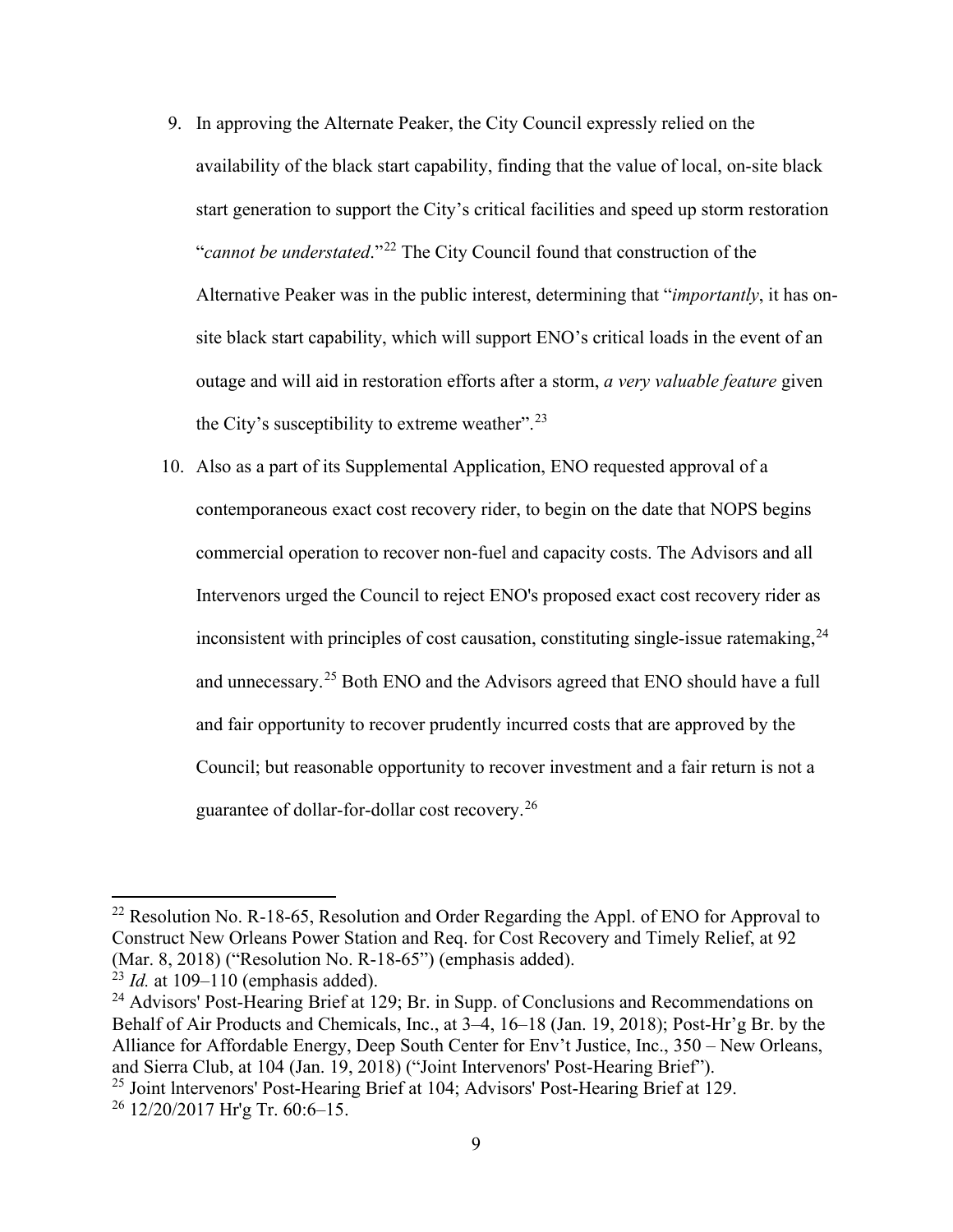- 11. ENO also requested authorization to recover the LTSA expenses through the fuel adjustment clause.<sup>[27](#page-10-0)</sup> The Advisors once again argued that ENO should be allowed "to recover any *prudently* incurred LTSA costs through the same cost recovery mechanism that the Council ultimately approves for all other NOPS fixed/non-fuel costs."[28](#page-10-1)
- 12. On February 21, 2018, the Utility, Cable, Telecommunications and Technology Committee ("UCTTC") held a public meeting to consider whether to approve ENO's application to construct NOPS. In response to questioning from the Committee members, Ms. Emma Hand, one of the City Council's Advisors, stated that the NOPS resolution should "find that Entergy should be entitled to recover all prudently incurred project fixed costs."[29](#page-10-2) Ms. Hand also suggested that the NOPS cost recovery issue would be addressed separately through the combined rate case.<sup>[30](#page-10-3)</sup>
- 13. With regard to the prudency issue, in Resolution No. R-18-65, the City Council expressly noted that it is obligated to set rates at a just and reasonable level, which includes the obligation to allow the utility an opportunity to recover its prudently incurred costs and a reasonable rate of return on its investment.<sup>[31](#page-10-4)</sup> The City Council determined that it would evaluate ENO's cost recovery related to the NOPS project in

<span id="page-10-3"></span><span id="page-10-2"></span><sup>29</sup> UCTTC Public Meeting Tr. at  $309:23-25$  (Feb. 21, 2018) (emphasis added). <sup>30</sup> *Id.* at 310:5–9.

<span id="page-10-0"></span><sup>&</sup>lt;sup>27</sup> Direct Test. of Orlando Todd on Behalf of ENO, at  $10:8-17$  (June 20, 2016).

<span id="page-10-1"></span><sup>&</sup>lt;sup>28</sup> Direct Test. of Victor M. Prep, P.E., on Behalf of Advisors, at  $24:9-25:5$ . (Nov. 20, 2017) (emphasis added); *see also* Resolution No. R-18-65 at 181–182.

<span id="page-10-4"></span><sup>31</sup> Resolution No. R-18-65 at 187 (citing *Bluefield Water Works & Improvement Co. v. W Va. Pub. Serv. Comm'n,* 262 U.S. 679 (1923)); *see also Fed. Power Comm 'n v. Hope Natural Gas Co.*, 320 U.S. 591 (1944)*.*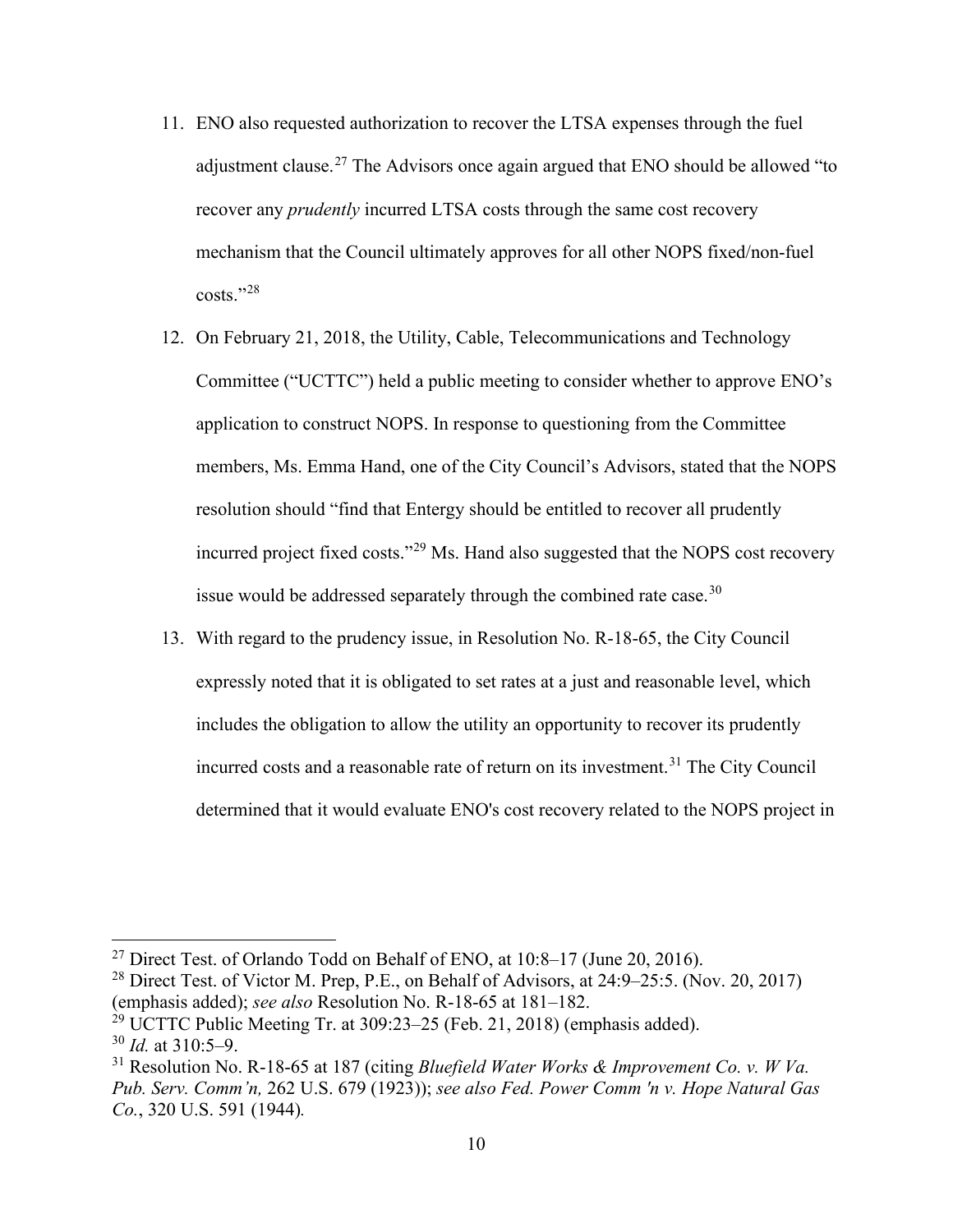the Combined Rate Case,<sup>[32](#page-11-0)</sup> finding that "ENO shall have a full and fair opportunity to recover all prudently incurred costs associated with the RICE Alternative." [33](#page-11-1)

## **B.** *ENO's 2018 Rate Case Proceeding*

- 14. On September 21, 2018, ENO refiled its rate case.<sup>[34](#page-11-2)</sup> ENO's Revised Application constituted a full base rate case, which, among other things, included ENO's request for a change in electric and gas rates and new rate schedules applicable to electric and gas service. An evidentiary hearing was conducted before the Honorable Jeffrey S. Gulin and several parties filed initial briefs and reply briefs.
- 15. Among other things, the City Council found that a return on equity ("ROE") of 9.35% is reasonable and should be adopted.<sup>[35](#page-11-3)</sup> Specifically with regard to NOPS, the Advisors correctly noted that ENO has the *opportunity* to earn its approved ROE rather than a guarantee that it will recover 100% of NOPS costs.<sup>[36](#page-11-4)</sup> The Advisors argued that any NOPS adjustment approved by the Council should be conditioned upon the construction of NOPS and associated costs having been approved through a final judgment of the Council.<sup>[37](#page-11-5)</sup> The City Council approved the NOPS adjustment with an instruction to ENO that no actual costs should be flowed through that adjustment to ratepayers until such time as the construction of NOPS *and the associated costs* have been approved through a final judgment of the Council. [38](#page-11-6)

<span id="page-11-0"></span> $32$  Resolution No. R-18-65 at 186.

<span id="page-11-1"></span><sup>33</sup> *Id.* at 188, ¶ 2.

<span id="page-11-2"></span><sup>&</sup>lt;sup>34</sup> Revised Appl. of ENO for a Change in Elec. and Gas Rates Pursuant to Council Resolutions R-15-194 and R-17-504 and For Related Relief (Sept. 21, 2018).

<span id="page-11-3"></span> $35$  Resolution No. R-19-457, Resolution and Order, at 24 (Nov. 7, 2019) ("Resolution No. R-19-457").

<span id="page-11-4"></span><sup>&</sup>lt;sup>36</sup> Initial Br. of the Advisors to the City Council of New Orleans, at 45 (July 26, 2019).

<span id="page-11-5"></span> $37$  Reply Br. of the Advisors to the City Council of New Orleans, at 52 (Aug. 9, 2019).

<span id="page-11-6"></span> $38$  Resolution No. R-19-457 at 113–114 (emphasis added).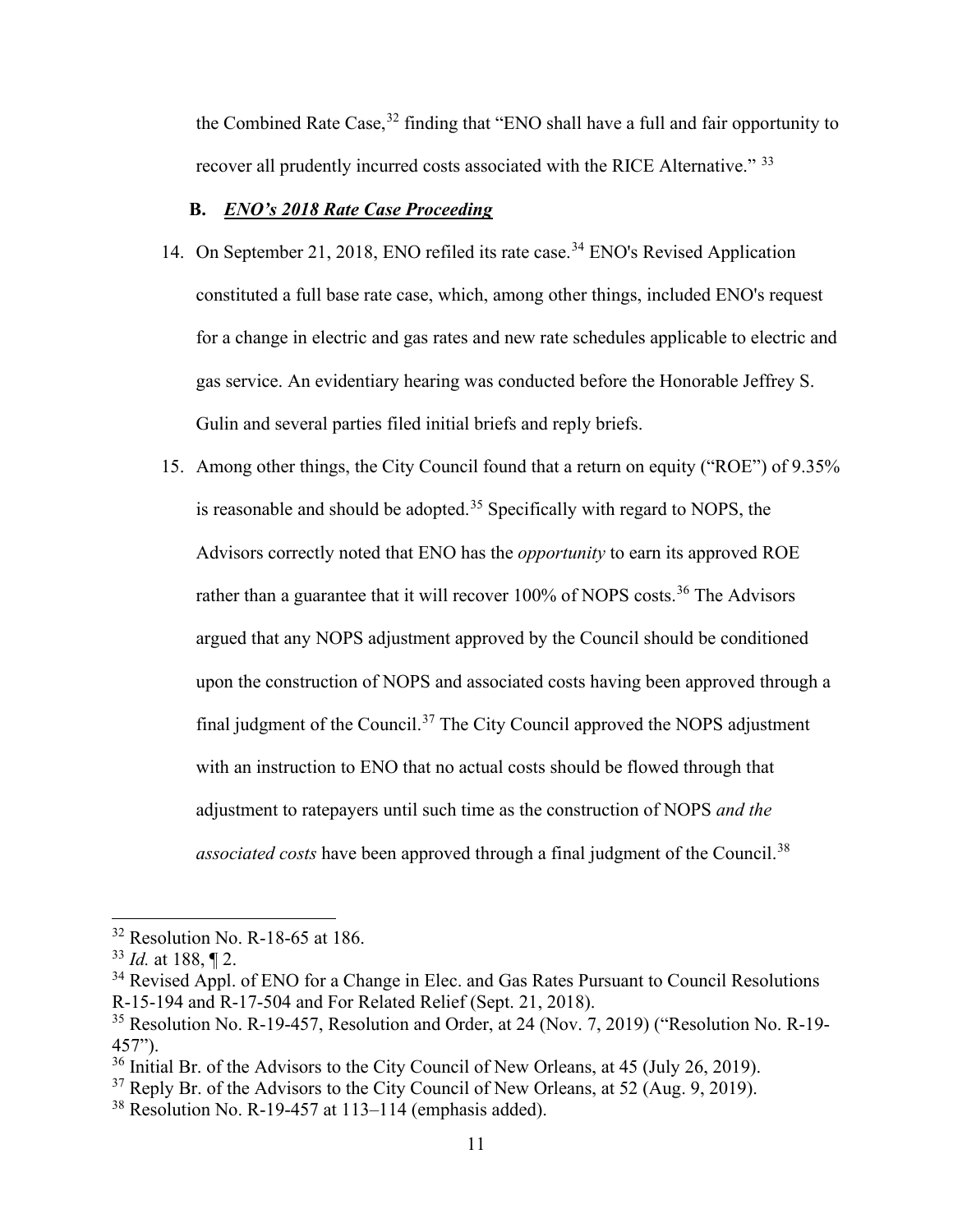- 16. ENO appealed the City Council's rate decision to the District Court.<sup>[39](#page-12-0)</sup> On September 28, 2020, ENO filed with the City Council an Agreement in Principle ("AIP") through which several parties to the rate proceeding sought to revise certain aspects of the City Council's rate decision. The AIP contained 12 negotiated terms and conditions, including one that permitted ENO to delay its next Formula Rate Plan report until June 2021, extending current rates until fall of next year. The AIP also requires ENO to dismiss its appeal of the City Council's rate case decision. On October 15, 2020, the City Council approved the AIP.<sup>[40](#page-12-1)</sup>
- 17. On October 27, 2020, ENO made a filing pursuant to Resolution No. R-19-457. According to ENO, Ordering Paragraph 25(e) of Resolution No. R-19-457 permits the NOPS recovery to commence after Resolution No. R-18-65 becomes final. ENO states that it will commence the NOPS recovery with the first billing cycle of November 2020.<sup>[41](#page-12-2)</sup>

#### **II. ARGUMENT**

# **A. The City Council Must Investigate ENO's Misrepresentations Regarding the NOPS Black Start Capability and Must Impose Significant Consequences on ENO.**

18. During the proceedings to consider whether ENO should receive approval to build the

NOPS plant, several ENO witnesses justified the plant based on the plant's black start

<span id="page-12-0"></span><sup>&</sup>lt;sup>39</sup> Verified Pet. of ENO for Appeal and Judicial Review of, and Stay for or Injunctive Relief From, Res. R-19-457 of the Council of the City Of New Orleans in Civil District Court for the Parish of Orleans, Case No. 2019-12656 (Dec. 6, 2019).

<span id="page-12-1"></span> $40$  Resolution No. R-20-344, Resolution and Order Authorizing, Approving an Agreement in Principle to Forego the 2020 Formula Rate Filing and to Settle Litigation Related to the 2018 Rate Case (Oct. 15, 2020).

<span id="page-12-2"></span> $41$  Compliance Filing Pursuant to Paragraphs 9 and 7 of the Agreement in Principle approved in Resolution R-20-344, at 1 (Oct. 27, 2020).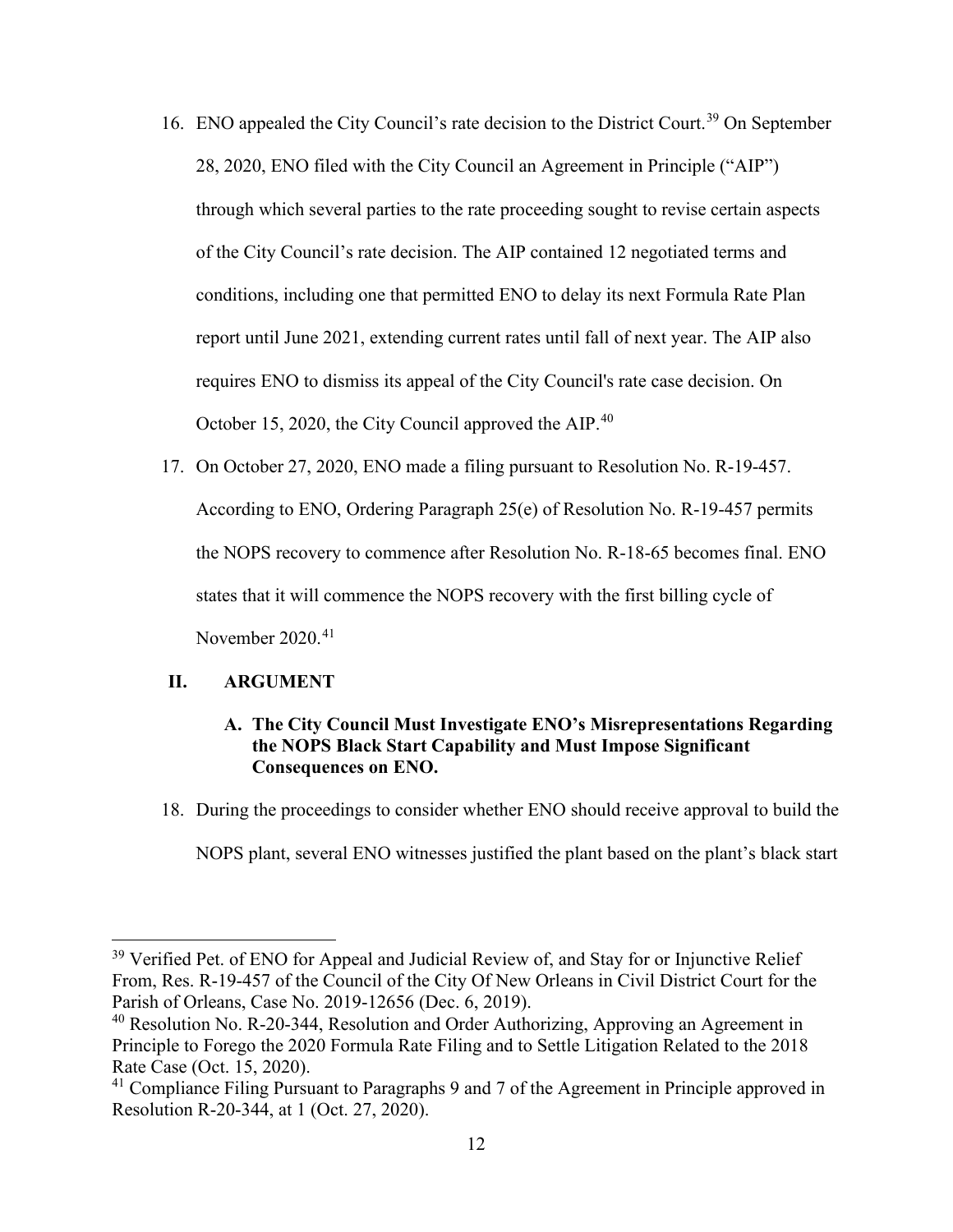capability. Black start capability is the ability of the plant to start up under its own power without a backfeed of power from the electric grid. For example, Mr. Charles Rice stated:

the unit will also include black-start capability, which will enable the Company to start the unit even when there is no power on the electric grid. This will give the Company the ability to restore electric service, should a complete loss of service occur. This could be a tremendous benefit if New Orleans is electrically "islanded" from the rest of the interconnected transmission grid, as it was after Hurricane Gustav"<sup>[42](#page-13-0)</sup>

19. Despite repeatedly describing the black start capability as invaluable before the plant

was built, ENO failed to use this capability after eight transmission lines surrounding

New Orleans failed. A day and a half after the storm cleared, NOPS still wasn't

delivering any power.<sup>[43](#page-13-1)</sup> Instead, ENO waited until the Slidell transmission line was

repaired and energized. It should be noted that this took about a day longer than after

Hurricane Gustav,<sup>[44](#page-13-2)</sup> the hurricane ENO explicitly referenced as they argued in

support of NOPS.

20. ENO's explanation for why the black start capability remained unused has shifted like

the wind. After the hurricane, ENO issued a statement:

New Orleans Power Station is operational and available to generate power. However, we are dealing with transmission constraints because of the damage to all eight major transmission lines that deliver power to the area. The reason we need the transmission lines to be fixed first is because we need a way to deliver the energy from the plant to customers."[45](#page-13-3)

<span id="page-13-0"></span><sup>&</sup>lt;sup>42</sup> Rice Direct at 13.

<span id="page-13-1"></span><sup>43</sup> David Hammer, *Entergy NO CEO: New power plant could get electricity back to hospitals in 3 days, 'God willing.'* (Aug. 31, 2021), [https://www.wwltv.com/article/ne–ws/investiga–ti–](https://www.wwltv.com/article/ne%E2%80%93ws/investiga%E2%80%93ti%E2%80%93ons/david-hammer/entergy-new-power-plant-electricity-hospitals/289-97565961-85d6-4079-b07e-2a367e56726e) [ons/david-hammer/entergy-new-power-plant-electricity-hospitals/289-97565961-85d6-4079](https://www.wwltv.com/article/ne%E2%80%93ws/investiga%E2%80%93ti%E2%80%93ons/david-hammer/entergy-new-power-plant-electricity-hospitals/289-97565961-85d6-4079-b07e-2a367e56726e) [b07e-2a367e56726e.](https://www.wwltv.com/article/ne%E2%80%93ws/investiga%E2%80%93ti%E2%80%93ons/david-hammer/entergy-new-power-plant-electricity-hospitals/289-97565961-85d6-4079-b07e-2a367e56726e)

<span id="page-13-2"></span><sup>44</sup> Anthony Mcauley and Jeff Adelson, *Entergy gave shifting rationales for New Orleans East plant at center of Ida response* (Sept. 3, 2021), [https://www.nola.com/news/hurricane/ar–](https://www.nola.com/news/hurricane/ar%E2%80%93ticle_0f64b020-0b5e-11ec-ab08-67055e3460c4.html/) [ticle\\_0f64b020-0b5e-11ec-ab08-67055e3460c4.html\.](https://www.nola.com/news/hurricane/ar%E2%80%93ticle_0f64b020-0b5e-11ec-ab08-67055e3460c4.html/)

<span id="page-13-3"></span><sup>45</sup> Hammer, *supra* note 37.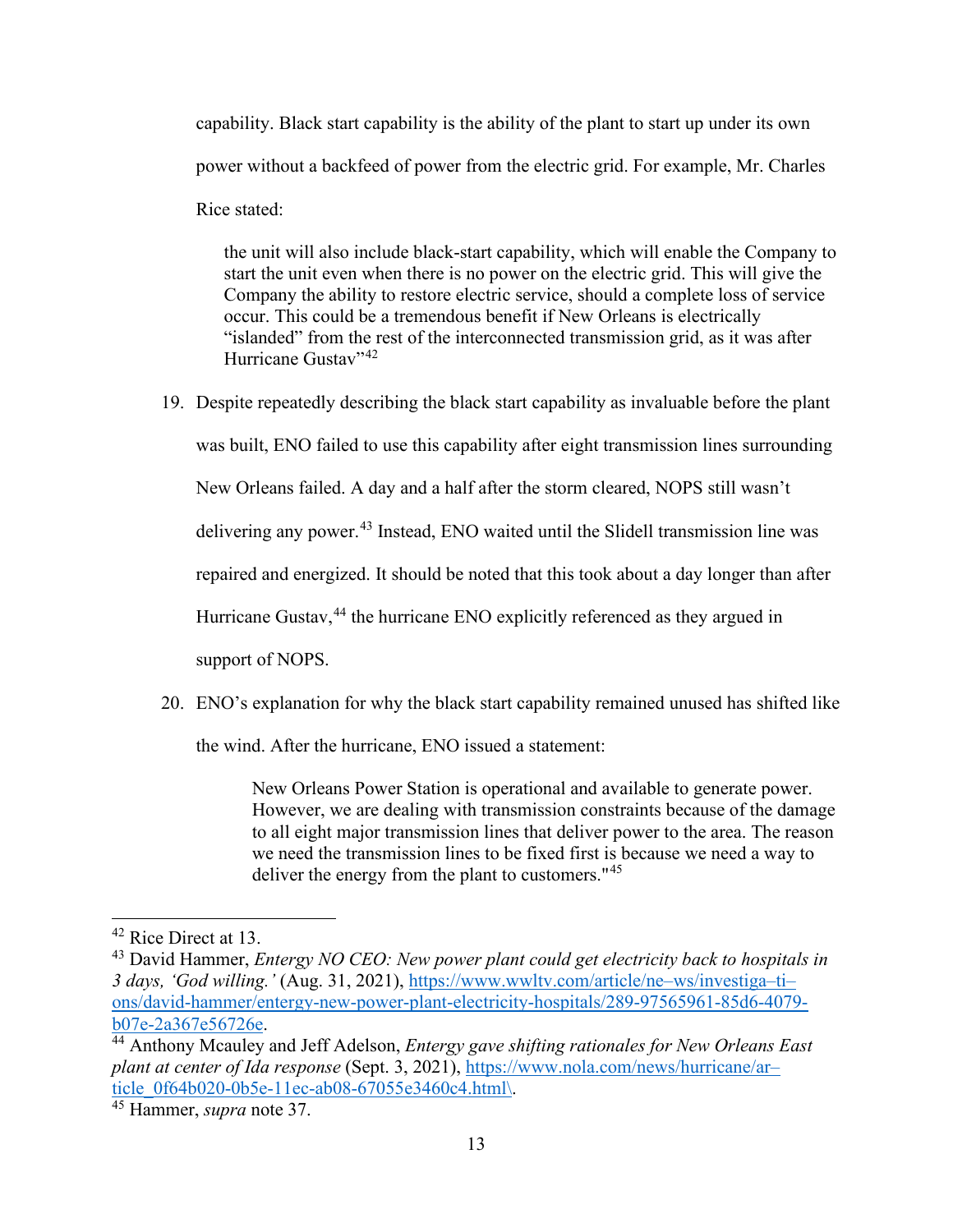This statement certainly is a concession that NOPS could not provide power to New Orleans when the City is islanded, as ENO promised. Similarly, ENO originally informed Council President Moreno and Council member Giarrusso that the plant required power from one of eight high-voltage transmission lines or from the regional power grid.<sup>[46](#page-14-0)</sup> After receiving severe criticism, ENO altered its explanation to say that black-starting NOPS was not the best way to get electricity to customers.<sup>[47](#page-14-1)</sup> When asked why the plant didn't come online earlier in the blackout, ELL CEO Phillip May said that it was imperative the transmission line be repaired first to ensure the system could handle fluctuations in the load.<sup>[48](#page-14-2)</sup> This, of course, begs the question of if black starting NOPS when New Orleans is completely islanded is not the best option, how valuable is the option and when, if ever, should this option be utilized.

21. Questioning the value of the black start capability of NOPS that is found not to be the best option when New Orleans is islanded is not an academic exercise. ENO convinced the City Council that construction of NOPS was in the public interest, in part, due to the "invaluable" black start capability this project offered. The inability of the plant to be of immediate use in the days after Hurricane Ida, and its failure to prevent the blackout at the start of the year, cast doubt on Entergy's testimony that the plant would increase reliability and redundancy in extreme circumstances. Not only

<span id="page-14-0"></span><sup>46</sup> David Hammer, *Entergy's shifting explanation on why new plant didn't generate power*, WWL-TV News (Sept. 2, 2021), [https://www.wwltv.com/article/news/investigations/david](https://www.wwltv.com/article/news/investigations/david-hammer/entergys-shifting-explanation-why-new-plant-didnt-generate-power/289-efa8b98f-80cc-4fbb-806d-74caa2163ec5)[hammer/entergys-shifting-explanation-why-new-plant-didnt-generate-power/289-efa8b98f-80cc-](https://www.wwltv.com/article/news/investigations/david-hammer/entergys-shifting-explanation-why-new-plant-didnt-generate-power/289-efa8b98f-80cc-4fbb-806d-74caa2163ec5)[4fbb-806d-74caa2163ec5.](https://www.wwltv.com/article/news/investigations/david-hammer/entergys-shifting-explanation-why-new-plant-didnt-generate-power/289-efa8b98f-80cc-4fbb-806d-74caa2163ec5)

<span id="page-14-1"></span><sup>47</sup> *Id.*

<span id="page-14-2"></span><sup>48</sup> Mcauley & Adelson*, supra* note 38.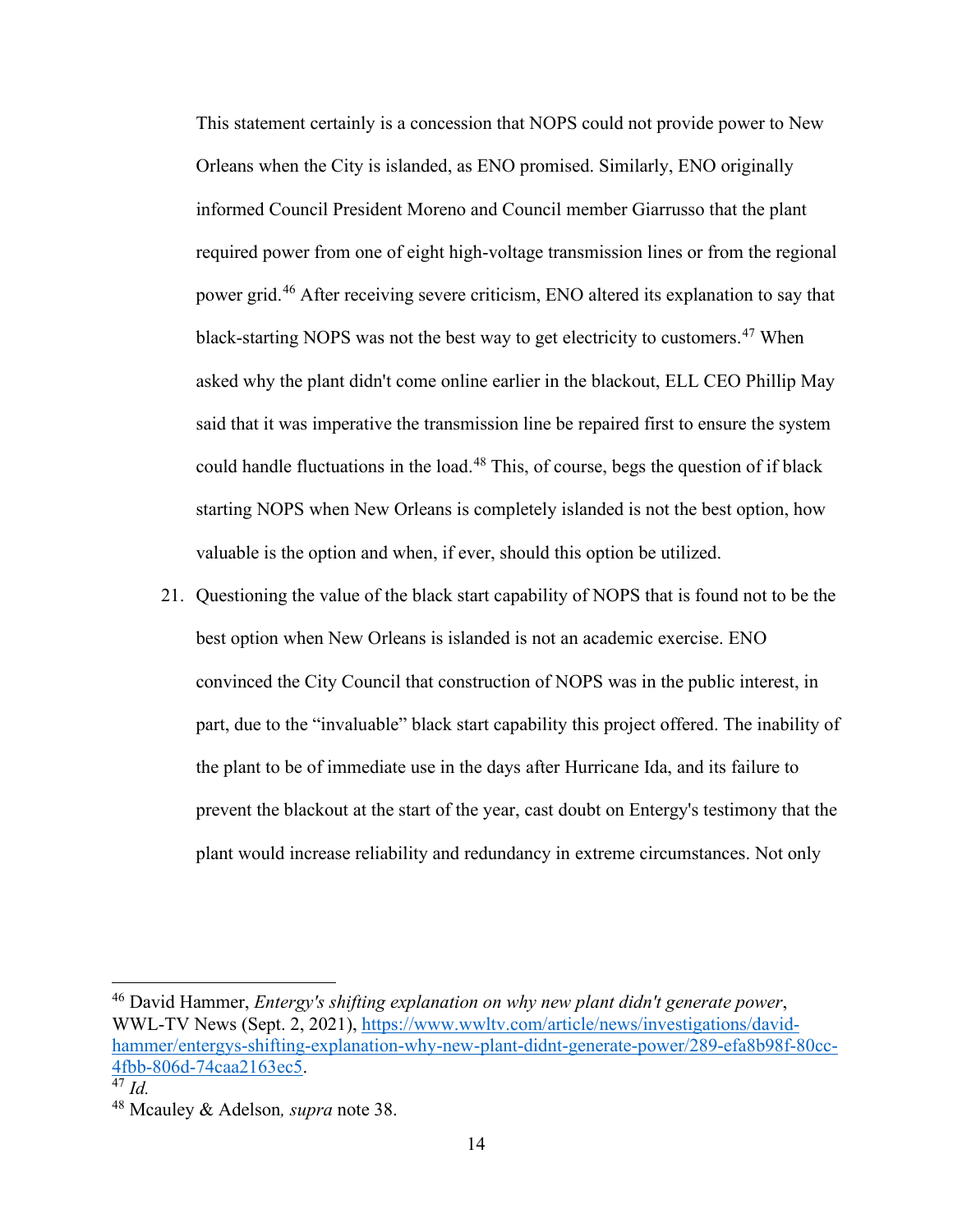was ENO's testimony at best highly misleading, but New Orleans ratepayers essentially paid for a function they are not receiving and may never receive.

- 22. The City Council relied on ENO's testimony and assertions that having a power source within the City would protect New Orleans should there be transmission line failures like the ones during Hurricanes Ida and Gustav that severed the city's connection to the national grid. Misleading the City Council is an insidious form of imprudence.
- 23. The City Council should consider the February 12, 2019 decision by the South Carolina Public Service Commission ("SCPSC") regarding South Carolina Electric & Gas Company's ("SCE&G") abandonment of its nuclear development project on July 31, 2017. The SCPSC found that all investments after March 12, 2015 and until the project was abandoned were imprudent because of SCE&G's deliberate withholding of material information and its lack of transparency. The SCPSC expressly recognized the loss of trust and harm that resulted from SCE&G's actions subsequent to March 12, 2015. As the SCPSC stated "SCE&G's actions were imprudent under any definition of the term and this Commission will not tolerate deliberate withholding of material information, lack of transparency, or opacity from any entity under our jurisdiction." This conclusion resulted in SCE&G being prevented from recovering \$1.962 billion that SCE&G has spent on the plant's construction.<sup>[49](#page-15-0)</sup>
- 24. The City Council should reach the same conclusion as the SCPSC. Withholding material information, misleading the City Council and a lack of transparency cannot

<span id="page-15-0"></span> $49$  Order No. 2019-122, at  $4-5$ , Docket Nos. 2017-207-E et al. (S.C. Pub. Serv. Comm'n Feb. 12, 2019).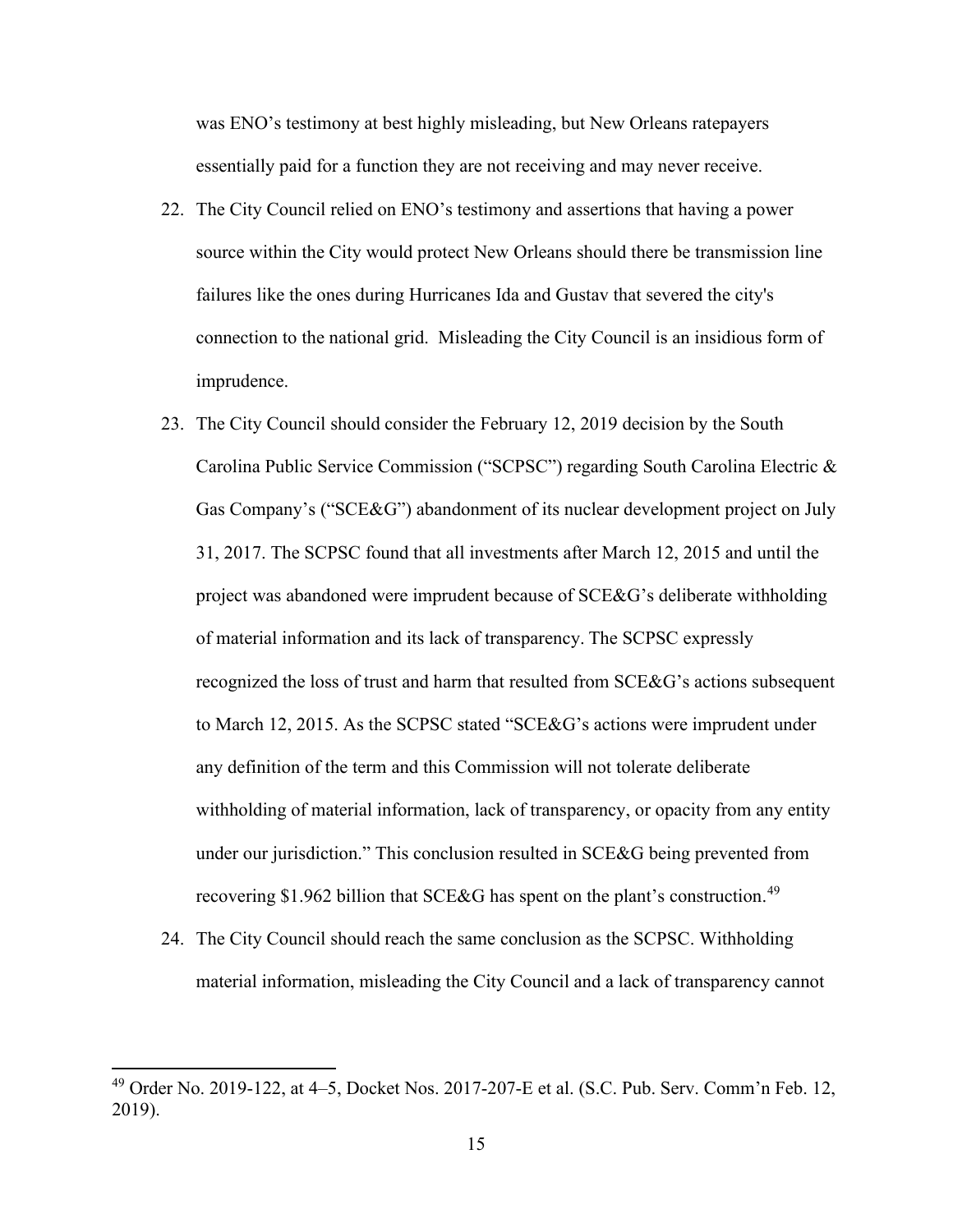be tolerated. The City Council should investigate the black-start capability of NOPS, including whether this capability will ever be useful even if it exists. If, after a thorough investigation, the City Council concludes that ENO misled the City Council, any ensuing punishment must be severe. ENO cannot be permitted to treat its regulator in this manner. A less than severe punishment will be viewed as just the cost of doing business, and not deter misleading and untruthful statements by Entergy. It would also open the door for misleading and untruthful statements by other companies regulated by the City Council.

- 25. Aside from the black start issue, another question raised by the use of NOPS is why only New Orleans residents are paying for a plant when residents outside of New Orleans receive service from NOPS during storm restoration. Power from NOPS went to Entergy Louisiana customers outside the city of New Orleans, including Arabi in St. Bernard Parish. Mr. May, the ELL CEO, responded "When we power a facility, electrons do not really respect regulatory or jurisdictional boundaries. They go to where the power can be served."<sup>[50](#page-16-0)</sup>
- 26. Of course, the physics of providing electricity have not changed. Electricity is always going to go where the power can be served. New Orleans residents do not begrudge neighboring communities having their power restored. The City Council must determine the prudence of cost allocations by the Entergy Companies that exclusively charge New Orleans customers for a gas plant that is designed to aid residents beyond the city limits in the event of a catastrophic loss of power.

<span id="page-16-0"></span><sup>50</sup> Hammer, *supra* note 40.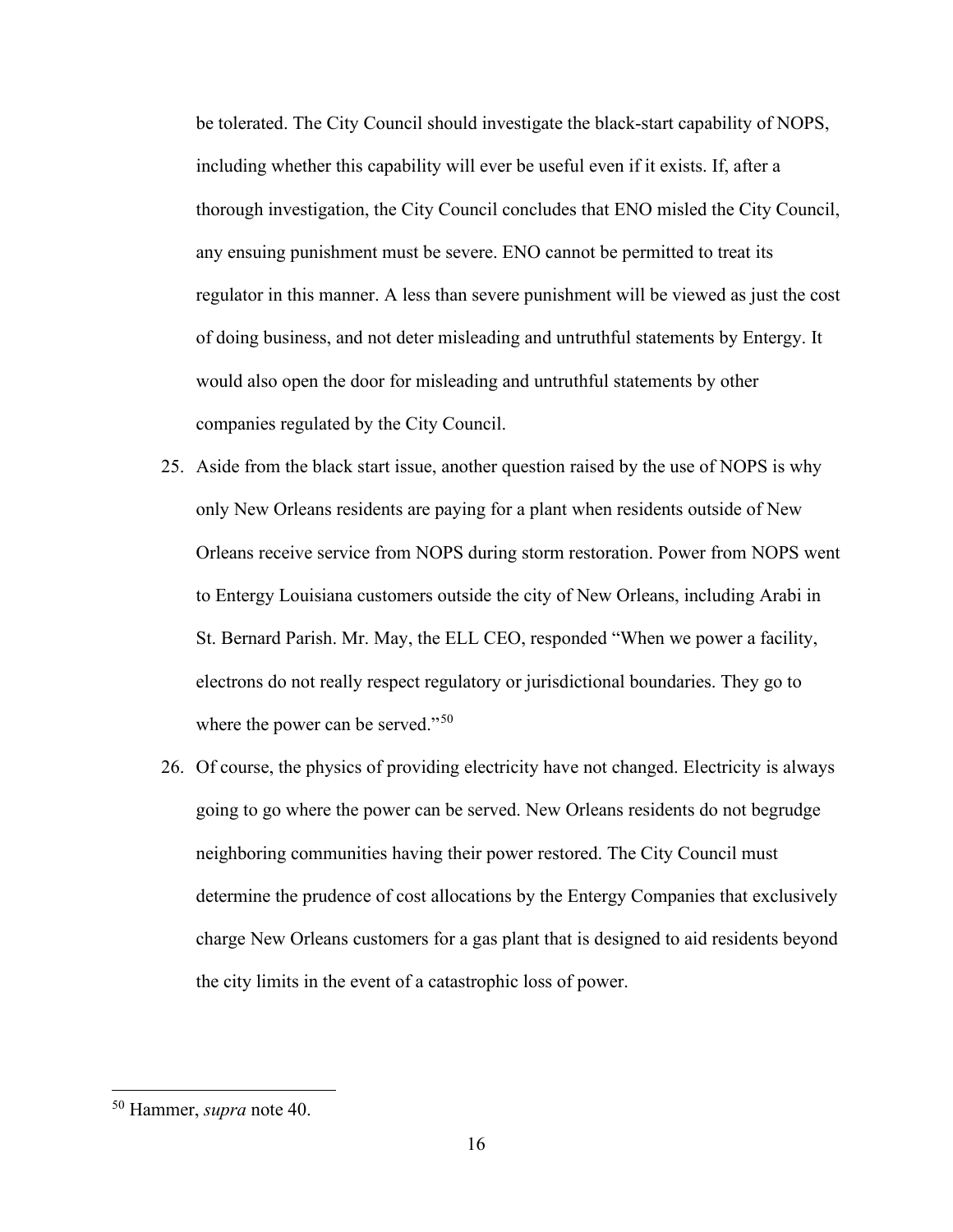# **B. The City Council Must Investigate the Entergy Companies' Transmission Line Hardening Program to Determine Whether Mismanagement Led to the Catastrophic Transmission Failures.**

- 27. A key issue to be resolved by the City Council in the wake of Hurricane Ida is why so much of the transmission system failed. The fact that all eight transmission lines were lost at once raises concerns about how the Entergy Companies have managed, or mismanaged, the transmission system.
- 28. According to the Entergy Corporation, Entergy's hardening strategy began more than 40 years ago after Hurricane Betsy.<sup>[51](#page-17-0)</sup> Entergy asserts that "because Hurricane Betsy's wind speeds topped 140 mph, the Company hardened its transmission system well beyond National Electrical Safety Code (NESC) requirements."[52](#page-17-1) This begs the question of if, in fact, the Entergy Companies have spent 40 years hardening the transmission lines "well beyond" the National Electrical Safety Code requirements, then why did eight major transmission lines fail, including the total collapse of the Avondale tower, which was obviously in a rusted condition.
- 29. The failure to harden transmission lines in an appropriate manner, despite starting this process after Hurricane Betsy and billions of ratepayer dollar being expended on this fruitless endeavor,  $53$  resulted in eight transmission lines failures leaving New Orleans "islanded." This catastrophic occurrence is the very event ENO used to justify the

<span id="page-17-0"></span><sup>51</sup> Entergy Resilience Plan at 5.

<span id="page-17-1"></span><sup>52</sup> *Id.*

<span id="page-17-2"></span><sup>53</sup> Between 2005 and 2016, Entergy spent \$1.7 billion in hardening investments. *Id.* From 2017 to 2019, ELL spent about \$1.2 billion on numerous projects to improve its transmission system. Tim Mclaughlin & Stephanie Kelly, *Why Hurricane Ida crippled the New Orleans power grid*, Reuters (Sept. 4, 2021), [https://www.reuters.com/business/environment/why-hurricane-ida](https://www.reuters.com/business/environment/why-hurricane-ida-crippled-new-orleans-power-grid-2021-09-04/)[crippled-new-orleans-power-grid-2021-09-04/.](https://www.reuters.com/business/environment/why-hurricane-ida-crippled-new-orleans-power-grid-2021-09-04/)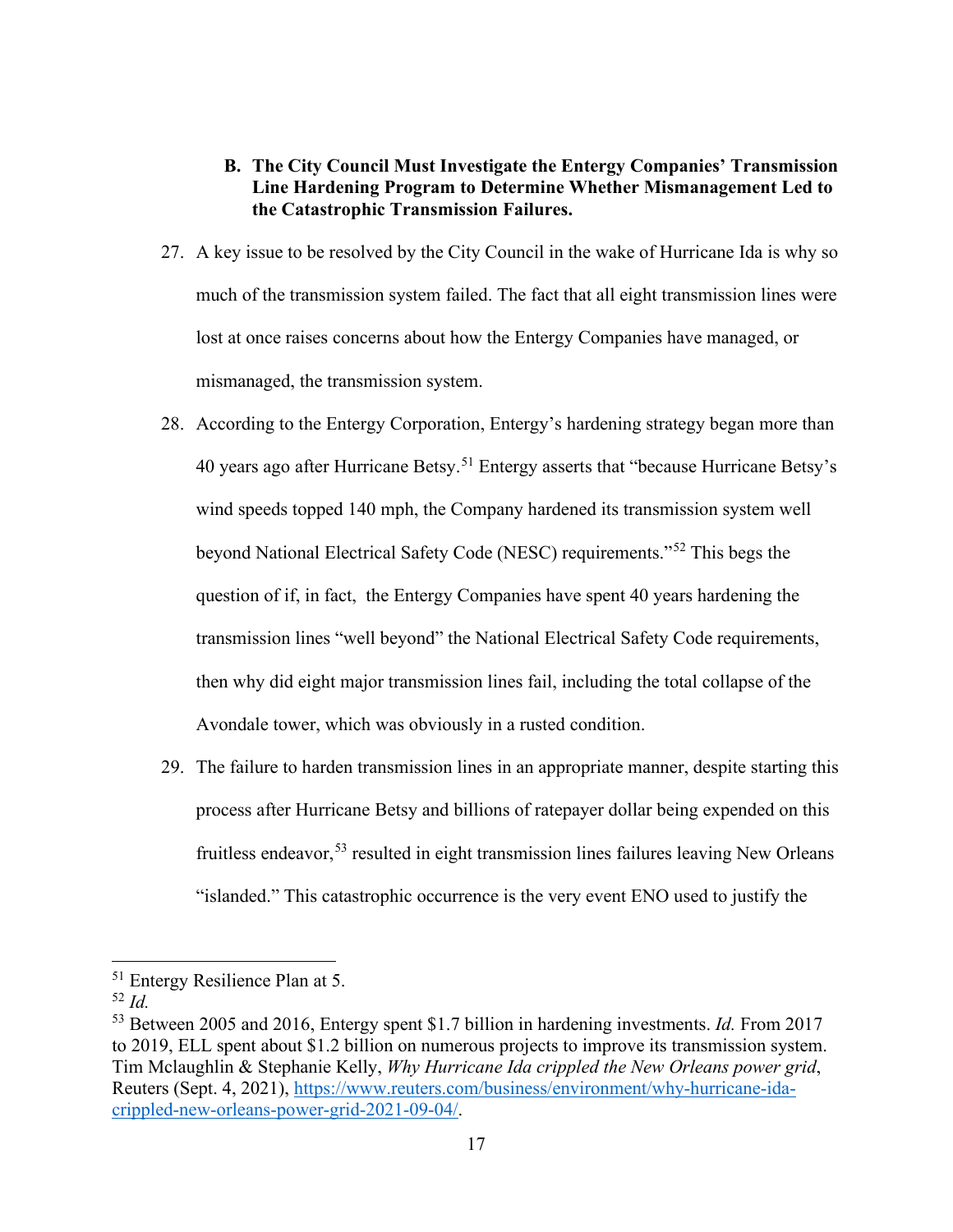request for approval of NOPS. However, NOPS did not start on its own and could not be powered up until the Slidell transmission line was repaired.

- 30. One of the most shocking transmission failures was the total collapse of the transmission tower at Avondale. According to ELL CEO Phillip May, the higher fees residents pay for transmission hardening weren't used to improve or harden the transmission tower that fell in Avondale because it was already "robustly engineered" and had recently passed an inspection.<sup>[54](#page-18-0)</sup> And yet, the transmission line failed, causing catastrophic suffering in New Orleans and the surrounding communities.
- 31. The City Council should find Mr. May's comments both disturbing and telling. Importantly, and not mentioned by Mr. May, no regulatory body inspects transmission lines to ensure that the transmission lines meet code requirements. Thus, when Mr. May states the Avondale line was inspected, that means that the line was inspected by an Entergy employee and not some independent inspector. Mr. May also fails to mention that while ELL had upgraded the line at Avondale, the tower had not been upgraded. This is the likely point of failure. The ignorance of the Entergy Companies to recognize that the transmission system is an integrated whole and is only as strong as its weakest link reflects a level of mismanagement that should not be tolerated.
- 32. One question the City Council needs to resolve, and one that the Entergy Companies have thus far refused to answer, is whether the "improved" transmission lines

<span id="page-18-0"></span><sup>54</sup> David Hammer, *An island without power: Why a massive Entergy transmission tower crumbled and all 8 sources of outside power were lost*, 4WWL (Aug. 30, 2021), [https://www](https://www.wwltv.com/article/news/investigations/david-hammer/an-island-without-power-why-a-massive-entergy-transmission-tower-crumbled-and-all-8-sources-of-outside-power-were-lost/289-bc36e2e4-b19e-4bf0-af3f-97c25f44460f) [.wwltv.com/article/news/investigations/david-hammer/an-island-without-power-why-a-massive](https://www.wwltv.com/article/news/investigations/david-hammer/an-island-without-power-why-a-massive-entergy-transmission-tower-crumbled-and-all-8-sources-of-outside-power-were-lost/289-bc36e2e4-b19e-4bf0-af3f-97c25f44460f)[entergy-transmission-tower-crumbled-and-all-8-sources-of-outside-power-were-lost/289](https://www.wwltv.com/article/news/investigations/david-hammer/an-island-without-power-why-a-massive-entergy-transmission-tower-crumbled-and-all-8-sources-of-outside-power-were-lost/289-bc36e2e4-b19e-4bf0-af3f-97c25f44460f) [bc36e2e4-b19e-4bf0-af3f-97c25f44460f.](https://www.wwltv.com/article/news/investigations/david-hammer/an-island-without-power-why-a-massive-entergy-transmission-tower-crumbled-and-all-8-sources-of-outside-power-were-lost/289-bc36e2e4-b19e-4bf0-af3f-97c25f44460f)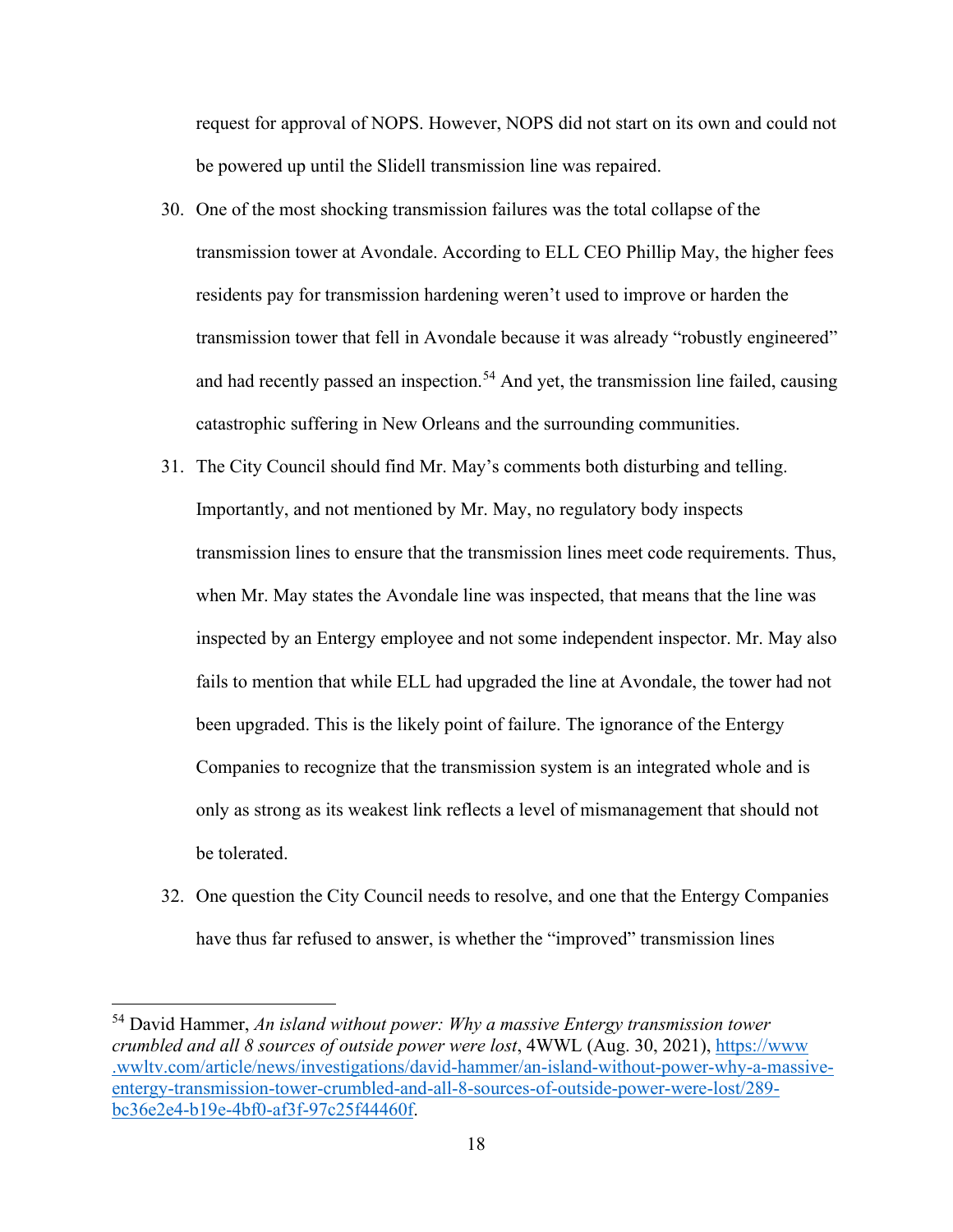survived the hurricane. If the new infrastructure failed, then the highly expensive hardening project clearly is not working. However, at the end of the day and regardless of the conclusions of this investigation, it is clear that neither ENO nor the City Council can continue with business as usual. Building and rebuilding the transmission system again and again at a cost of hundreds of millions of dollars is not the solution.

33. The City needs a mix of solutions to its transmission infrastructure problem. These solutions should include microgrids, distributed generation with solar and selective transmission and distribution undergrounding for critical facilities and the most vulnerable neighborhoods to help New Orleans residents to rebound and recover as quickly as possible from storms and mitigate the impacts of the climate crisis. One example of a relatively small selective transmission undergrounding project is the transmission line which connects the Nine Mile generating station to New Orleans. This portion of transmission line is about  $\frac{1}{2}$  mile long. Undergrounding this line would result in the Nine Mile power plant becoming a part of the New Orleans "island" in the event that another hurricane damages other transmission to the city.

#### **C. The City Council Must Require an Independent Management Audit to Determine Why ENO's Utility Services Are Not Well Implemented.**

34. ENO's misleading statements with regard to the black start capability of NOPS, and the failure of the Entergy Companies' transmission hardening programs are simply the latest in a long line of ENO management failures that New Orleans residents have had to endure. On March 15, 2021, Energy Future New Orleans submitted a letter to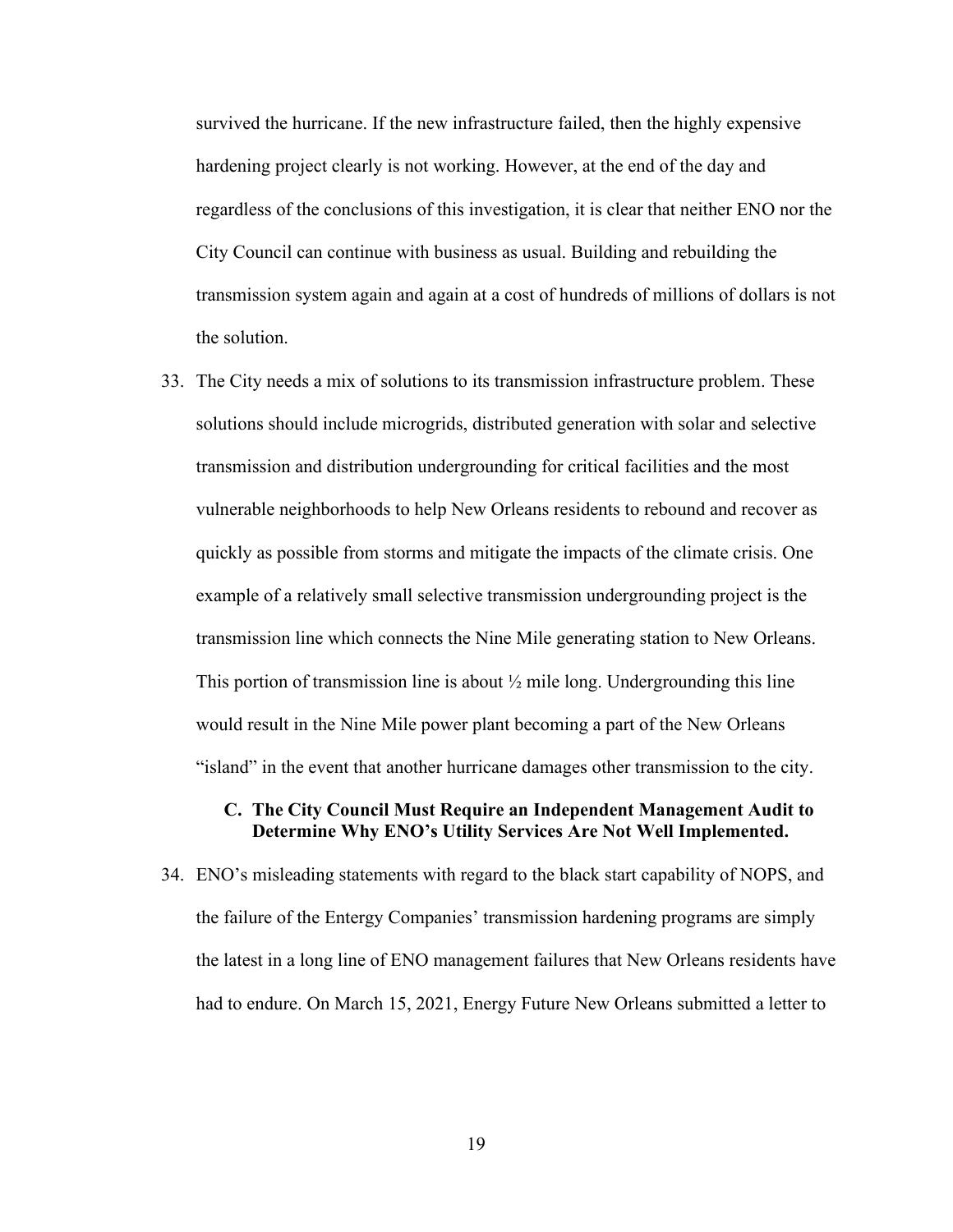the City Council<sup>[55](#page-20-0)</sup> setting forth a litany of failures including unannounced power outages on Mardi Gras Day in excess of four times the required load shed in belowfreezing temperatures that also shut off electric service to the city's essential water services; intentional safety violations at the Grand Gulf nuclear plant with exorbitant costs passed onto customers; bill spikes with increases of 200–300 percent over last year; and ENO's decision to reduce expenditures on operations and maintenance and an apparent data breach that gave criminals access to customers' personal data. Movants note that City Council President Helena Moreno stated her support to "do a management audit and move forward with that based on their recommendations [in the letter]."[56](#page-20-1) The audit should carefully examine why ENO's actions have not been sound and why its programs, alone and in concert with the Entergy Companies, are not well implemented.

- 35. Now, in addition to the issues set forth in the letter, the City Council should require an independent management audit to examine ENO management's repeated lies and misleading statements to the City Council about the capabilities of NOPS and failing to harden transmission lines to withstand hurricanes it knew would come.
- 36. An independent management audit is a necessary step to ensure that ENO is held accountable for its bad decisions and negligence. Through this motion, Movants formally reiterate the request for an independent management audit to identify

<span id="page-20-0"></span><sup>55</sup> *See* App. A.

<span id="page-20-1"></span><sup>56</sup> City of New Orleans, *New Orleans City Council Utility, Cable, Telecommunications and Technology Committee Meeting*, at 00:47:16–00:47:53 (Mar. 16, 2021) (remarks of Councilmember Moreno), [http://cityofno.granicus.com/MediaPlayer.php?view\\_id=7&clip](http://cityofno.granicus.com/MediaPlayer.php?v%E2%80%8Ciew_id=7&clip%E2%80%8C_id=3814)  $id = 3814.$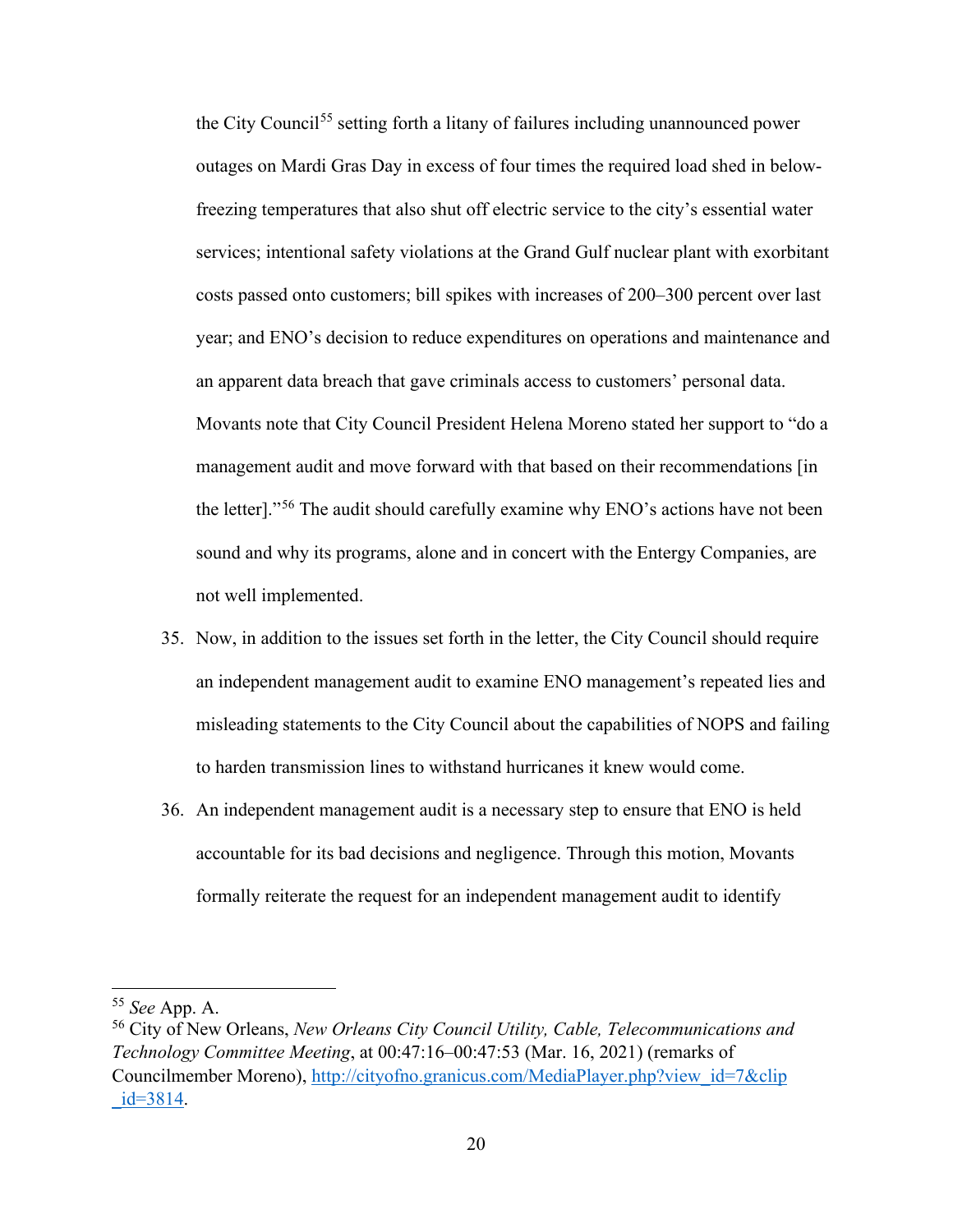corrective action to improve electric service that meets the needs of New Orleans residents and is responsive to the climate crisis.

- 37. Specifically, the recommendations sought an order from the City Council requiring Entergy to fund and undergo an independent management audit that addresses each of the following issues:
	- A) Leadership and staffing roles, responsibilities and requirements;
	- B) Organizational structure, decision-making processes, internal controls, and external relations of all kinds;
	- C) Billing operations and verification method;
	- D) Emergency planning and response;
	- E) Salary and compensation levels; and
	- F) Corporate culture and capacity to address the critical issues of climate change, a transition to a renewable energy system, advanced energy efficiency, and ensuring energy justice.
- 38. In the wake of Hurricane Ida, ENO has continued its mismanagement that has brought about devastating effects for New Orleans residents. For example, in the wake of Hurricane Ida, ENO posted an online map of New Orleans indicating areas where power was restored. This information was false. Some residents relied on this map to make their way back home after evacuation only to find their homes had no electricity in sweltering heat. Similarly, the poor condition of poles and wires that ENO has neglected for years made the work of restoring power by utility crews who came in from other states more difficult and time consuming. ENO's mismanagement worsened conditions for those New Orleans residents whose homes and businesses were not damaged by Hurricane Ida.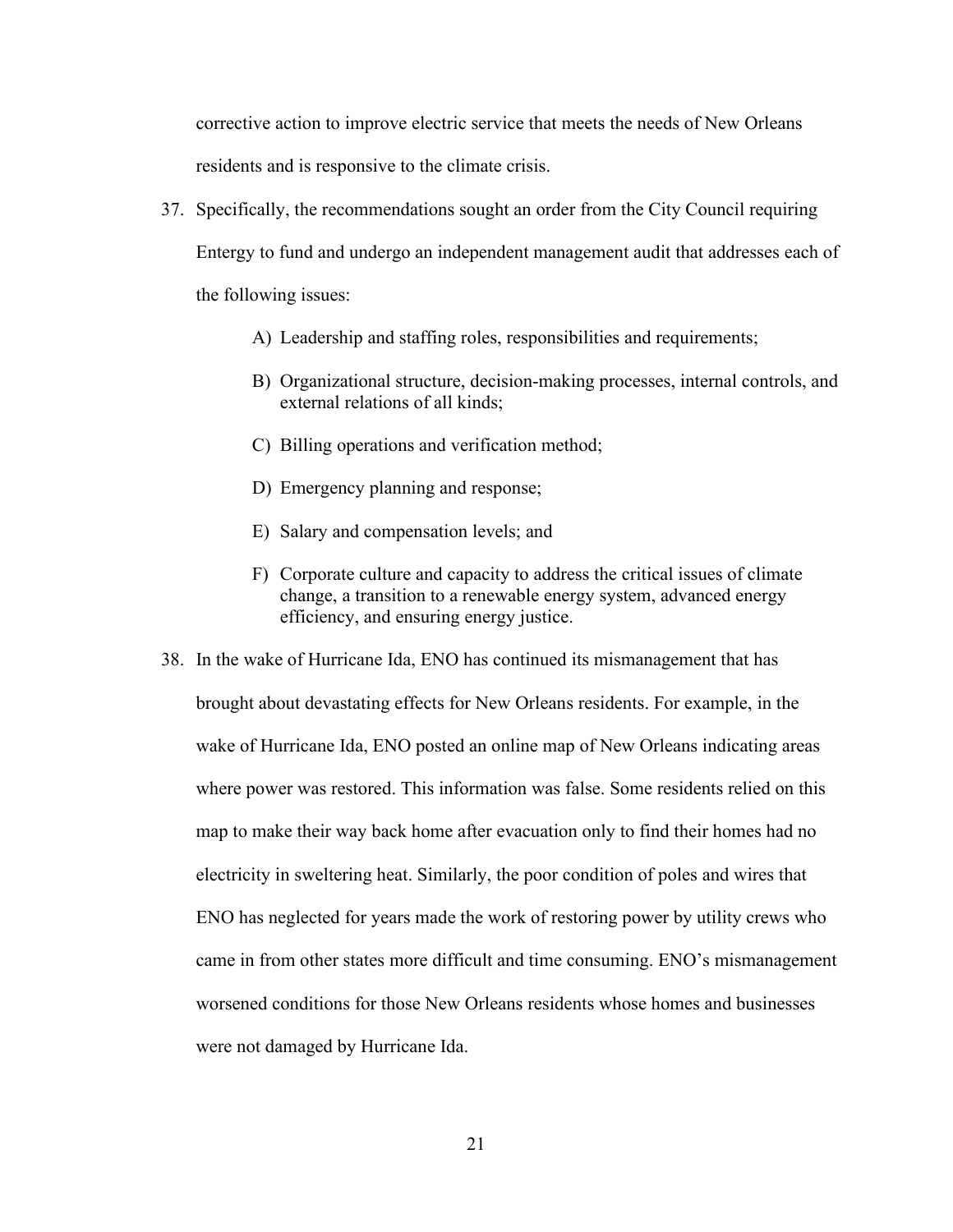- 39. Hurricane Ida made landfall exactly 16 years after Hurricane Katrina on August 29, 2021. Both these major storms devastated communities in Louisiana and in other states. Both are recognized as climate disasters. It is worth noting that, after Hurricane Katrina, many New Orleans residents rebuilt their homes for the first time with rooftop solar panels. Residents learned nature-based solutions to mitigate against flooding. However, their wisdom to re-build sustainably is not shared by ENO's management who have yet to develop a climate action plan for New Orleans that can lessen our vulnerability to the climate crisis.
- 40. The City Council must recognize that the significant problems arising from ENO's mismanagement have not and will not improve on their own. An independent management audit of ENO was necessary before Hurricane Ida and has become more urgent in the aftermath of the storm. Movants urge the City Council to issue an order requiring Entergy to fund and submit to an independent management audit.

### **D. In Light of ENO's Misleading Statements Regarding the Black Start Capability of NOPS, Movants Reiterate the Request that the City Council Institute a Prudency Review to Examine All Costs and Expenses Associated with the Construction and Operation of NOPS.**

41. Finally, the Movants reiterate the previous motion that the City Council institute a prudence review. While the City Council issued a resolution<sup>[57](#page-22-0)</sup> requesting comment on the request, the City Council never took any further action. In this initial request, Movants noted that New Orleans ratepayers pay handsomely for their electricity and the new gas plant. ENO's recent Formula Rate Plan filing demonstrates the truth of

<span id="page-22-0"></span><sup>57</sup> Resolution R-21-37.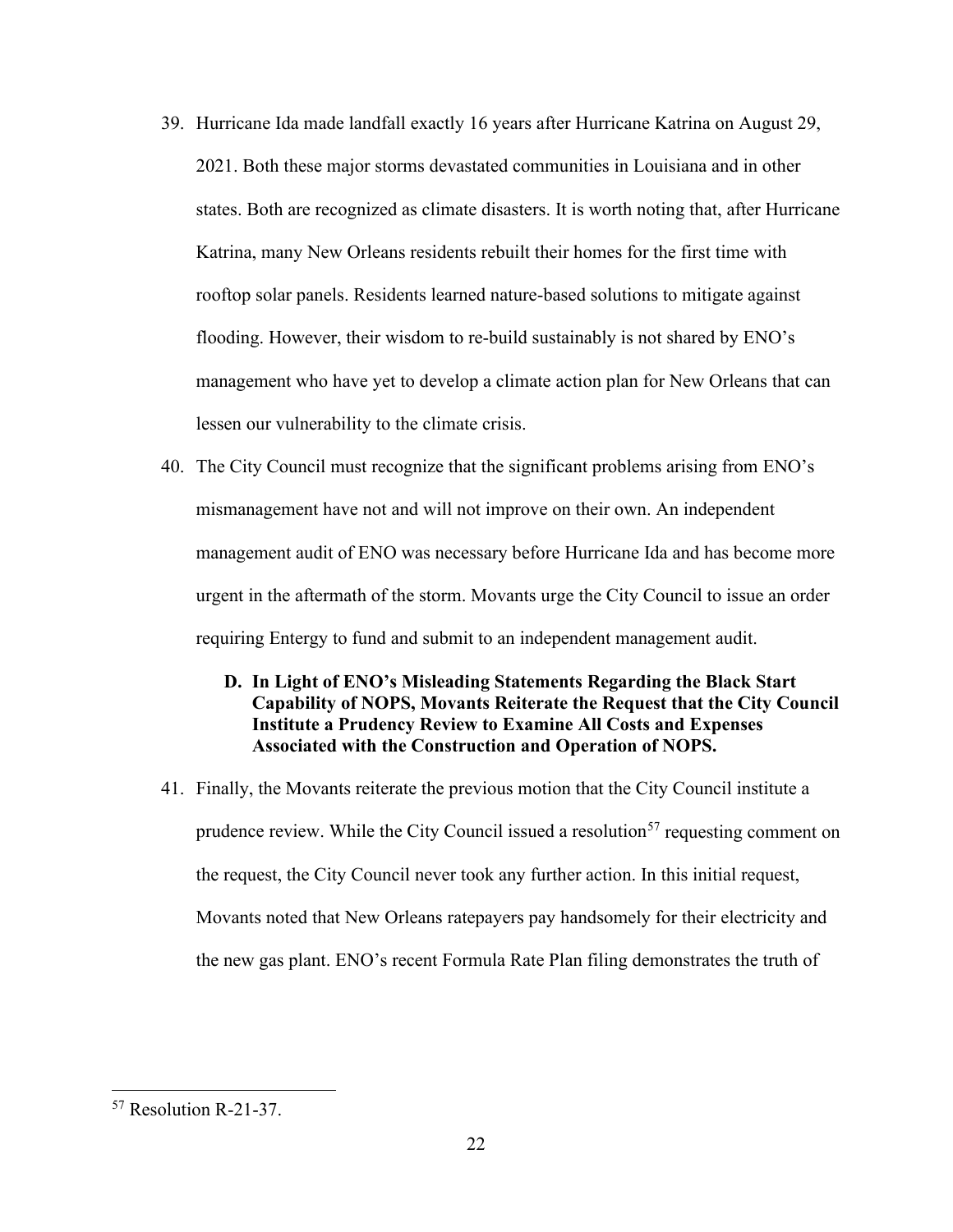this statement. New Orleans residents will pay  $$11$  a month<sup>[58](#page-23-0)</sup> for NOPS, a gas plant that is not even giving the residents what was promised when the project was approved. In addition to the expenditures listed in the first motion, which are set forth again below, the City Council must review the prudency of NOPS in light of the misleading testimony provided by ENO. The City Council has an abiding responsibility to ensure that ratepayers are not burdened with inappropriate costs. The City Council should protect the ratepayers of New Orleans to the fullest extent possible by initiating an open and transparent prudence review of ENO's actions and claimed expenses, including contracting with an independent entity to audit ENO's expenditures and provide a full report to the City Council.

42. "Prudent" management implies reasonable management and is related to "negligence." A finding of imprudence does not require any showing of fraud or actual dishonesty. As early as 1923, the Supreme Court recognized that the determination of what is just compensation for a public utility involves consideration of the utility's conduct in incurring its costs. Specifically, the Supreme Court stated that the return "should be adequate, *under efficient and economical management*....<sup>"[59](#page-23-1)</sup> The Supreme Court subsequently held that regulation cannot be frustrated by requiring a rate to compensate for extravagant or unnecessary costs.<sup>[60](#page-23-2)</sup> The utility's original investment must be reviewed before the consumers are charged

<span id="page-23-0"></span><sup>58</sup> David Hammer, *Entergy's shifting explanation on why new power plant didn't generate power*, WWL-TV News (Sept. 2, 2021), [https://www.wwltv.com/article/news/investigations/](https://www.wwltv.com/article/news/investigations/david-hammer/entergys-shifting-explanation-why-new-plant-didnt-generate-power/289-efa8b98f-80cc-4fbb-806d-74caa2163ec5) [david-hammer/entergys-shifting-explanation-why-new-plant-didnt-generate-power/289](https://www.wwltv.com/article/news/investigations/david-hammer/entergys-shifting-explanation-why-new-plant-didnt-generate-power/289-efa8b98f-80cc-4fbb-806d-74caa2163ec5) [efa8b98f-80cc-4fbb-806d-74caa2163ec5.](https://www.wwltv.com/article/news/investigations/david-hammer/entergys-shifting-explanation-why-new-plant-didnt-generate-power/289-efa8b98f-80cc-4fbb-806d-74caa2163ec5) 59 *Bluefield Water Works & Improvement Co.*, 262 U.S. at 693 (emphasis added).

<span id="page-23-2"></span><span id="page-23-1"></span><sup>60</sup> *Acker v. U.S.*, 298 U.S. 426, 430 (1936).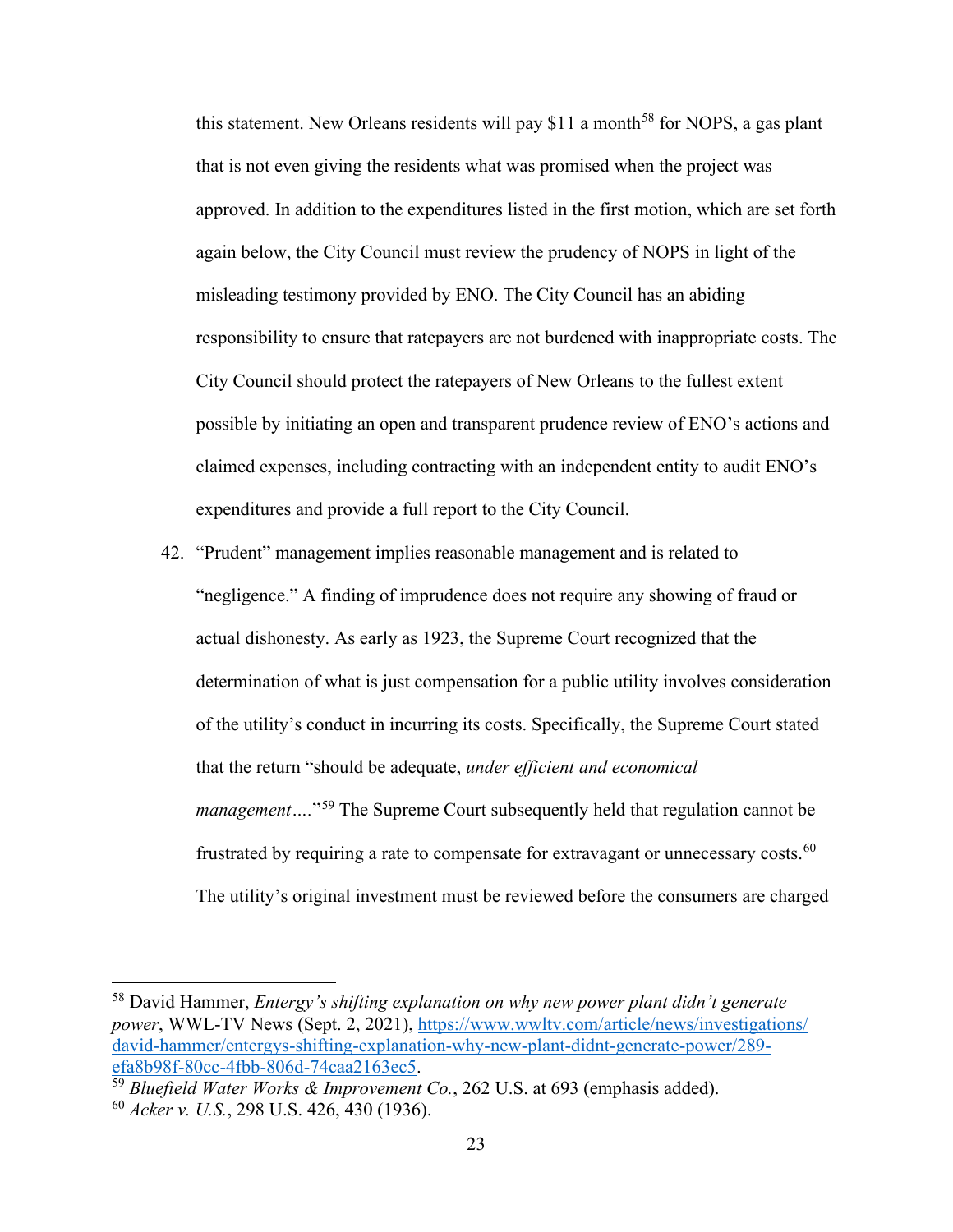for the investment. The rule is that ratepayers should not bear any costs that are found to be imprudent.

- 43. The basic authority for a regulatory body's requiring prudent investments rests on the just and reasonable standard itself. A utility which is subject to the just and reasonable standard is on notice that imprudent expenditures are inconsistent with that standard and may be disallowed. No further or other notice is required. Prudence reviews also reduce an important asymmetry of information that exists between a utility and its regulator. A regulatory body can obtain all the facts it needs to review the reasonableness of a utility's actions and choices. Prudence reviews are effective in catching errors made by the utilities.
- 44. The Federal Power Commission ("FPC") previously undertook a review of the case law concerning the criteria to be used in determining prudence. The FPC concluded that customers of a regulated company should not be required to pay more than the costs that would have been "incurred by alert, efficient, and responsible management."<sup>[61](#page-24-0)</sup>
- 45. Similarly, the New York Public Service Commission ("NY PSC") decided the prudence issues relating to the Shoreham Nuclear Generating Facility on the basis of "how reasonable people would have performed the task that confronted the company."[62](#page-24-1) The NY PSC added, "that a company be held to account if it fails to respond adequately to changing circumstances or to new challenges that may arise as

<span id="page-24-0"></span><sup>61</sup> *Midwestern Gas Transmission Co.*, 36 FPC 61 (1966), r*eh'g denied*, 36 FPC 599 (1966), *aff'd*, *Midwestern Gas Transmission Co. v. FPC*, 388 F.2d 444 (7th Cir. 1968), *cert. denied*, 392 U.S. 928 (1968).

<span id="page-24-1"></span> $\frac{62}{326}$  (1588).<br> $\frac{62}{32}$  *Re Long Island Lighting Co.*, 71 P.U.R. 4<sup>th</sup> 262, \*1 (Dec. 16, 1985).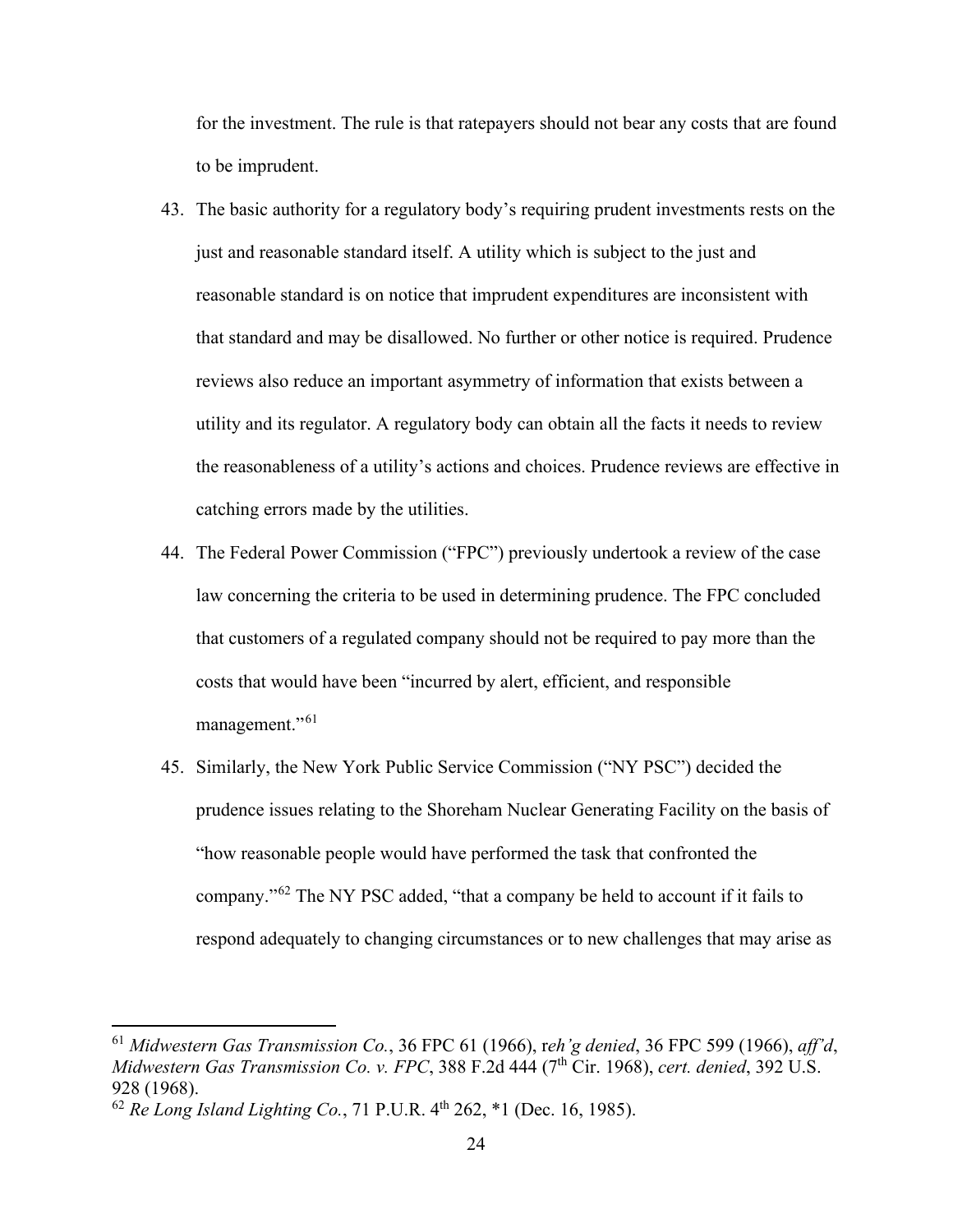a project progresses."[63](#page-25-0) "Ratepayers are entitled to protection from the consequences of unresponsive or inept management."[64](#page-25-1)

- 46. In 1991, the Louisiana Supreme Court addressed the prudence standard in the context of a rate case filed by Gulf States Utilities Company.[65](#page-25-2) The Court explained that the prudent standard is one of the principles used by ratemaking bodies to determine how much of a utility's investment in a particular plant should be included in its rate base—ultimately to be borne by the utility's ratepayers. To meet the prudent standard, the Court explained, "the utility must demonstrate that it 'went through a reasonable decision making process to arrive at a course of action and, given the facts as they were or should have been known at the time, responded in a reasonable manner."<sup>[66](#page-25-3)</sup> Thus, the burden of proof in a prudency review is on the utility.
- 47. A regulatory body, therefore, will employ the "reasonable man" test found in many areas of the law including negligence law, as the general standard by which the prudence of utility management must be judged. Under the "reasonable man" test the fundamental question for decision-making is whether management acted reasonably in the public interest, not merely in the interest of the company or an integrated group of companies. The overriding issue is not the reasonableness of the cost in the abstract but "a reasonable and prudent business expense, which the consuming public may reasonably be required to bear."<sup>[67](#page-25-4)</sup>

<span id="page-25-0"></span><sup>63</sup> *Id.* 

<span id="page-25-1"></span><sup>64</sup> *Id.*

<span id="page-25-2"></span><sup>65</sup> *Gulf States Utils. Co. v. La. Pub. Serv. Comm'n*, 578 So.2d 71 (La. 1991).

<span id="page-25-3"></span><sup>66</sup> *Id.* at \*85 (citing *Re Cambridge Elec. Light Co*., 86 P.U.R. 4th 574 (Mass. D.P.I. 1987)).

<span id="page-25-4"></span><sup>67</sup> *Midwestern Gas Transmission Co.*, 388 F.2d at 448.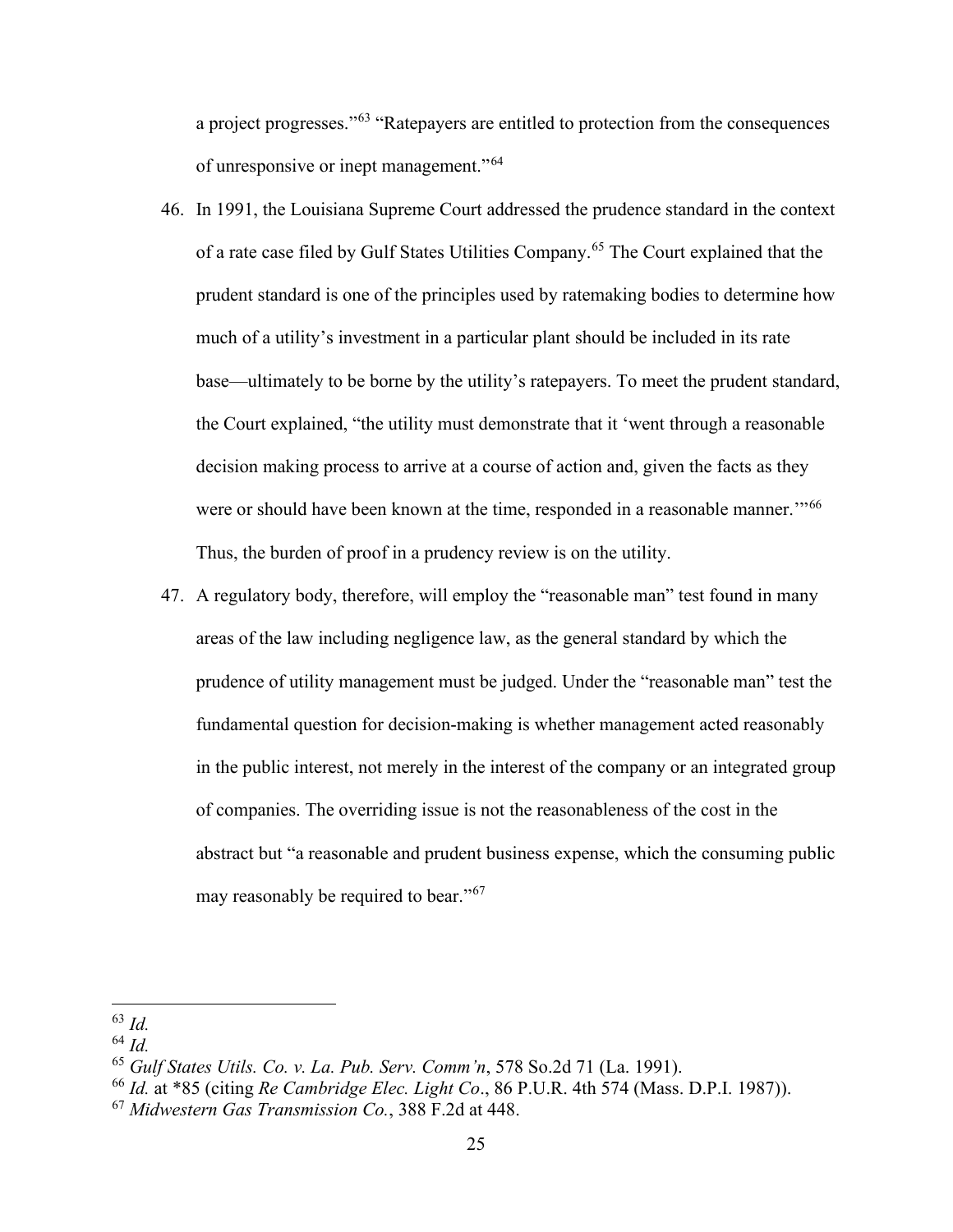- 48. A utility must make reasonable attempts to minimize costs through prudent decision-making since ratepayers may depend on only one monopolistic supplier.<sup>[68](#page-26-0)</sup> Because customers of a monopolistic enterprise do not have the choice to take their business to a more efficient provider, market forces provide no incentive to utilities to act prudently. Therefore, a utility's only motivation to act prudently "arises from the prospect that imprudent costs" may be disallowed.<sup>[69](#page-26-1)</sup>
- 49. Therefore, the proper standard for determining whether a utility is imprudent is whether objectively that utility acts reasonably under the circumstances because only the utility, and not the ratepayer, is in a position to minimize imprudence and maximize efficiency.<sup>[70](#page-26-2)</sup> The Louisiana courts have established that in a prudence review the utility must "demonstrate that it 'went through a reasonable decision making process to arrive at a course of action and, given the facts as they were or should have been known at the time, responded in a reasonable manner."<sup>[71](#page-26-3)</sup>
- 50. The City Council has previously denied recovery of costs due to the utility's imprudence. The City Council found that approximately \$476 million of costs related to construction of a nuclear power plant had been imprudently incurred because the utility failed in its oversight and management of its participation in the project construction. The City Council specifically found that the utility had done virtually nothing to minimize its risks. However, the City Council decided not to permit \$135 million of the total costs to be passed onto ratepayers. On appeal, the Court found that

<span id="page-26-0"></span><sup>68</sup> *Entergy Gulf States, Inc. v. La. Pub. Serv. Comm'n*, 730 So.2d 890 (La. 1999).

<span id="page-26-1"></span><sup>69</sup> *Gulf States Util. Co. v. La. Pub. Serv. Comm'n*, 689 So.2d 1337, 1345 n.9 (La. 1997) (citing *In Re Long Island Lighting Co.,* 71 P.U.R. 4th 262 (N.Y.P.S.C.1985)).

<span id="page-26-2"></span><sup>70</sup> *Entergy Gulf States, Inc.*, 730 So.2d.

<span id="page-26-3"></span><sup>71</sup> *Gulf States Util. Co.*, 578 So.2d at 85.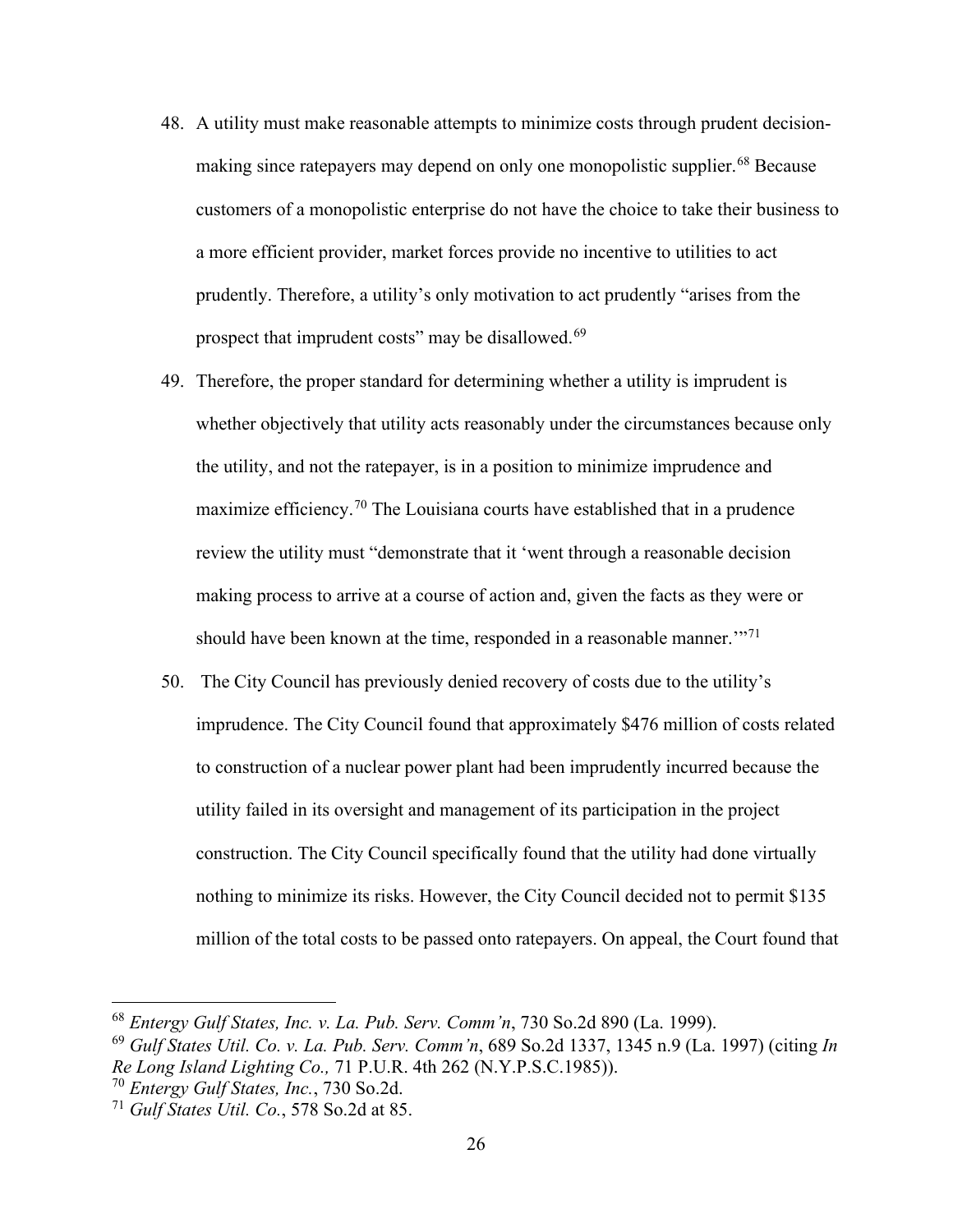none of the imprudently incurred costs could be passed through to ratepayers, but had to be borne by utility shareholders.<sup>[72](#page-27-0)</sup>

- 51. Prudent management issues potentially cover the full range of cost and investment matters that may arise during the design, planning, and construction of a project. Among the issues the City Council should analyze are: a) the appropriateness of ENO's affiliate transactions with Entergy Services, Inc. and any other affiliated companies; b) the reasonableness of the engineering, procurement, and construction ("EPC") services contract that ENO entered into without review and approval by the City Council; c) whether ENO effectively administered the EPC contract and all other contracts related to the project; d) whether the construction methods selected by ENO were appropriate; e) if ENO responded to changing circumstances or new challenges; and f) whether the estimated revenue requirement associated with NOPS was calculated correctly. This listing is just a sample of the issues which the City Council should examine.
- 52. With regard to the affiliate issues, where an expenditure is the result of a charge by an affiliated company, it must be carefully scrutinized.<sup>[73](#page-27-1)</sup> Excessive payments to an affiliate may be disallowed.<sup>[74](#page-27-2)</sup> The part of the charges that represent unreasonable profits to the affiliated company may be disallowed for the purpose of determining rates to be charged by a utility.<sup>[75](#page-27-3)</sup> The utility must show that a payment to an affiliate

<span id="page-27-0"></span><sup>72</sup> *All. for Affordable Energy v. City Council*, 578 So.2d 949 (La. 1991). This decision was vacated by the Court at the request of the parties as part of the settlement agreement.

<span id="page-27-1"></span><sup>73</sup> *See*, *e.g.*, *Central Tel. Co. v. State Corp. Comm'n of Va.*, 219 Va. 863 (1979).

<span id="page-27-2"></span><sup>74</sup> *See*, *e.g.*, *U.S. West Commc'ns, Inc. v. Ariz. Corp. Comm'n*, 915 P.2d 1232 (Ct. App. 1996).

<span id="page-27-3"></span><sup>75</sup> *Central La. Elec. Co., Inc. v. La. Pub. Serv. Comm'n*, 373 So.2d 123 (La. 1979).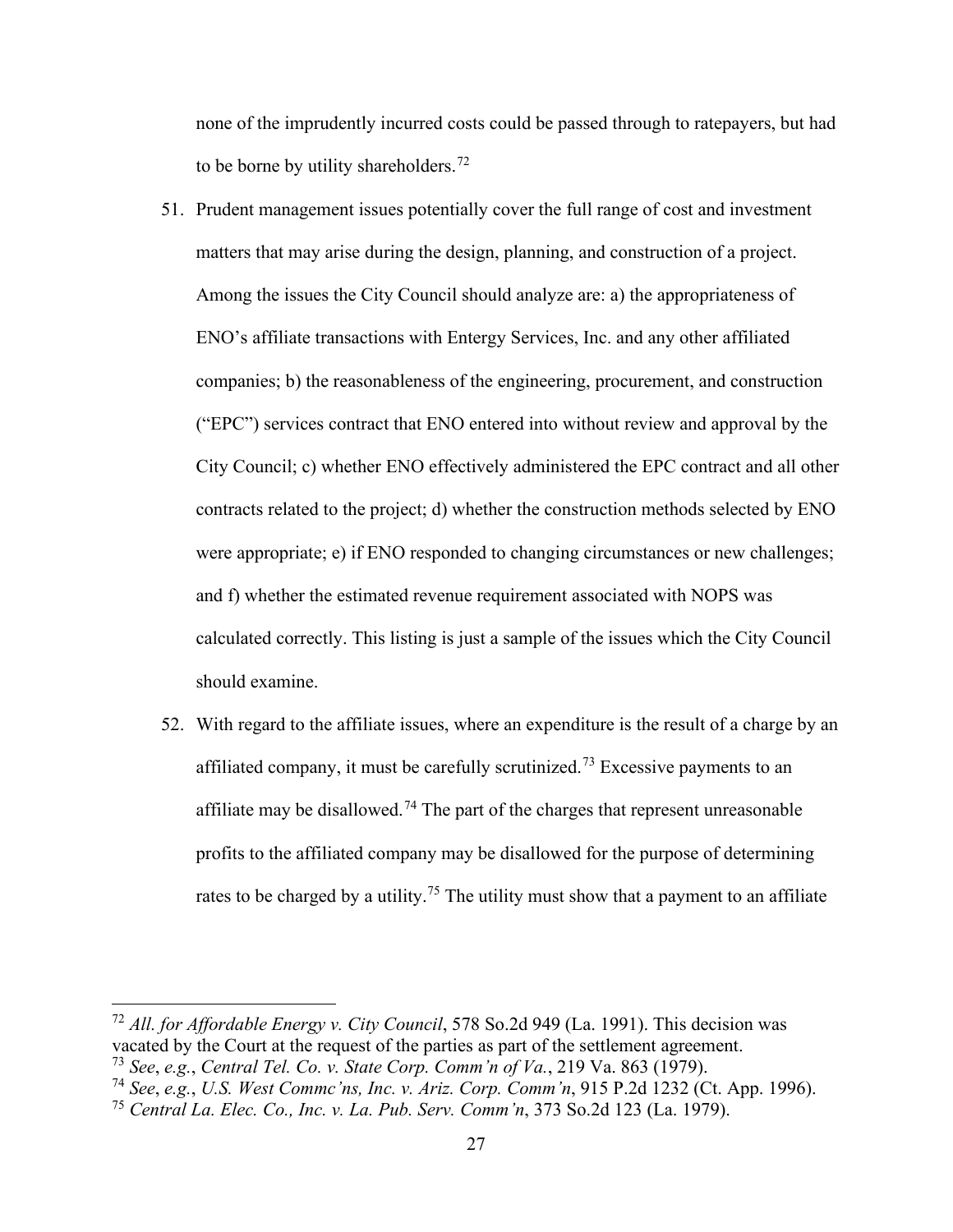for services or supplies is fair.<sup>[76](#page-28-0)</sup> If there is an absence of data and information from which the reasonableness and propriety of the services rendered and the reasonable cost of rendering such services can be ascertained, the allowance is properly refused.[77](#page-28-1)

- 53. ENO's EPC contract also raises concerns. According to the City Council's Advisors testimony at the February 14, 2019 meeting, 80% of the costs Entergy claims it is entitled to recover stem from the EPC contract on the RICE units. ENO, not its ratepayers, selects the firms which work on a construction project and negotiates the applicable contracts. Therefore, ENO, not the ratepayers, must bear the consequences for the utility's failure to negotiate appropriate terms.
- 54. ENO's calculation of the estimated revenue requirements associated with NOPS also raises questions. In Resolution No. R-18-65, the City Council's Advisors provided an estimated monthly impact for residential customers of \$6.43.[78](#page-28-2) The Advisors applied an ROE of 9.75% in calculating this estimate.[79](#page-28-3) The Council found the Advisors' bill impact calculations to be based on more reasonable assumptions and therefore to be more convincing than ENO's rate impact calculations.<sup>[80](#page-28-4)</sup>
- 55. However, in the ENO rate proceeding, the City Council adopted an ROE of 9.35% for ENO. Based on this lower ROE, the bill impact for residential customers would reasonably be expected to be lower. Despite this lower ROE, ENO's typical monthly

<span id="page-28-0"></span><sup>76</sup> *See*, *e.g.*, *Schuylkill Valley Lines v. Pa. Pub. Util. Comm'n*, 68 A.2d 448 (Pa. 1949).

<span id="page-28-1"></span><sup>77</sup> *See*, *e.g.*, *State ex rel. Util. Comm'n v. General Tel. Co. of Southeast*, 189 S.E.2d 705 (N.C. 1972).

<span id="page-28-2"></span> $78$  Resolution No. R-18-65 at 184.

<span id="page-28-3"></span><sup>79</sup> *Id.* at 185.

<span id="page-28-4"></span><sup>80</sup> *Id.*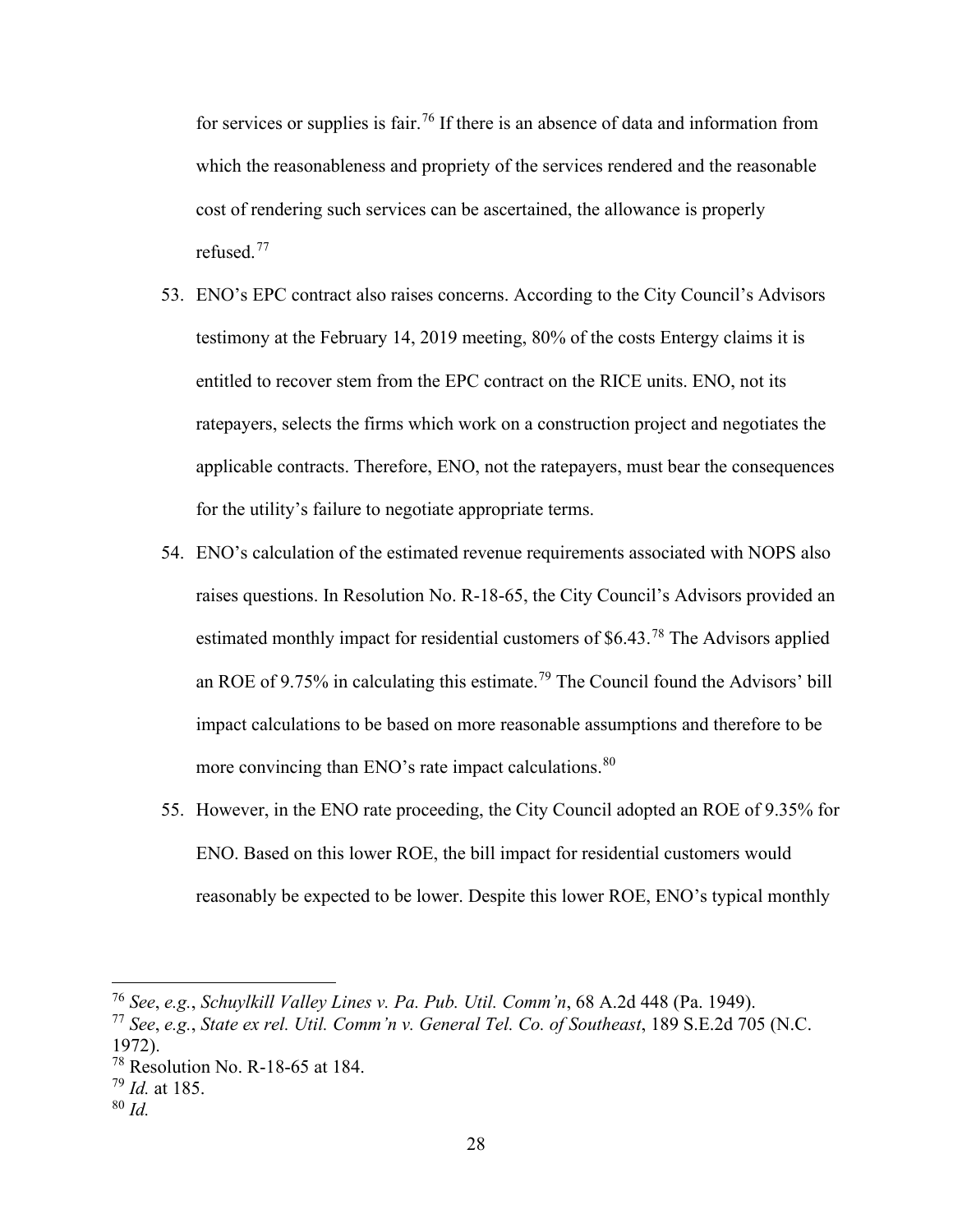bill, as set forth in ENO's compliance filing, is \$6.84. The City Council should require ENO to explain why the expected bill impacts increased rather than decreased.

- 56. Finally, the City Council should find that ENO has ignored the City Council's determination regarding the recovery of NOPS costs. ENO asserts that it is permitted to recover the estimated first year non-fuel revenue requirement associated with NOPS after Resolution No. R-18-65 becomes final. However, in its rate proceeding decision, the City Council concluded that no actual costs should be flowed through the NOPS adjustment to ratepayers until such time as the construction of NOPS *and the associated costs* have been approved through a final judgment of the Council.<sup>[81](#page-29-0)</sup>
- 57. New Orleans ratepayers are entitled to a probing prudence review. The City Council should protect the ratepayers of New Orleans to the fullest extent possible by initiating an open and transparent prudence review of ENO's claimed expenses. As a first step in this review, the City Council should contract with an independent auditor to fully examine all aspects of the design and construction of NOPS. The City Council can then use the independent auditors report to set the parameters of the prudence review proceeding.

### **E. In Order To Protect The Public Interest, The City Council Must Ensure That The Energy System Meets the Needs of New Orleans Residents and Provides Climate Change Mitigation and Adaptation.**

It is unconscionable that New Orleans residents have come to expect failure from their public utility. They have also come to expect major outages during extreme weather

<span id="page-29-0"></span><sup>81</sup> *Id.* at 113–114.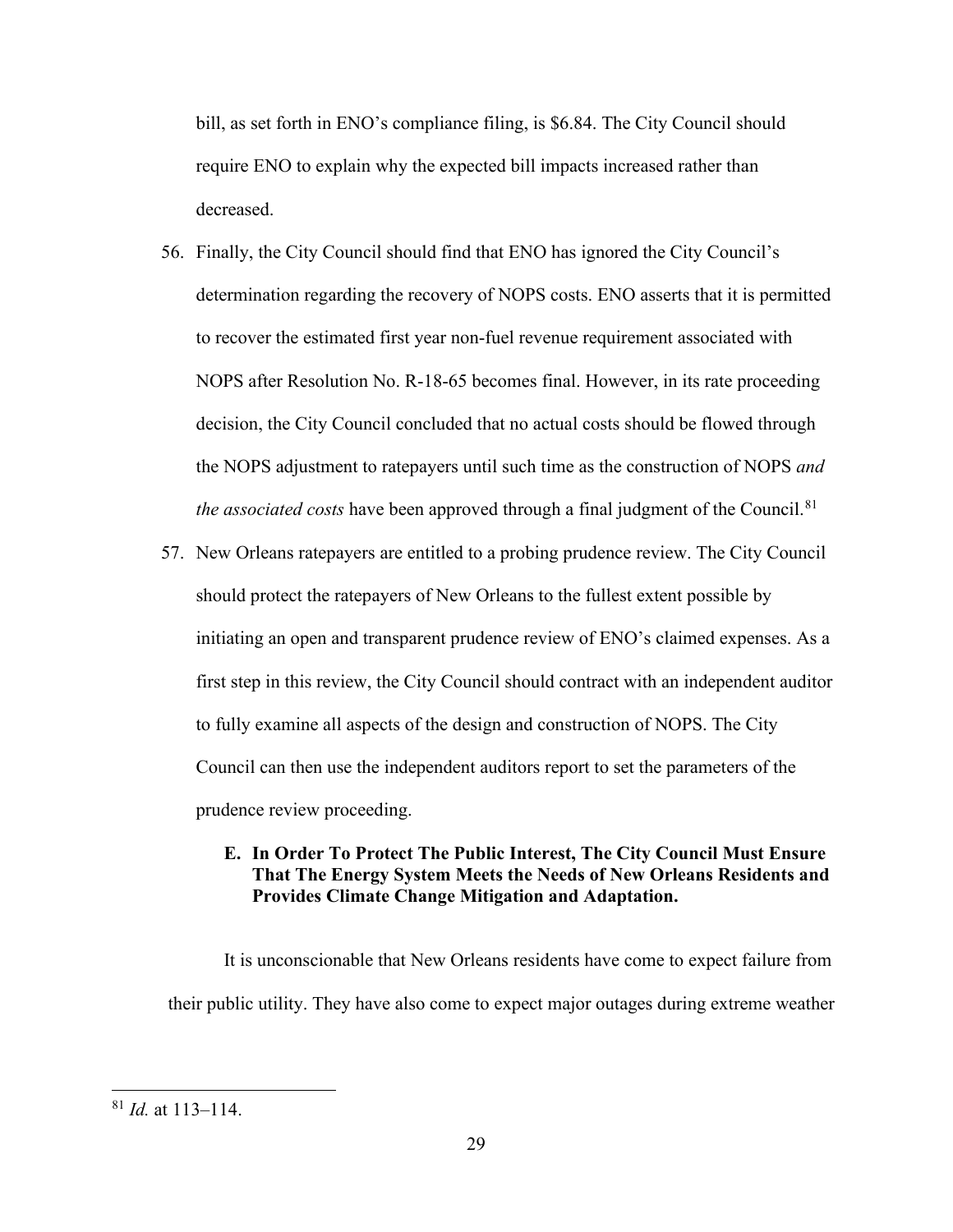events, events that will increase due to climate change. In New Orleans, these two issues are intertwined. The City Council and the residents have a right to require better. What is clear from the events of the preceding several years is that either ENO has no intention of giving New Orleans the electric service it deserves, or the Company is simply incapable of doing so.

But we can build resilient power systems that can endure severe hurricanes. In order to do so, we need to look beyond simply replacing the same lines and wires or building more centralized power plants and expecting different results. Both regulators and utilities have repeatedly missed opportunities to act on this ability to build a better system. Instead, utilities keep repairing the same overhead lines and even furthering investments in gas plants like the one in New Orleans East—a plant that notably failed during Hurricane Ida and required grid power to resume operations. The City Council should take note of what worked in the days after Hurricane Ida: distributed renewable energy in the form of rooftop solar with battery storage on the homes of residents, who were also able to help out neighbors in need.<sup>[82](#page-30-0)</sup> The starting point of examining how to achieve a resilient power system is to correct the mistakes of the past, rather than continuing to repeat them. It is in the public interest of New Orleans to deliver an energy system that meets the needs of residents as well as mitigates and adapts to climate change.

<span id="page-30-0"></span><sup>82</sup> *See* Halle Parker, *Rooftop Solar Systems Survived Hurricane Ida; in Black-out Some Powered Neighbors, Too*, The Times-Picayune, (Sept. 13, 2021), [https://www.nola.com/news/environment/article\\_3cf5e99e-11af-11ec-a7b0-1f16a8fc2f09.html](https://nam04.safelinks.protection.outlook.com/?url=https%3A%2F%2Fwww.nola.com%2Fnews%2Fenvironment%2Farticle_3cf5e99e-11af-11ec-a7b0-1f16a8fc2f09.html&data=04%7C01%7Csmiller%40earthjustice.org%7C35c6872dd9da44a595b708d976d4e9e2%7Cadedb458e8e34c4e9bedfa792af66cb6%7C0%7C0%7C637671479107821887%7CUnknown%7CTWFpbGZsb3d8eyJWIjoiMC4wLjAwMDAiLCJQIjoiV2luMzIiLCJBTiI6Ik1haWwiLCJXVCI6Mn0%3D%7C1000&sdata=SACP77vJW16omqkNxyMxqTg21c%2F5Q1Em33gIvzDysrA%3D&reserved=0)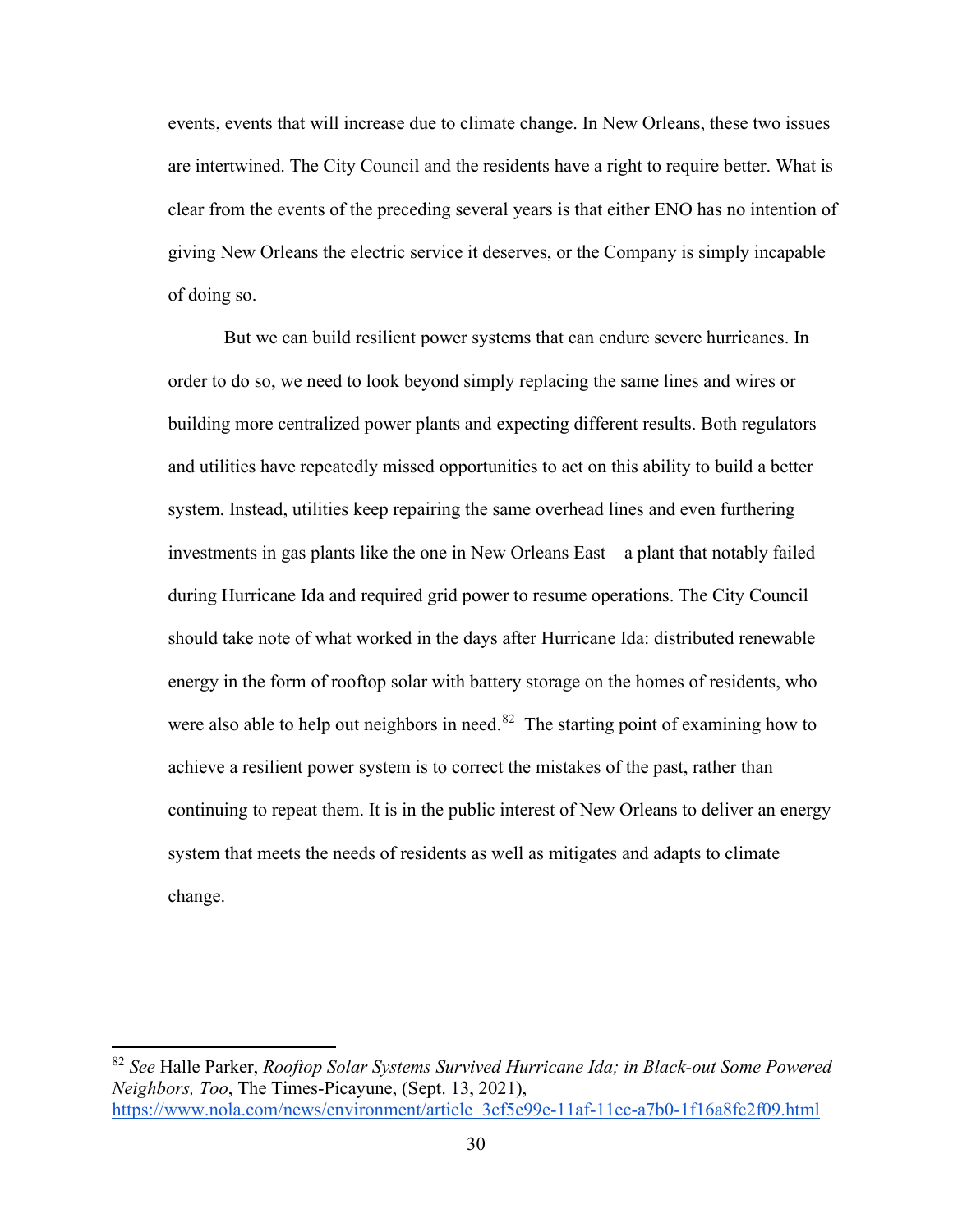#### **III. CONCLUSION**

The City Council is urged to take a hard look at the transmission failures of the Entergy Companies as well as a thorough examination of the mismanagement by ENO. Finally, no regulatory body can have the confidence of the public if it permits the utility it regulates to mislead both the regulatory body itself and the public who depend on that body for protection from the excesses of the monopoly utility. The investigations and examinations requested by the Movants are a vital first step to achieving the resilient power system New Orleans needs and deserves.

 **WHEREAS,** for the reasons set forth above, the Movants respectfully request that the City Council 1) investigate ENO's misrepresentations regarding the NOPS black start capability; 2) investigate the Entergy Companies transmission line hardening programs; 3) require an independent management audit of ENO and Entergy Companies actions impacting services in and to New Orleans; 4) institute a prudence review to examine the costs associated with the design and construction of NOPS; and 5) contract with an independent auditor to conduct a full examination of the NOPS design and construction expenditures.

Dated: September 14, 2021.

Continued for signatures: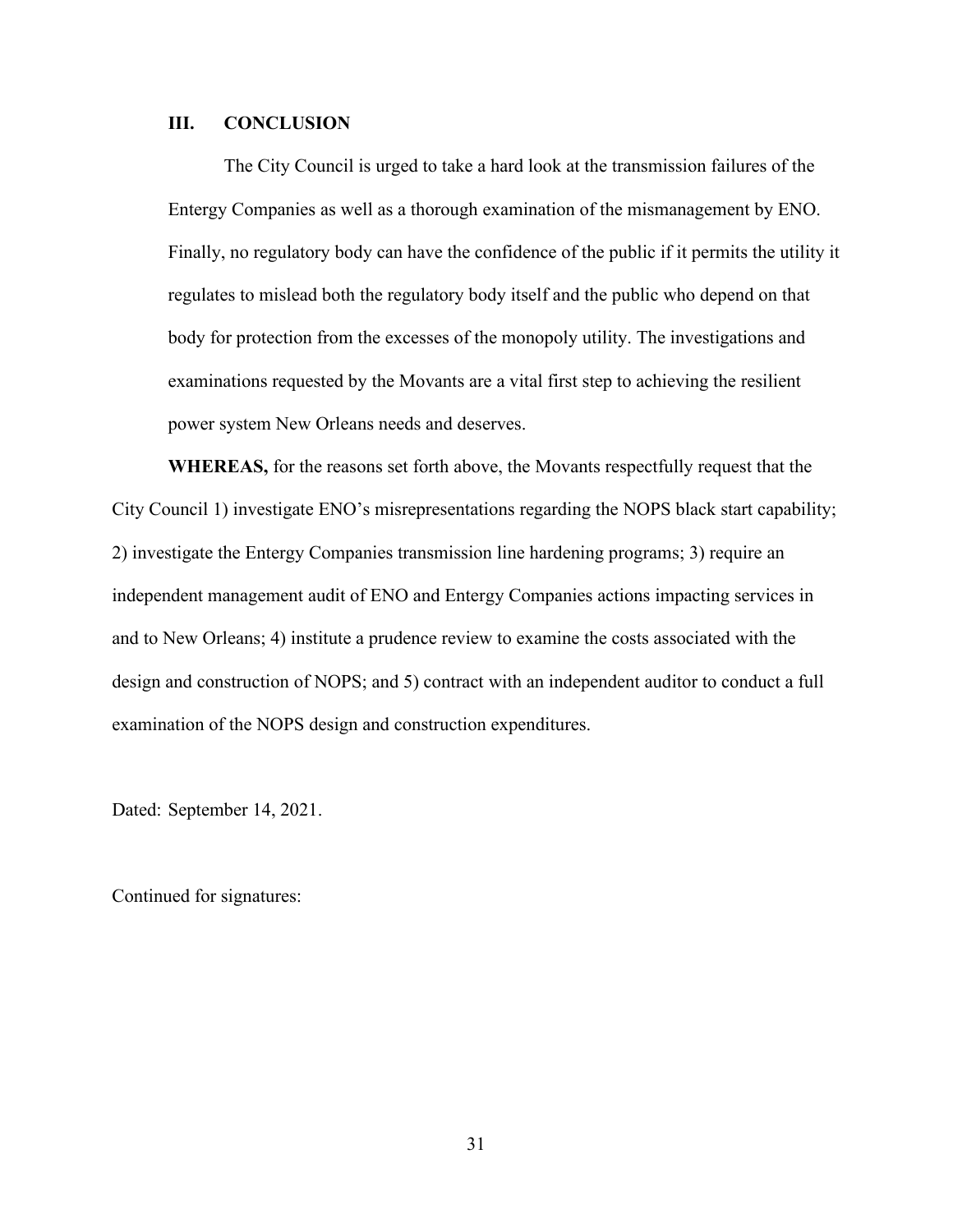Respectfully submitted,

Suson Stevens Nuller

Susan Stevens Miller, Pro Hac Vice 16- PHV-650 Earthjustice 1001 G St. NW, Ste. 1000 Washington, D.C. 20001 (202) 797-5246 [smiller@earthjustice.org](mailto:smiller@earthjustice.org)

*On Behalf of Alliance for Affordable Energy and Sierra Club*

Monique Harder

Monique Harden La. State Bar No. 24118 Deep South Center for Environmental Justice 9801 Lake Forest Blvd. New Orleans, LA 70127 (504) 272-0956 [moniqueh@dscej.org](mailto:moniqueh@dscej.org)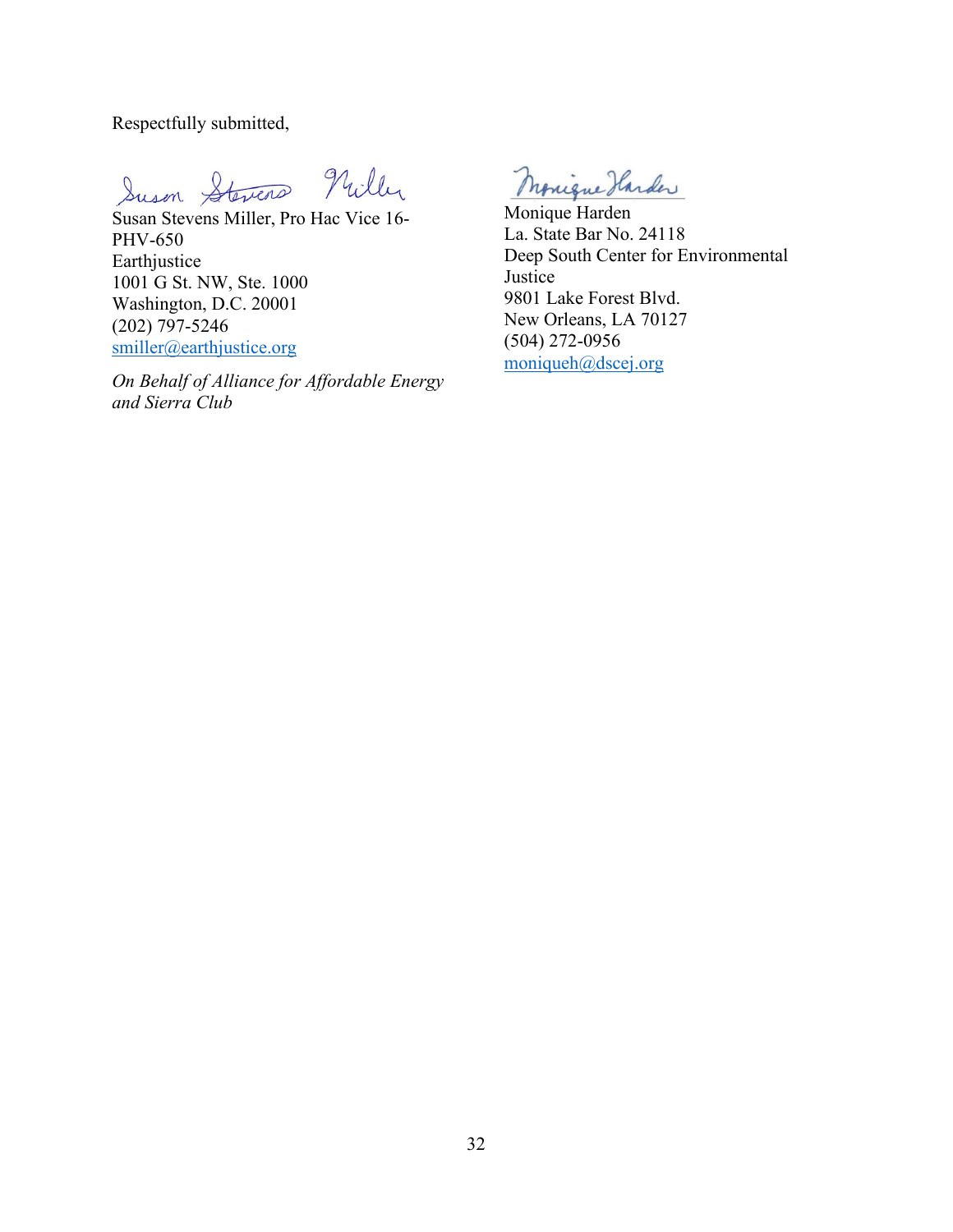# **CERTIFICATE OF SERVICE**

I hereby certify that on this 14th day of September 2021, a copy of the **Motion for** 

# **Investigation of the Failures of Entergy New Orleans, LLC, Motion for Independent**

# **Management Audit and Second Motion to Institute Prudence Review** has been served on the

persons listed below by electronic mail:

| <b>CITY OF NEW ORLEANS</b>                      | <b>NEW ORLEANS CITY COUNCIL</b>            |
|-------------------------------------------------|--------------------------------------------|
|                                                 | <b>CONSULTANTS</b>                         |
| Lora W. Johnson, <i>wiohnson@nola.gov</i>       |                                            |
| Clerk of Council                                | <b>Clinton A. Vince,</b>                   |
| City Hall - Room 1E09                           | clinton.vince@dentons.com                  |
| 1300 Perdido Street                             | Presley Reed, presley.reedjr@dentons.com   |
| New Orleans, LA 70112                           | Emma F. Hand, emma.hand@dentons.com        |
| $(504)$ 658-1085 - office                       | Adriana Velez-Leon, adriana.velez-         |
| $(504)$ 658-1140 - fax                          | leon@dentons.com                           |
| Service of Discovery not required               | Dee McGill, dee.mcgill@dentons.com         |
|                                                 | 1900 K Street NW                           |
| Erin Spears, espears@nola.gov                   | Washington, DC 20006                       |
| Bobbie Mason, bfmason1@nola.gov                 | $(202)$ 408-6400 - office                  |
| Christopher Roberts, <b>cwroberts</b> @nola.gov | $(202)$ 408-6399 – fax                     |
| City Hall - Room 6E07                           |                                            |
| 1300 Perdido Street                             | <b>Basile J. Uddo</b> (504) 583-8604 cell, |
| New Orleans, LA 70112                           | buddo@earthlink.net                        |
| $(504)$ 658-1110 - office                       | J. A. "Jay" Beatmann, Jr. (504) 256-6142   |
| $(504)$ 658-1117 – fax                          | cell, (504) 524-5446 office direct,        |
|                                                 | jay.beatmann@dentons.com                   |
| Andrew Tuozzolo, CM Moreno Chief of             | c/o DENTONS US LLP                         |
| Staff, avtuozzolo@nola.gov                      | 650 Poydras Street                         |
| 1300 Perdido St. Rm. 2W40                       | Suite 2850                                 |
| New Orleans, LA. 70112                          | New Orleans, LA 70130                      |
|                                                 |                                            |
| Paul Harang, 504-658-1101 / (504) 250-          | Joseph W. Rogers, jrogers@legendcgl.com    |
| 6837, paul.harang@nola.gov                      | Victor M. Prep, <b>vprep@legendcgl.com</b> |
| Interim Chief of Staff                          | Byron S. Watson, bwatson@legendcgl.com     |
| City Hall - Room 1E06                           | <b>Legend Consulting Group</b>             |
| 1300 Perdido Street                             | 6041 South Syracuse Way, Suite 105         |
| New Orleans, LA 70112                           | Greenwood Village, CO 80111                |
|                                                 | $(303)$ 843-0351 - office                  |
| Pearlina Thomas, pthomas@nola.gov               | $(303)$ 843-0529 – fax                     |
| Chief of Staff, Council Utilities Regulatory    |                                            |
| Office                                          |                                            |
|                                                 |                                            |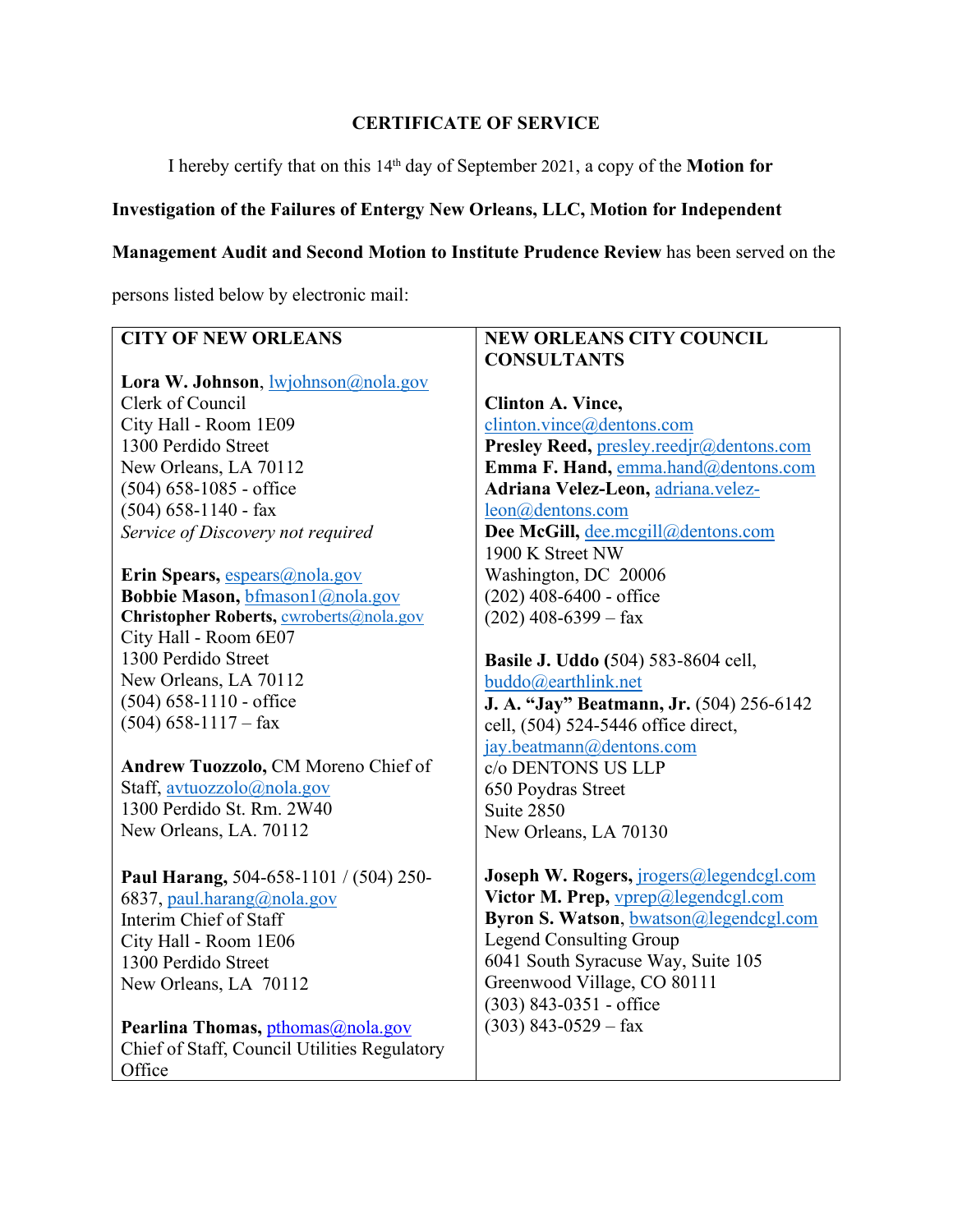# **W. Thomas Stratton, Jr.,**

[wtstrattonjr@nola.gov](mailto:wtstrattonjr@nola.gov) Director, Council Utilities Regulatory Office City Hall - Room 6E07 1300 Perdido Street New Orleans, LA 70112 (504) 658-1110 - office  $(504)$  658-1117 – fax

**Sunni LeBeouf**, [sunni.lebeouf@nola.gov](mailto:sunni.lebeouf@nola.gov) **Michael J. Laughlin**, [mjlaughlin@nola.gov](mailto:mjlaughlin@nola.gov) Law Department 1300 Perdido Street City Hall – Suite 5E03 New Orleans, LA 70112

**David Gavlinski**, [dsgavlinski@nola.gov](mailto:dsgavlinski@nola.gov) Council Chief of Staff City Hall – Room 1E06 1300 Perdido Street New Orleans, LA 70112

**Norman White, [norman.white@nola.gov](mailto:norman.white@nola.gov)** Chief Financial Officer Department of Finance

City Hall – Room 3E06 1300 Perdido Street New Orleans, LA 70112

### **Jonathan M. Rhodes,**

[Jonathan.Rhodes@nola.gov](mailto:Jonathan.Rhodes@nola.gov) Director of Utilities, Mayor's Office City Hall – Room 2E04 1300 Perdido Street New Orleans, LA 70112 (504) 658-4928 - Office

# **ADMINISTRATIVE HEARING OFFICER**

**Hon. Jeffrey S. Gulin**, [judgegulin@gmail.com](mailto:judgegulin@gmail.com)

3203 Bridle Ridge Lane Lutherville, MD 21093 (410) 627-5357

**Errol Smith**, (504) 284-8733, [ersmith@btcpas.com](mailto:ersmith@btcpas.com) Bruno and Tervalon 4298 Elysian Fields Avenue New Orleans, LA 70122  $(504)$  284-8296 – fax

# **ALLIANCE FOR AFFORDABLE ENERGY**

### **Logan Atkinson Burke**,

[logan@all4energy.org](mailto:logan@all4energy.org) **Sophie Zaken**, [regulatory@all4energy.org](mailto:regulatory@all4energy.org) Alliance for Affordable Energy 4505 S. Claiborne Avenue New Orleans, LA 70125

# **Susan Stevens Miller**,

[smiller@earthjustice.org,](mailto:smiller@earthjustice.org) [aluna@earthjustice.org,](mailto:aluna@earthjustice.org) [nthorpe@earthjustice.org](mailto:nthorpe@earthjustice.org) 1625 Massachusetts Ave., NW, Ste. 702 Washington, DC 20036 202-667-4500

# **350 LOUISIANA**

**Renate Heurich**, 504-473-2740, renate@350neworleans.org

1407 Napoleon Ave, #C New Orleans, LA, 70115

### **Andy Kowalczyk,**

[a.kowalczyk350no@gmail.com](mailto:a.kowalczyk350no@gmail.com) 1115 Congress St. New Orleans, LA 70117

# **BUILDING SCIENCE INNOVATORS**

**Myron Katz, PhD**  302 Walnut Street New Orleans, LA 70118 504-343-1243 [Myron.bernard.katz@gmail.com](mailto:Myron.bernard.katz@gmail.com) [Myron.katz@energyrater.com](mailto:Myron.katz@energyrater.com)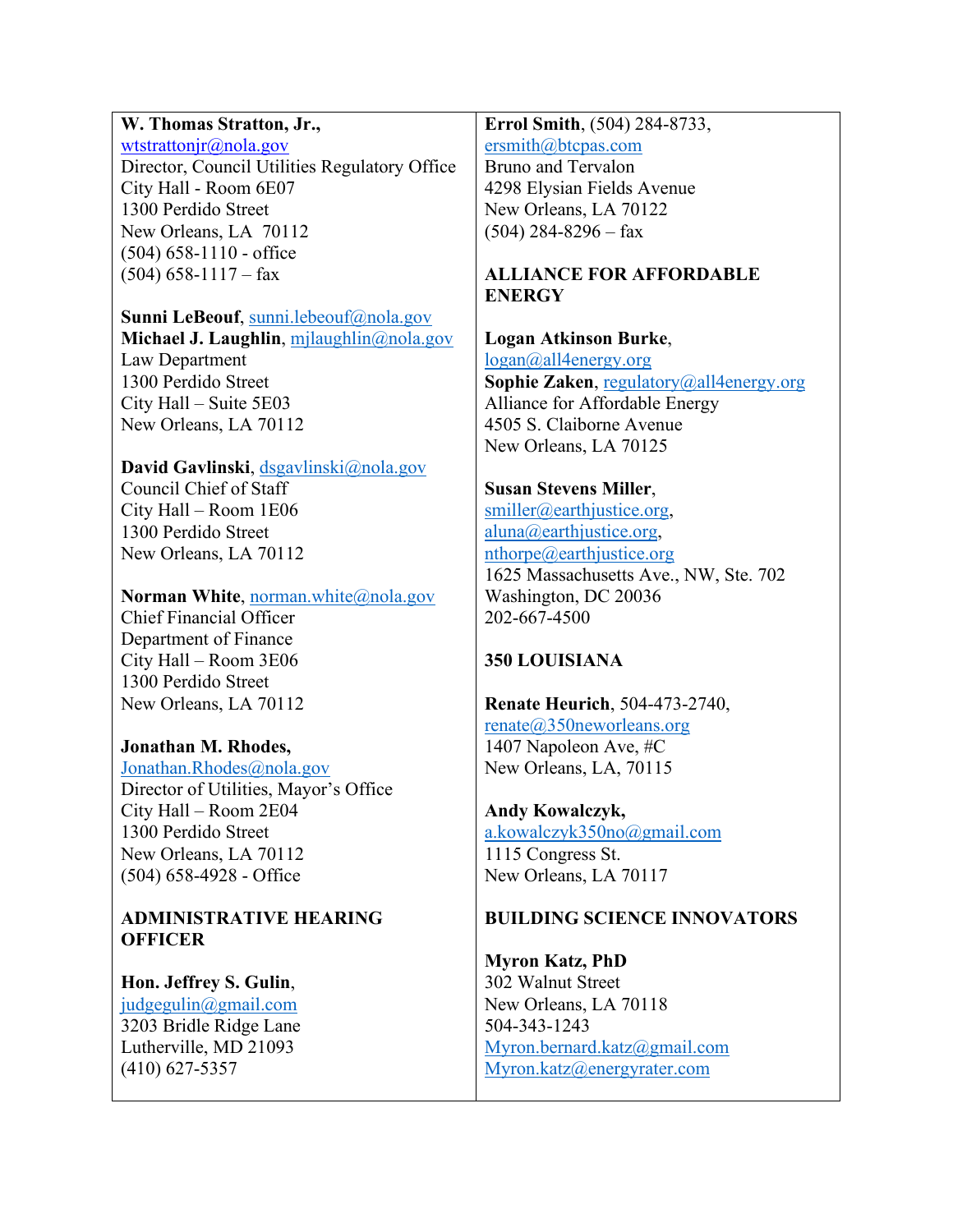| <b>ENTERGY NEW ORLEANS, INC.</b>        | Michael W. Tifft, mwtifft@mwtifft.com |
|-----------------------------------------|---------------------------------------|
|                                         | 710 Carondelet Street                 |
| <b>Brian L. Guillot</b> , 504-670-3680, | New Orleans, La. 70130                |
| $b$ guill1@entergy.com                  | $(504) 581 - 4334$                    |
| Entergy New Orleans, LLC                |                                       |
| Vice-President, Regulatory Affairs      | AIR PRODUCTS AND CHEMICALS,           |
| Alyssa Maurice-Anderson, 504-670-3567,  | INC.                                  |
| amauric@entropy.com                     |                                       |
| Entergy New Orleans, LLC                | Katherine W. King,                    |
| Director, Regulatory Operations         | katherine.king@keanmiller.com         |
| Kevin T. Boleware, 504-670-3673,        | <b>Randy Young,</b>                   |
| kbolewa@entergy.com;                    | randy.young@keanmiller.com            |
| Jessica Williams, 504-567-3681,         | 400 Convention St., Suite 700         |
| $j$ will59@entergy.com                  | Baton Rouge, LA 70802                 |
| 1600 Perdido Street, L-MAG 505B         | <b>Or</b>                             |
| New Orleans, LA 70112                   | P.O. Box 3513 70821-3513              |
|                                         |                                       |
| Tim Cragin (504) 576-6571,              | Carrie R. Tournillon,                 |
| $\frac{\text{tcragin}(a)$ entergy.com   | carrie.tournillon@keanmiller.com      |
| Courtney R. Nicholson, (504) 576-4102,  | 900 Poydras St., Suite 3600           |
| cnicho2@entergy.com                     | New Orleans, LA 70112                 |
| Kimberly Silas, 504-576-4122,           |                                       |
| ksilas@entergy.com                      | John Wolfrom, 610-513-1388,           |
| <b>Entergy Services, LLC</b>            | wolfrojj@airproducts.com              |
| Mail Unit L-ENT-26E                     | 7201 Hamilton Boulevard               |
| 639 Loyola Avenue                       | Allentown, PA 18195                   |
| New Orleans, LA 70113                   |                                       |
|                                         | <b>Maurice Brubaker,</b>              |
| Joe Romano, III (504) 576-4764,         | mbrubaker@consultbai.com              |
| $jroman 1$ ( <i>a</i> ) entergy.com     | 16690 Swigly Ridge Rd., Suite 140     |
| Tim Rapier, 504-576-4740,               | Chesterfield, MO 63017                |
| trapier@entropy.com                     | <b>Or</b>                             |
| Entergy Services, LLC                   | P.O. Box 412000                       |
| Mail Unit L-ENT-4C                      | Chesterfield, MO 63141-2000           |
| 639 Loyola Avenue                       |                                       |
| New Orleans, LA 70113                   | <b>CRESCENT CITY POWER USERS'</b>     |
| $(504)$ 576-6029 – fax                  | <b>GROUP</b>                          |

**SEWERAGE AND WATER BOARD OF NEW ORLEANS**

**John H. Chavanne, 225-638-8922,**  [jchav@bellsouth.net](mailto:jchav@bellsouth.net) 111 West Main St., Suite 2B PO Box 807 New Roads, LA 70760-8922

**Luke F. Piontek,**  [Lpiontek@roedelparsons.com,](mailto:Lpiontek@roedelparsons.com) [Jsulzer@roedelparsons.com](mailto:Jsulzer@roedelparsons.com)

**Christian J. Rhodes Shelley Ann McGlathery**  Roedel, Parsons, Koch, Blache, Balhoff & McCollister 1515 Poydras Street, Suite 2330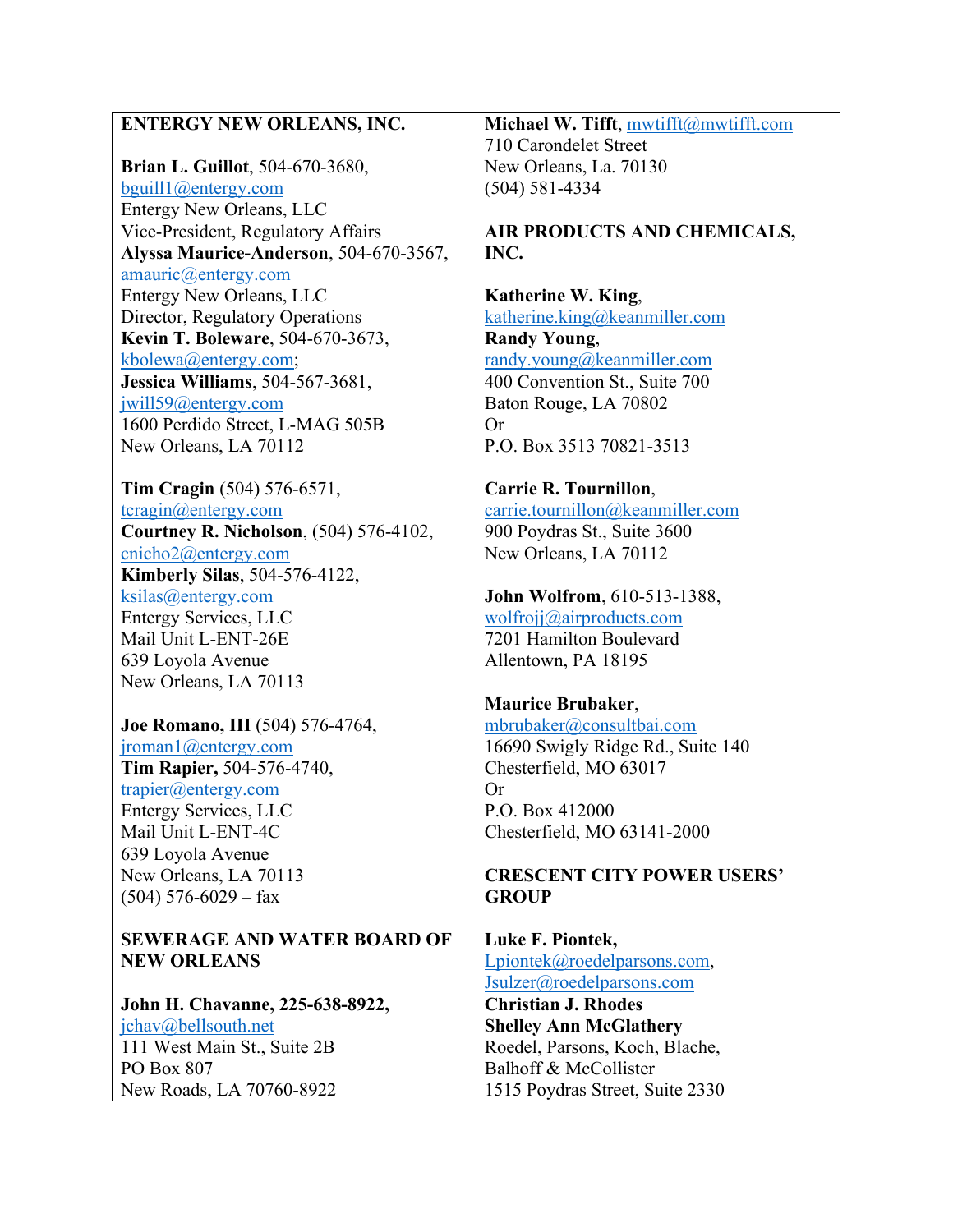| Fax 225-638-8933<br>Brian A. Ferrara, bferrara@swbno.org<br>Yolanda Y. Grinstead,<br>ygrinstead@swbno.org<br>Legal Department<br>625 St. Joseph St., Rm 201<br>New Orleans, LA 70165<br>504-585-2154<br><b>SIERRA CLUB</b><br>Grace Morris, 973-997-7121<br>Grace.Morris@sierraclub.org<br>4422 Bienville Ave<br>New Orleans, LA 70119<br>Dave Stets, 804-222-4420,<br>Dave.Stets@BySolar.net<br>2101 Selma St.<br>New Orleans, LA 70122<br><b>JUSTICE AND BEYOND</b><br>Rev. Gregory Manning, 913-940-5713, | New Orleans, LA 70112<br>Lane Kollen $(1 \text{kollen}(\hat{a})$ ikenn.com)<br><b>Stephen Baron</b> (sbaron@jkenn.com)<br>Randy Futral (rfutral@jkenn.com)<br>Richard Baudino (rbaudino@jkenn.com)<br>Brian Barber (brbarber@jkenn.com)<br>J. Kennedy & Associates<br>570 Colonial Park Dr., Suite 305<br>Rosewell, Ga. 30075<br><b>POSIGEN</b><br>Karla Loeb, kloeb@posigen.com<br>2424 Edenborn Ave. Suiet 550<br>Metairie, LA 70001<br>$(504)293 - 5665$ |
|--------------------------------------------------------------------------------------------------------------------------------------------------------------------------------------------------------------------------------------------------------------------------------------------------------------------------------------------------------------------------------------------------------------------------------------------------------------------------------------------------------------|-------------------------------------------------------------------------------------------------------------------------------------------------------------------------------------------------------------------------------------------------------------------------------------------------------------------------------------------------------------------------------------------------------------------------------------------------------------|
| gmanning1973@yahoo.com                                                                                                                                                                                                                                                                                                                                                                                                                                                                                       |                                                                                                                                                                                                                                                                                                                                                                                                                                                             |
| Pat Bryant, 504-905-4137,                                                                                                                                                                                                                                                                                                                                                                                                                                                                                    |                                                                                                                                                                                                                                                                                                                                                                                                                                                             |
| pat46bryant@yahoo.com                                                                                                                                                                                                                                                                                                                                                                                                                                                                                        |                                                                                                                                                                                                                                                                                                                                                                                                                                                             |
| Happy Johnson, 504-315-5083,<br>hjohnson1081@gmail.com                                                                                                                                                                                                                                                                                                                                                                                                                                                       |                                                                                                                                                                                                                                                                                                                                                                                                                                                             |
| Sylvia McKenzie, sylkysmooth.sm@cox.net                                                                                                                                                                                                                                                                                                                                                                                                                                                                      |                                                                                                                                                                                                                                                                                                                                                                                                                                                             |
| c/o A Community Voice                                                                                                                                                                                                                                                                                                                                                                                                                                                                                        |                                                                                                                                                                                                                                                                                                                                                                                                                                                             |
| 2221 St. Claude Ave.                                                                                                                                                                                                                                                                                                                                                                                                                                                                                         |                                                                                                                                                                                                                                                                                                                                                                                                                                                             |
| New Orleans, LA 7011                                                                                                                                                                                                                                                                                                                                                                                                                                                                                         |                                                                                                                                                                                                                                                                                                                                                                                                                                                             |
|                                                                                                                                                                                                                                                                                                                                                                                                                                                                                                              | Suson Stevens Nuller                                                                                                                                                                                                                                                                                                                                                                                                                                        |

Susan Stevens Miller Pro Hac Vice 16-PHV-650 Earthjustice 1001 G St. NW, Ste. 1000 Washington, D.C. 20001 (202) 797-5246 [smiller@earthjustice.org](mailto:smiller@earthjustice.org)

*On Behalf of Alliance for Affordable Energy and Sierra Club*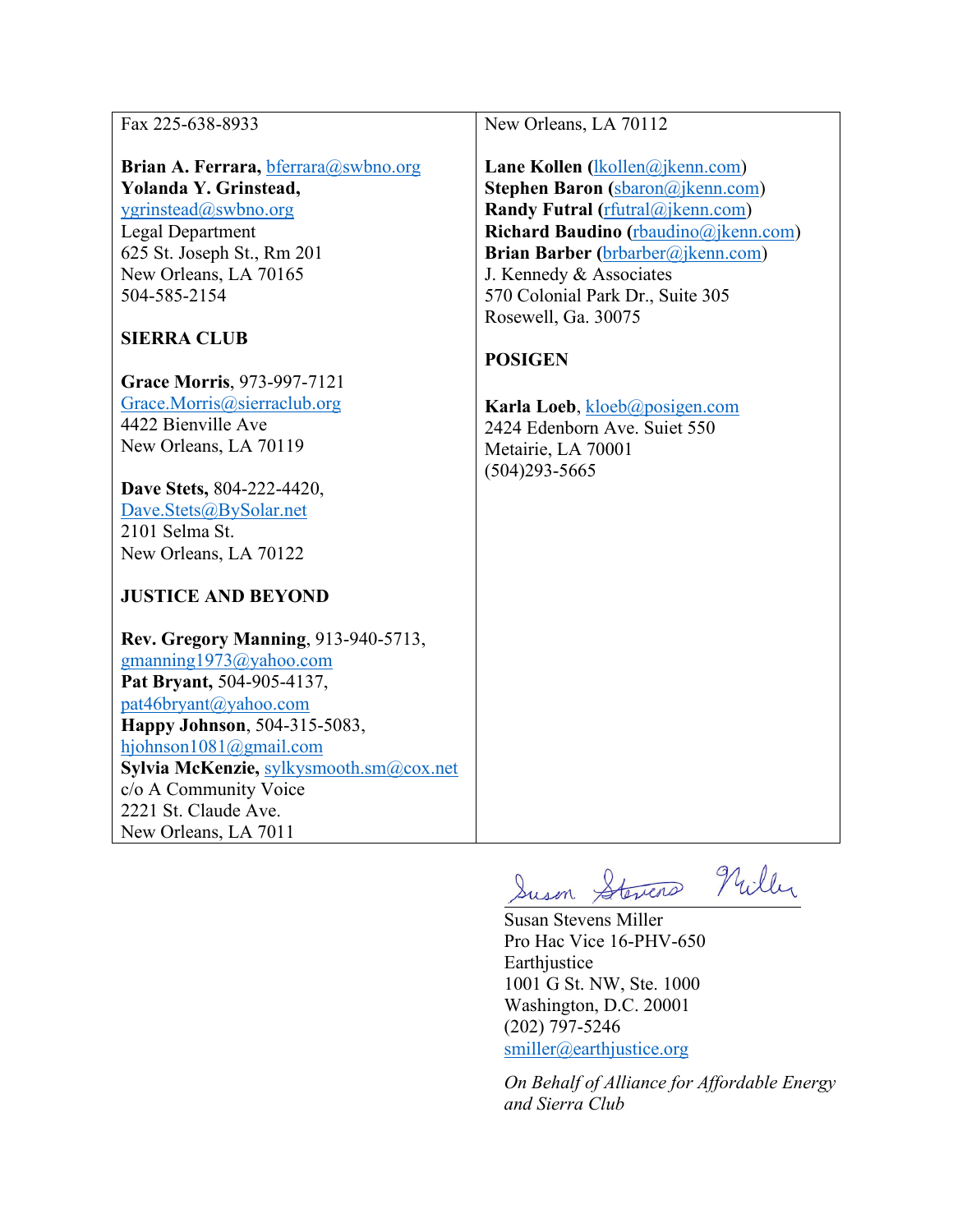# **Appendix A**

Energy Future New Orleans, *Letter from Energy Future New Orleans to City Council Requesting Management Audit of ENO*

March 15, 2021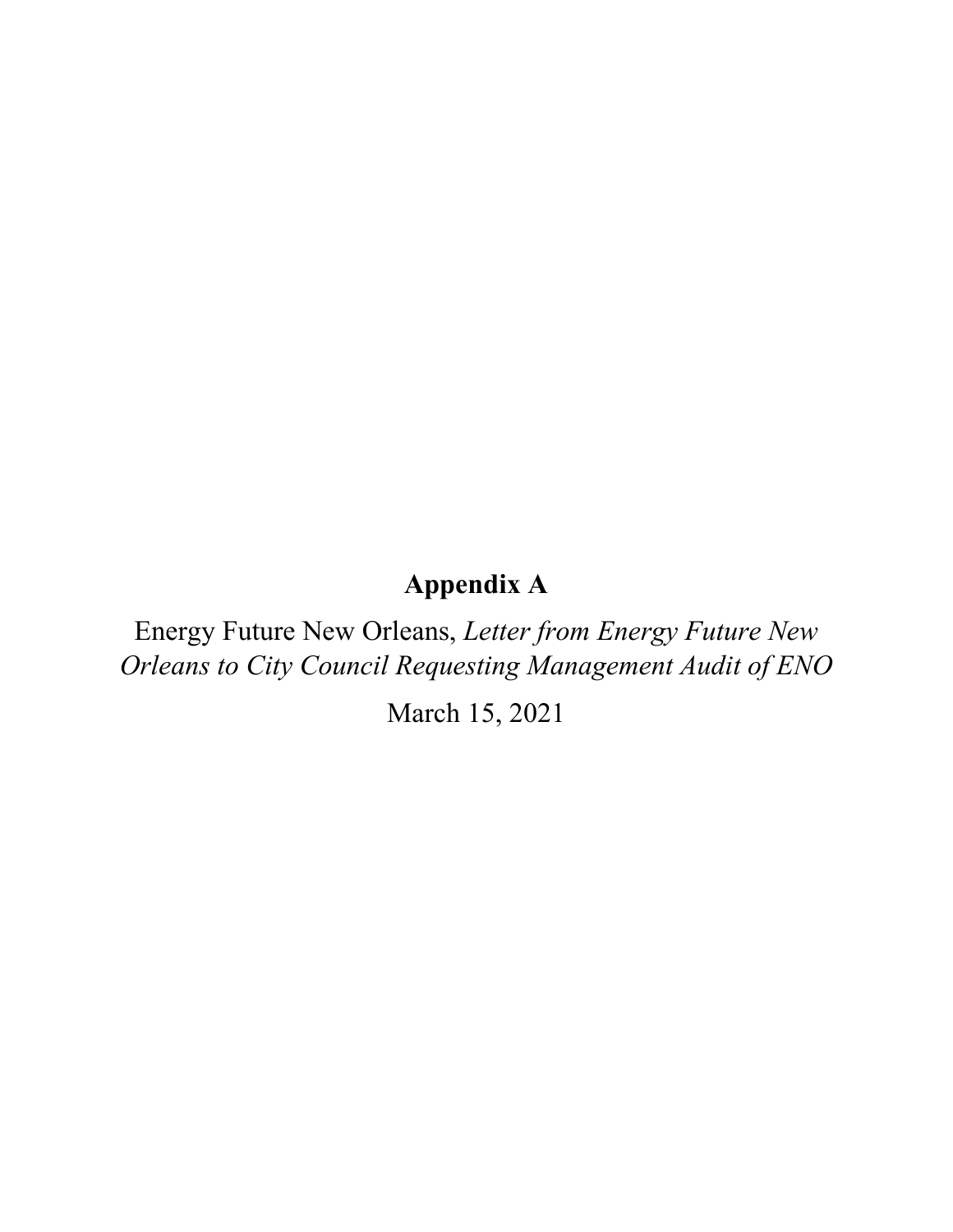

March 15, 2021

### **Via Electronic Mail**

Ms. Lora W. Johnson, CMC, LMMC Clerk of Council Council of the City of New Orleans Room 1E09, City Hall 1300 Perdido Street New Orleans, LA 70112 lwjohnson@nola.gov

### **Re: Management Audit Request**

Dear Ms. Johnson:

Please find enclosed Energy Future New Orleans's (EFNO) letter to city council. Please file the attached communication and this letter into the record. As a result of the remote operations of the Council's office related to COVID-19, EFNO submits this letter electronically and will submit the requisite original and number of hard copies once the Council resumes normal operations, or as you direct. EFNO requests that you file this submission in accordance with Council regulations as modified for the present circumstances. If you have any questions, please do not hesitate to contact me.

Thank you for your time and attention,

Sincerely,

 $\vee$  up  $\vee$   $\vee$ 

Logan Atkinson Burke Executive Director Alliance for Affordable Energy Energy Future New Orleans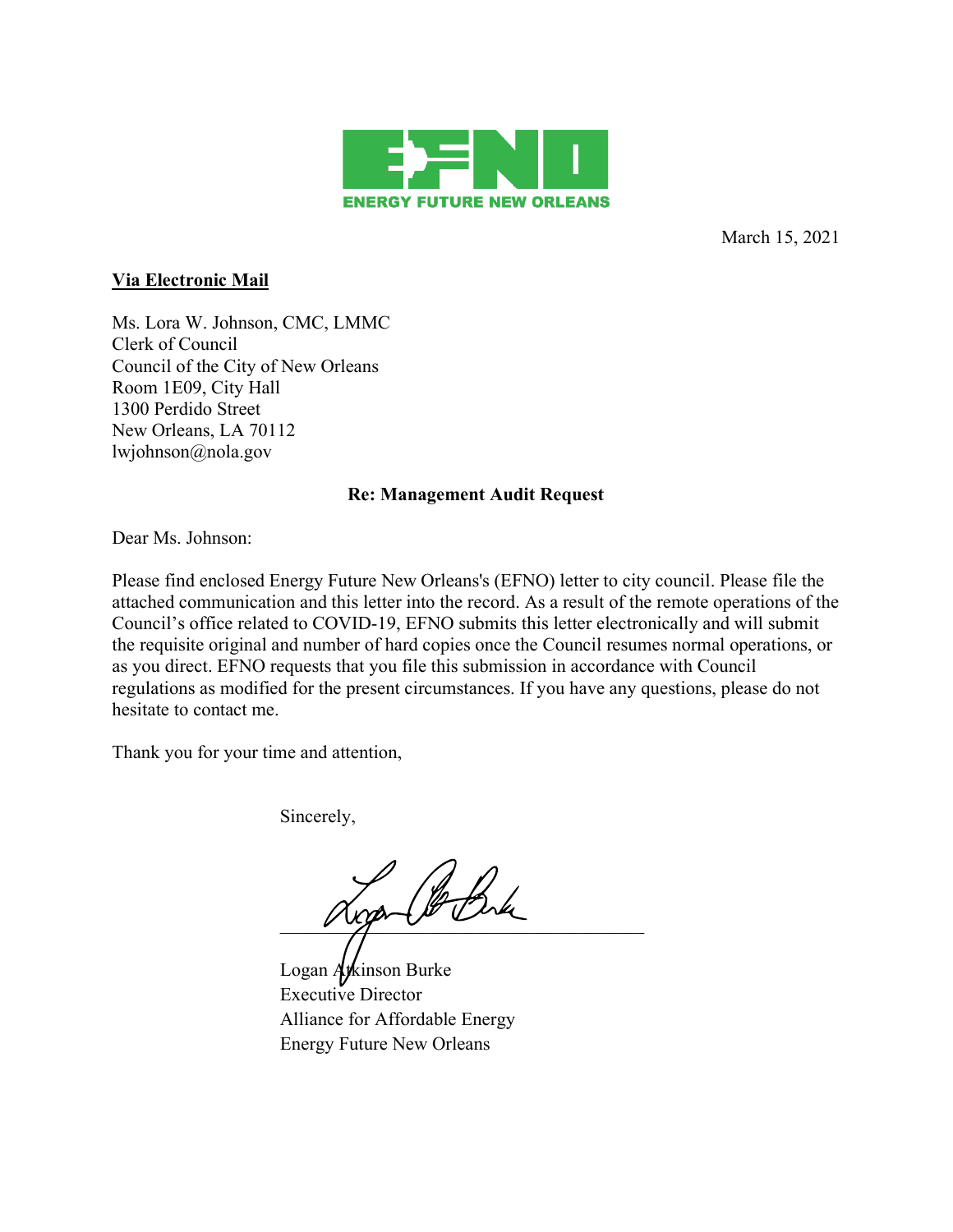# March 15, 2021 *(Via Electronic Mail Only)*

Council President Helena Moreno Councilmember-At-Large 1300 Perdido Street, Room 2W40 New Orleans, LA 70112 Helena.moreno@nola.gov

Councilmember Joseph I. Giarrusso District "A" 1300 Perdido Street, Room 2W80 New Orleans, LA 70112 Joseph.Giarrusso@nola.gov

Councilmember Jay H. Banks District "B" 1300 Perdido Street, Room 2W10 New Orleans, LA 70112 Jay.H.Banks@nola.gov

Councilmember Kristin Gisleson Palmer District "C" 1300 Perdido Street, Room 2W70 New Orleans, LA 70112 Kristin.Palmer@nola.gov

Council Vice-President Donna Glapion Councilmember-At-Large 1300 Perdido Street, Room 2W50 New Orleans, LA 70112 Donna.glapion@nola.gov

Councilmember Jared C. Brossett District "D" 1300 Perdido Street, Room 2W20 New Orleans, LA 70112 jcbrossett@nola.gov

Councilmember Cyndi Nguyen District "E" 1300 Perdido Street, Room 2W60 New Orleans, LA 70112 Cyndi.Nguyen@nola.gov

Dear City Councilmembers,

Sky-high bills. Unannounced power outages on Mardi Gras Day in excess of four times the required load shed in below-freezing temperatures that also shut off electric service to the city's essential water services. Intentional safety violations at the Grand Gulf nuclear plant with exorbitant costs passed onto customers, which have triggered a \$1B+ FERC case. And now an apparent data breach that gave criminals access to customers' personal data. All of these management failures at Entergy have occurred in less than three months with great harm to the people of New Orleans.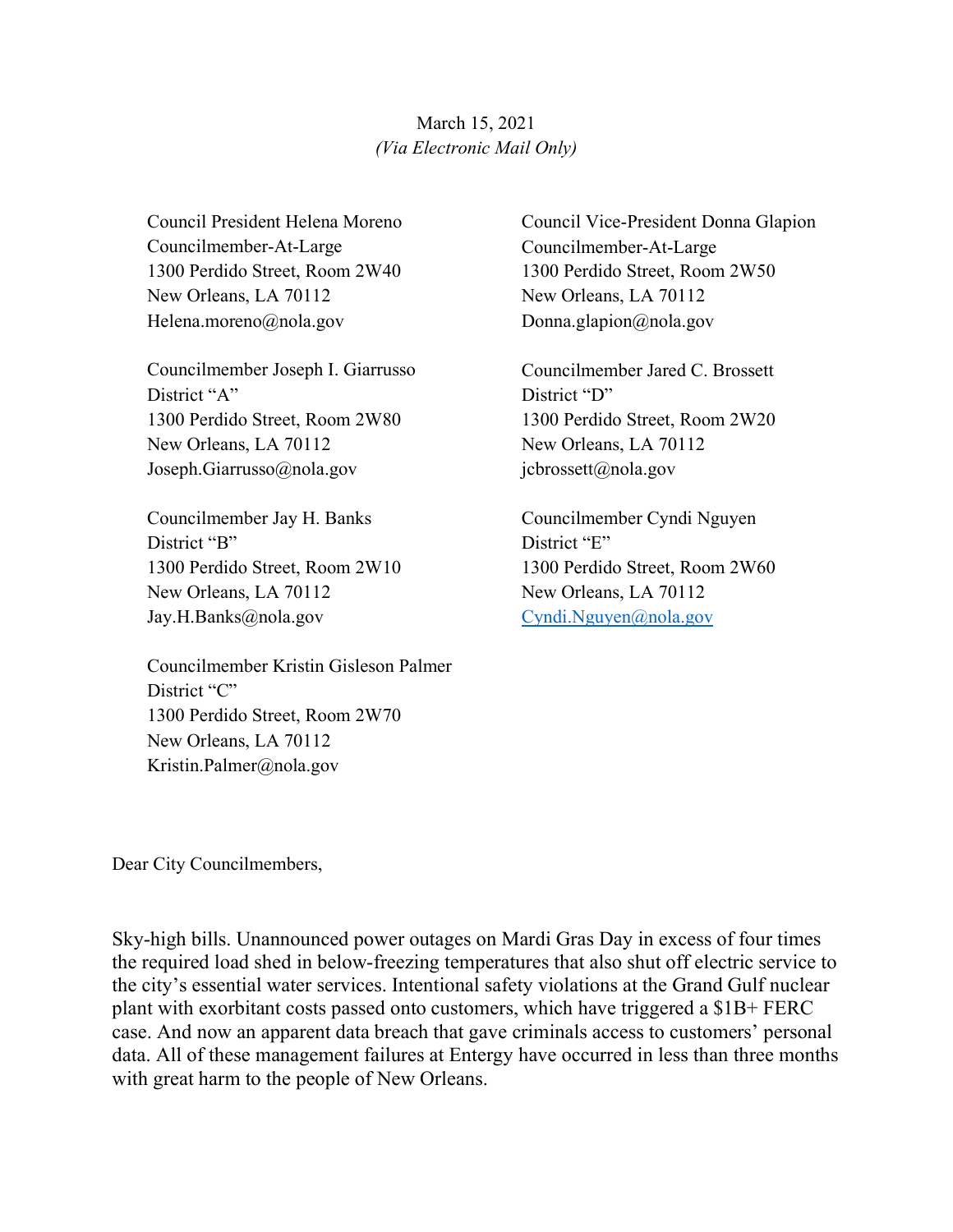We cannot afford nor do we seek yet another special meeting that involves a presentation by Entergy in lieu of concrete regulatory action. As elected leaders responsible for the regulation of Entergy, we urge you to summon the courage to require Entergy to undergo an independent management audit. Entergy's cascade of failures necessitates a management audit to provide the Council with honest and trustworthy answers about weaknesses in Entergy's business and operational practices. A management audit is needed to investigate the causes for the increased bills and unannounced Mardi Gras power outage and provide facts that Entergy has evaded in its presentations to the Council. A management audit is also needed to identify corrective action to improve electric service that meets the needs of New Orleans residents and is responsive to the climate crisis.

We have no evidence that Entergy has the management team and skills to meet the challenges and solve the problems it faces. And it lacks the capacity to build the team necessary.

The Council must order Entergy New Orleans to fund an independently-conducted management audit that addresses each of the following issues:

- a) Leadership and staffing roles, responsibilities and requirements.
- b) Organizational structure, decision-making processes, internal controls, and external relations of all kinds.
- c) Billing operations and verification method.
- d) Emergency planning and response.
- e) Salary and compensation levels.
- f) Corporate culture and capacity to address the critical issues of climate change, a transition to a renewable energy system, advanced energy efficiency, and ensuring energy justice.

There is precedent for regulators directing an independent management audit of a utility that uncovered cost savings and opportunities to improve customer service. The management audit ordered by Hawaii's utility regulators identified more than \$20M in savings that the islands' utilities are now working to capture.

Please take the necessary steps to bring this embarrassing and dangerous pattern of failed and incompetent management to an end. The first step is an independent management audit of Entergy New Orleans, which only the Council can order.

Sincerely,

Clare Geisen, 350 New Orleans